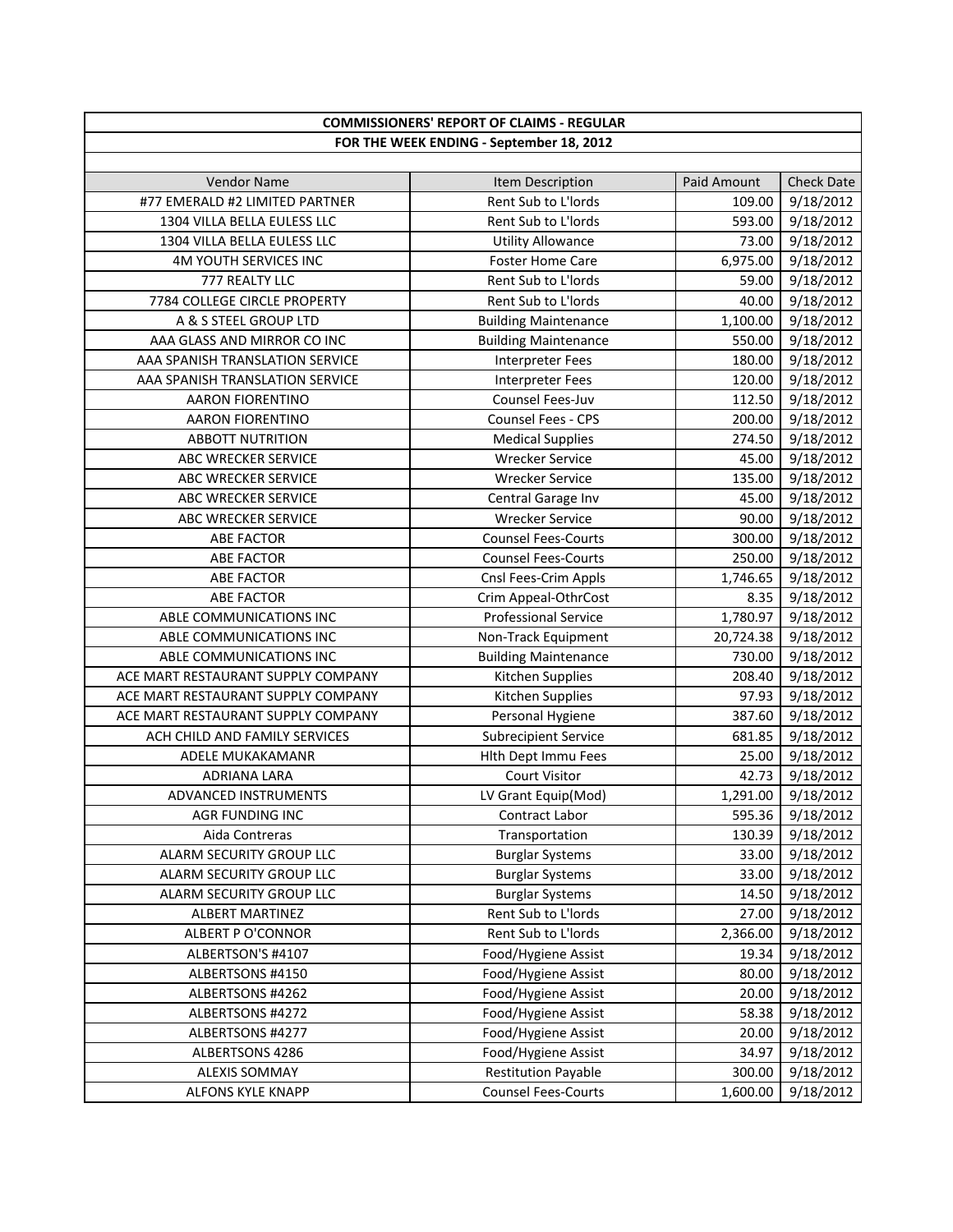| ALI OLIVER HASSIBI                 | <b>Counsel Fees-Courts</b>  | 300.00    | 9/18/2012 |
|------------------------------------|-----------------------------|-----------|-----------|
| ALI OLIVER HASSIBI                 | <b>Counsel Fees-Courts</b>  | 250.00    | 9/18/2012 |
| ALL CITIES SERVICE                 | Kitchen Maintenance         | 398.00    | 9/18/2012 |
| ALLEGIANCE SECURITY GROUP LLC      | <b>Professional Service</b> | 2,411.64  | 9/18/2012 |
| ALLEN & WEAVER PC                  | Counsel Fees-Juv            | 200.00    | 9/18/2012 |
| ALLEN & WEAVER PC                  | Counsel Fees - CPS          | 100.00    | 9/18/2012 |
| ALLEN & WEAVER PC                  | Counsel Fees - CPS          | 100.00    | 9/18/2012 |
| ALLIANCE MAINTENANCE INDUSTRIES    | <b>Custodian Services</b>   | 430.00    | 9/18/2012 |
| <b>ALLIED COURT REPORTERS</b>      | <b>Professional Service</b> | 1,227.94  | 9/18/2012 |
| ALLIED COURT REPORTERS             | Reporter's Records          | 28.00     | 9/18/2012 |
| ALLIED COURT REPORTERS             | Reporter's Records          | 124.00    | 9/18/2012 |
| ALPINE FUNERAL HOME                | <b>County Burials</b>       | 700.00    | 9/18/2012 |
| ALTMAN PSYCHOLOGICAL SERVICES PLLC | Psych Exam/Testimony        | 400.00    | 9/18/2012 |
| ALTMAN PSYCHOLOGICAL SERVICES PLLC | Psych Exam/Testimony        | 300.00    | 9/18/2012 |
| <b>AMBIT ENERGY LLC</b>            | <b>Utility Assistance</b>   | 345.15    | 9/18/2012 |
| <b>AMBIT ENERGY LLC</b>            | HAP Reimb Port-in           | 142.00    | 9/18/2012 |
| AMERICAN BEARING                   | Parts and Supplies          | 80.44     | 9/18/2012 |
| AMERICAN FLAG SERVICE LLC          | <b>Building Maintenance</b> | 114.40    | 9/18/2012 |
| AMERICAN FLAG SERVICE LLC          | <b>Building Maintenance</b> | 440.00    | 9/18/2012 |
| AMERICAN FLAG SERVICE LLC          | <b>Building Maintenance</b> | 79.20     | 9/18/2012 |
| AMERICAN FLAG SERVICE LLC          | <b>Building Maintenance</b> | 66.00     | 9/18/2012 |
| AMERICAN FLAG SERVICE LLC          | <b>Building Maintenance</b> | 105.60    | 9/18/2012 |
| AMERICAN FLAG SERVICE LLC          | <b>Building Maintenance</b> | 79.20     | 9/18/2012 |
| AMERICAN FLAG SERVICE LLC          | <b>Building Maintenance</b> | 145.20    | 9/18/2012 |
| AMERICAN FLAG SERVICE LLC          | <b>Building Maintenance</b> | 105.60    | 9/18/2012 |
| AMERICAN MESSAGING SERVICES LLC    | Pager / Blackberry          | 45.95     | 9/18/2012 |
| AMERICAN MESSAGING SERVICES LLC    | Pager / Blackberry          | 2.50      | 9/18/2012 |
| AMERICAN MESSAGING SERVICES LLC    | Pager / Blackberry          | 85.50     | 9/18/2012 |
| AMERICAN RESIDENTIAL COMMUNITIES   | <b>Restitution Payable</b>  | 282.24    | 9/18/2012 |
| AMERICAN SIGNWORKS                 | <b>Educational Material</b> | 72.00     | 9/18/2012 |
| <b>AMICO MANAGEMENT</b>            | <b>Rental Assistance</b>    | 535.00    | 9/18/2012 |
| <b>AMY SHORTES</b>                 | <b>Restitution Payable</b>  | 5.00      | 9/18/2012 |
| <b>ANDREA SMITH</b>                | <b>Restitution Payable</b>  | 55.66     | 9/18/2012 |
| Andrea T Jacobs                    | Education                   | 50.62     | 9/18/2012 |
| ANDREW DELREAL                     | <b>Restitution Payable</b>  | 50.00     | 9/18/2012 |
| <b>ANTHONY GREEN</b>               | Counsel Fees-Juv            | 120.00    | 9/18/2012 |
| <b>ANTHONY GREEN</b>               | Counsel Fees - CPS          | 830.00    | 9/18/2012 |
| APAC TEXAS INC                     | Asphalt-Rock/Hot Mix        | 106.54    | 9/18/2012 |
| <b>APPLIED OPERATIONS SECURITY</b> | <b>Security Contract</b>    | 10,118.40 | 9/18/2012 |
| ARAMARK UNIFORM SERVICES INC       | <b>Graphics Inventory</b>   | 6.00      | 9/18/2012 |
| ARAMARK UNIFORM SERVICES INC       | <b>Custodian Services</b>   | 44.00     | 9/18/2012 |
| ARAMARK UNIFORM SERVICES INC       | <b>Custodian Services</b>   | 26.75     | 9/18/2012 |
| ARAMARK UNIFORM SERVICES INC       | <b>Custodian Services</b>   | 39.20     | 9/18/2012 |
| ARAMARK UNIFORM SERVICES INC       | <b>Custodian Services</b>   | 44.00     | 9/18/2012 |
| ARAMARK UNIFORM SERVICES INC       | <b>Custodian Services</b>   | 55.40     | 9/18/2012 |
| ARAMARK UNIFORM SERVICES INC       | <b>Custodian Services</b>   | 23.00     | 9/18/2012 |
| ARAMARK UNIFORM SERVICES INC       | <b>Custodian Services</b>   | 192.00    | 9/18/2012 |
| ARAMARK UNIFORM SERVICES INC       | <b>Custodian Services</b>   | 27.20     | 9/18/2012 |
| ARAMARK UNIFORM SERVICES INC       | <b>Custodian Services</b>   | 30.00     | 9/18/2012 |
| ARAMARK UNIFORM SERVICES INC       | <b>Custodian Services</b>   | 54.00     | 9/18/2012 |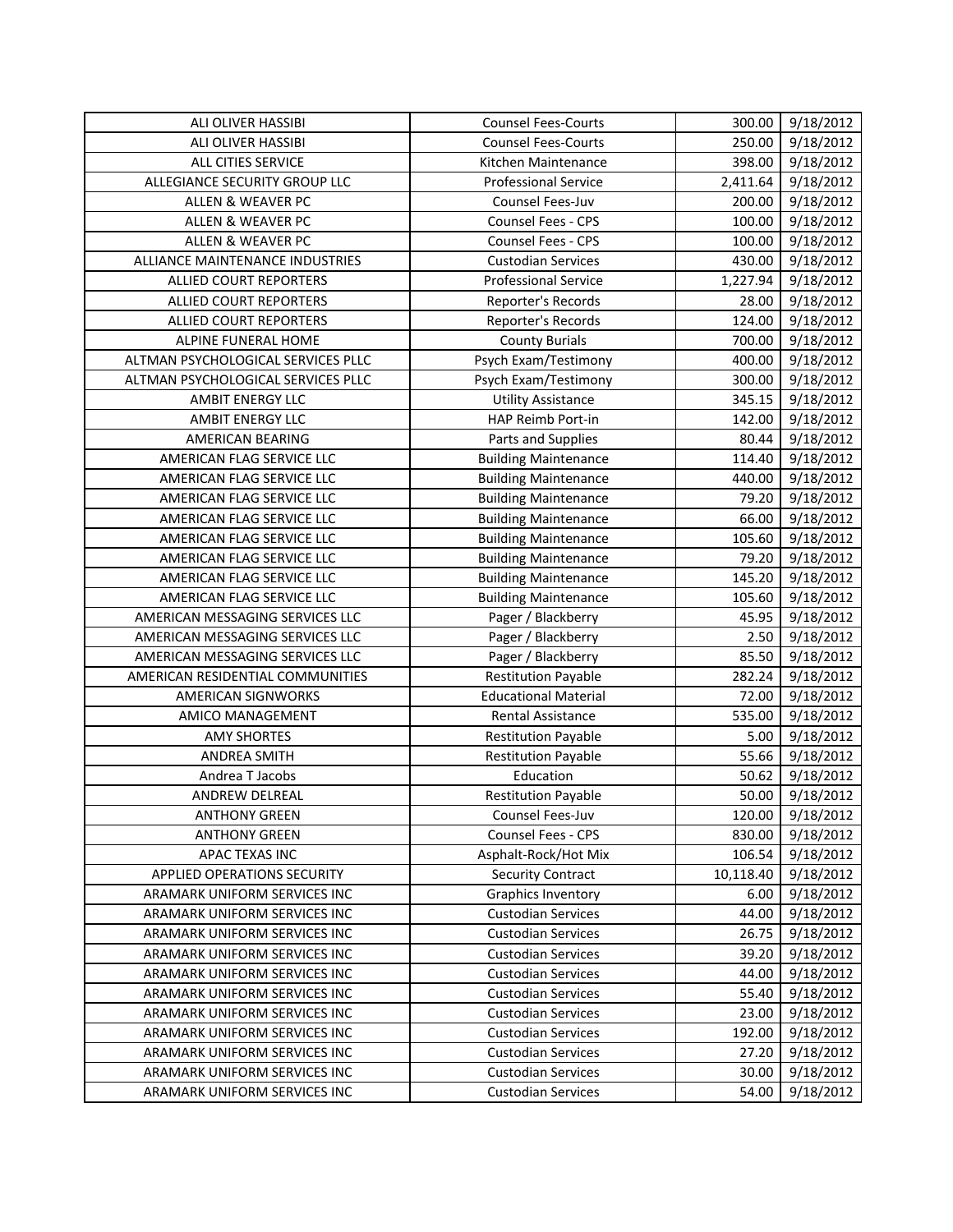| ARAMARK UNIFORM SERVICES INC  | <b>Custodian Services</b>   | 45.12     | 9/18/2012 |
|-------------------------------|-----------------------------|-----------|-----------|
| ARAMARK UNIFORM SERVICES INC  | <b>Custodian Services</b>   | 4.50      | 9/18/2012 |
| ARAMARK UNIFORM SERVICES INC  | <b>Custodian Services</b>   | 40.10     | 9/18/2012 |
| ARAMARK UNIFORM SERVICES INC  | <b>Custodian Services</b>   | 30.86     | 9/18/2012 |
| ARAMARK UNIFORM SERVICES INC  | <b>Custodian Services</b>   | 44.00     | 9/18/2012 |
| ARAMARK UNIFORM SERVICES INC  | <b>Custodian Services</b>   | 11.00     | 9/18/2012 |
| ARAMARK UNIFORM SERVICES INC  | <b>Custodian Services</b>   | 49.95     | 9/18/2012 |
| ARAMARK UNIFORM SERVICES INC  | <b>Custodian Services</b>   | 73.00     | 9/18/2012 |
| ARAMARK UNIFORM SERVICES INC  | <b>Custodian Services</b>   | 16.00     | 9/18/2012 |
| ARAMARK UNIFORM SERVICES INC  | <b>Custodian Services</b>   | 42.00     | 9/18/2012 |
| ARAMARK UNIFORM SERVICES INC  | <b>Custodian Services</b>   | 4.50      | 9/18/2012 |
| ARAMARK UNIFORM SERVICES INC  | <b>Equipment Rentals</b>    | 307.60    | 9/18/2012 |
| ARAMARK UNIFORM SERVICES INC  | Parts and Supplies          | 2.59      | 9/18/2012 |
| ARAMARK UNIFORM SERVICES INC  | <b>Building Maintenance</b> | 20.91     | 9/18/2012 |
| ARAMARK UNIFORM SERVICES INC  | <b>Building Maintenance</b> | 20.95     | 9/18/2012 |
| ARAMARK UNIFORM SERVICES INC  | <b>Custodian Services</b>   | 5.50      | 9/18/2012 |
| ARAMARK UNIFORM SERVICES INC  | <b>Laundry Services</b>     | 5.50      | 9/18/2012 |
| ARC/ AUSTIN RIBBON & COMPUTER | <b>Computer Supplies</b>    | 86.36     | 9/18/2012 |
| ARC/ AUSTIN RIBBON & COMPUTER | Supplies                    | 1,442.07  | 9/18/2012 |
| ARC/ AUSTIN RIBBON & COMPUTER | Supplies                    | 28.99     | 9/18/2012 |
| ARC/ AUSTIN RIBBON & COMPUTER | <b>Equipment Maint</b>      | 256.40    | 9/18/2012 |
| ARC/ AUSTIN RIBBON & COMPUTER | <b>Computer Maintenance</b> | 703.20    | 9/18/2012 |
| ARC/ AUSTIN RIBBON & COMPUTER | Capital Outlay-Low V        | 1,708.42  | 9/18/2012 |
| ARC/ AUSTIN RIBBON & COMPUTER | Capital Outlay-Low V        | 2,829.36  | 9/18/2012 |
| ARC/ AUSTIN RIBBON & COMPUTER | Non-Track Equipment         | 99.45     | 9/18/2012 |
| ARC/ AUSTIN RIBBON & COMPUTER | Non-Track Equipment         | 1,967.90  | 9/18/2012 |
| ARC/ AUSTIN RIBBON & COMPUTER | Non-Track Equipment         | 846.12    | 9/18/2012 |
| ARC/ AUSTIN RIBBON & COMPUTER | LV Grnt Compter(Mod)        | 15,994.73 | 9/18/2012 |
| ARROW BOLT & ELECTRIC INC     | Parts and Supplies          | 158.95    | 9/18/2012 |
| ARROW BOLT & ELECTRIC INC     | Parts and Supplies          | 168.78    | 9/18/2012 |
| ARROWHEAD SCIENTIFIC INC      | Lab Supplies                | 49.08     | 9/18/2012 |
| ARTEX AIR COMPANY INC         | Rent Sub to L'Iords         | 144.00    | 9/18/2012 |
| <b>ASCENSION SERVICE</b>      | <b>County Burials</b>       | 700.00    | 9/18/2012 |
| ASH GROVE TEXAS LP            | <b>Base Stab Materials</b>  | 4,811.19  | 9/18/2012 |
| ASMARA AFFORDABLE HOUSING INC | Rent Sub to L'Iords         | 1,259.00  | 9/18/2012 |
| ATC FREIGHTLINER GROUP        | Parts and Supplies          | 425.26    | 9/18/2012 |
| ATC FREIGHTLINER GROUP        | Parts and Supplies          | 1,034.76  | 9/18/2012 |
| ATCO MANUFACTURING COMPANY    | <b>Building Maintenance</b> | 826.00    | 9/18/2012 |
| <b>ATMOS ENERGY CORP</b>      | Gas                         | 22.31     | 9/18/2012 |
| <b>ATMOS ENERGY CORP</b>      | Gas                         | 13.34     | 9/18/2012 |
| <b>ATMOS ENERGY CORP</b>      | Gas                         | 162.15    | 9/18/2012 |
| <b>ATMOS ENERGY CORP</b>      | Gas                         | 2,138.85  | 9/18/2012 |
| <b>ATMOS ENERGY CORP</b>      | Gas                         | 4,187.29  | 9/18/2012 |
| <b>ATMOS ENERGY CORP</b>      | Gas                         | 44.49     | 9/18/2012 |
| <b>ATMOS ENERGY CORP</b>      | Gas                         | 38.96     | 9/18/2012 |
| <b>ATMOS ENERGY CORP</b>      | Gas                         | 132.74    | 9/18/2012 |
| <b>ATMOS ENERGY CORP</b>      | Gas                         | 33.32     | 9/18/2012 |
| <b>ATMOS ENERGY CORP</b>      | <b>Utility Assistance</b>   | 148.43    | 9/18/2012 |
| <b>ATTICUS J GILL</b>         | <b>Counsel Fees-Courts</b>  | 450.00    | 9/18/2012 |
| AUBURN MANCHESTER LTD         | Rent Sub to L'Iords         | 626.00    | 9/18/2012 |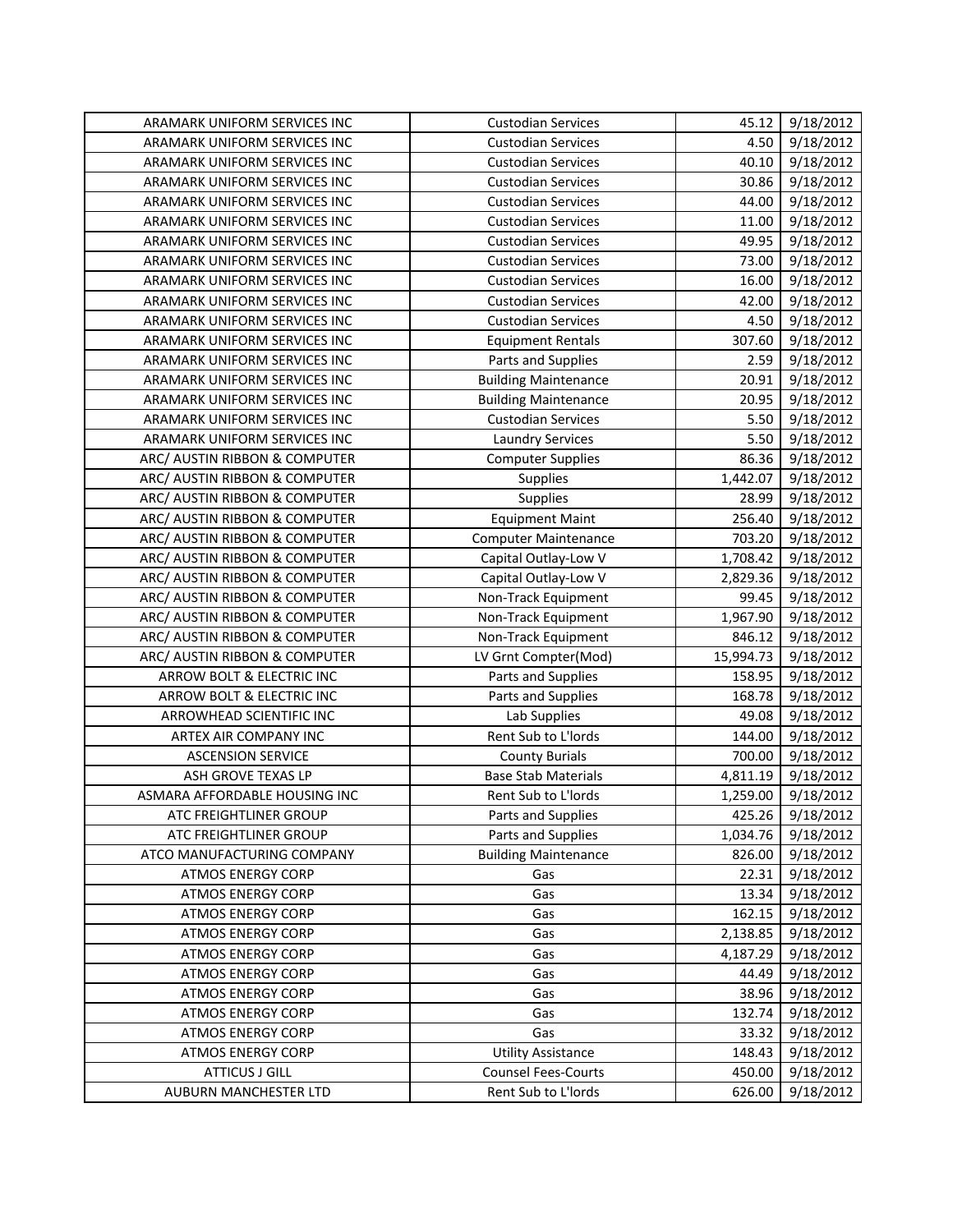| AUTO DAMAGE APPRAISERS OF TEXAS       | <b>Professional Service</b> | 190.00   | 9/18/2012 |
|---------------------------------------|-----------------------------|----------|-----------|
| AUTOMATIC SPRINKLER OF TEXAS INC      | <b>Building Maintenance</b> | 355.00   | 9/18/2012 |
| AUTOMATIC SPRINKLER OF TEXAS INC      | <b>Building Maintenance</b> | 2,500.00 | 9/18/2012 |
| AUTOMATIC SPRINKLER OF TEXAS INC      | <b>Building Maintenance</b> | 487.47   | 9/18/2012 |
| AUTO-SAN                              | <b>Building Maintenance</b> | 717.00   | 9/18/2012 |
| AUTO-SAN                              | <b>Building Maintenance</b> | 99.00    | 9/18/2012 |
| AUTO-SAN                              | <b>Building Maintenance</b> | 64.50    | 9/18/2012 |
| AUTO-SAN                              | <b>Custodian Services</b>   | 162.00   | 9/18/2012 |
| AVENTINE TARRANT PARKWAY APTS LP      | Rent Sub to L'Iords         | 872.00   | 9/18/2012 |
| AVENTINE TARRANT PARKWAY APTS LP      | HAP Reimb Port-in           | 179.00   | 9/18/2012 |
| <b>AWARDS &amp; RECOGNITION</b>       | Supplies                    | 60.00    | 9/18/2012 |
| <b>BAILEY &amp; GALYEN</b>            | <b>Counsel Fees-Courts</b>  | 200.00   | 9/18/2012 |
| <b>BALANCE FORENSIC &amp; GENERAL</b> | Psych Exam/Testimony        | 1,000.00 | 9/18/2012 |
| <b>BALANCE FORENSIC &amp; GENERAL</b> | Psych Exam/Testimony        | 600.00   | 9/18/2012 |
| <b>BALL &amp; HASE PC</b>             | <b>Counsel Fees-Courts</b>  | 800.00   | 9/18/2012 |
| <b>BALL &amp; HASE PC</b>             | <b>Counsel Fees-Courts</b>  | 350.00   | 9/18/2012 |
| <b>BANE MACHINERY INC</b>             | Parts and Supplies          | 661.62   | 9/18/2012 |
| <b>BANE MACHINERY INC</b>             | Parts and Supplies          | 147.24   | 9/18/2012 |
| BARBARA SLOAN NON-GST EXEMPT TRUST    | Rent Sub to L'Iords         | 1,280.00 | 9/18/2012 |
| BARNES & NOBLE BOOKSELLERS INC        | <b>Educational Material</b> | 639.60   | 9/18/2012 |
| BARNES & NOBLE BOOKSELLERS INC        | <b>Educational Material</b> | 159.87   | 9/18/2012 |
| <b>BARNES PROX LAW PLLC</b>           | Counsel Fees - CPS          | 100.00   | 9/18/2012 |
| BARNEY HOLLAND OIL COMPANY            | Fuel                        | 1,201.96 | 9/18/2012 |
| BARNEY HOLLAND OIL COMPANY            | Fuel                        | 463.54   | 9/18/2012 |
| <b>BARRY ALFORD</b>                   | <b>Counsel Fees-Courts</b>  | 625.00   | 9/18/2012 |
| <b>BARRY ALFORD</b>                   | <b>Counsel Fees-Courts</b>  | 300.00   | 9/18/2012 |
| <b>BARRY ALFORD</b>                   | <b>Counsel Fees-Courts</b>  | 100.00   | 9/18/2012 |
| <b>BARRY ALFORD</b>                   | Cnsl Fees-Crim Appls        | 2,700.00 | 9/18/2012 |
| <b>BASECOM INC</b>                    | <b>Building Maintenance</b> | 773.59   | 9/18/2012 |
| <b>BAUDVILLE INC</b>                  | <b>Educational Material</b> | 474.18   | 9/18/2012 |
| <b>BAUDVILLE INC</b>                  | <b>Service Awards</b>       | 233.04   | 9/18/2012 |
| BEARDEN CHILDREN'S TRUST              | Rent                        | 419.70   | 9/18/2012 |
| <b>BEARDEN CHILDREN'S TRUST</b>       | Rent                        | 3,393.83 | 9/18/2012 |
| BEARDEN CHILDREN'S TRUST              | Rent                        | 323.08   | 9/18/2012 |
| BEARDEN CHILDREN'S TRUST              | Rent                        | 24.16    | 9/18/2012 |
| <b>BEARDEN CHILDREN'S TRUST</b>       | Rent                        | 66.43    | 9/18/2012 |
| BEARDEN INVESTIGATIVE AGENCY          | Investigative               | 1,950.00 | 9/18/2012 |
| BEHAVIORAL MEASURES AND FORENSIC      | Polygraph                   | 950.00   | 9/18/2012 |
| BEHAVIORAL MEASURES AND FORENSIC      | Polygraph                   | 1,000.00 | 9/18/2012 |
| BEHAVIORAL MEASURES AND FORENSIC      | Polygraph                   | 850.00   | 9/18/2012 |
| BEN LEONARD PLLC                      | <b>Counsel Fees-Courts</b>  | 575.00   | 9/18/2012 |
| BEST BUY GOV LLC                      | <b>Educational Material</b> | 182.65   | 9/18/2012 |
| BEST BUY GOV LLC                      | <b>Supplies</b>             | 260.81   | 9/18/2012 |
| <b>BEST BUY GOV LLC</b>               | Supplies                    | 201.92   | 9/18/2012 |
| BEST BUY GOV LLC                      | Supplies                    | 495.88   | 9/18/2012 |
| <b>BETTY HUMPHRIES</b>                | Rent Sub to L'Iords         | 414.00   | 9/18/2012 |
| BEYOND TECHNOLOGY INC                 | Supplies                    | 120.02   | 9/18/2012 |
| <b>BIMBO BAKERIES USA INC</b>         | Food                        | 136.65   | 9/18/2012 |
| <b>BINSWANGER GLASS</b>               | <b>Building Maintenance</b> | 570.00   | 9/18/2012 |
| <b>BLAGG TIRE AND SERVICE</b>         | Central Garage Inv          | 166.28   | 9/18/2012 |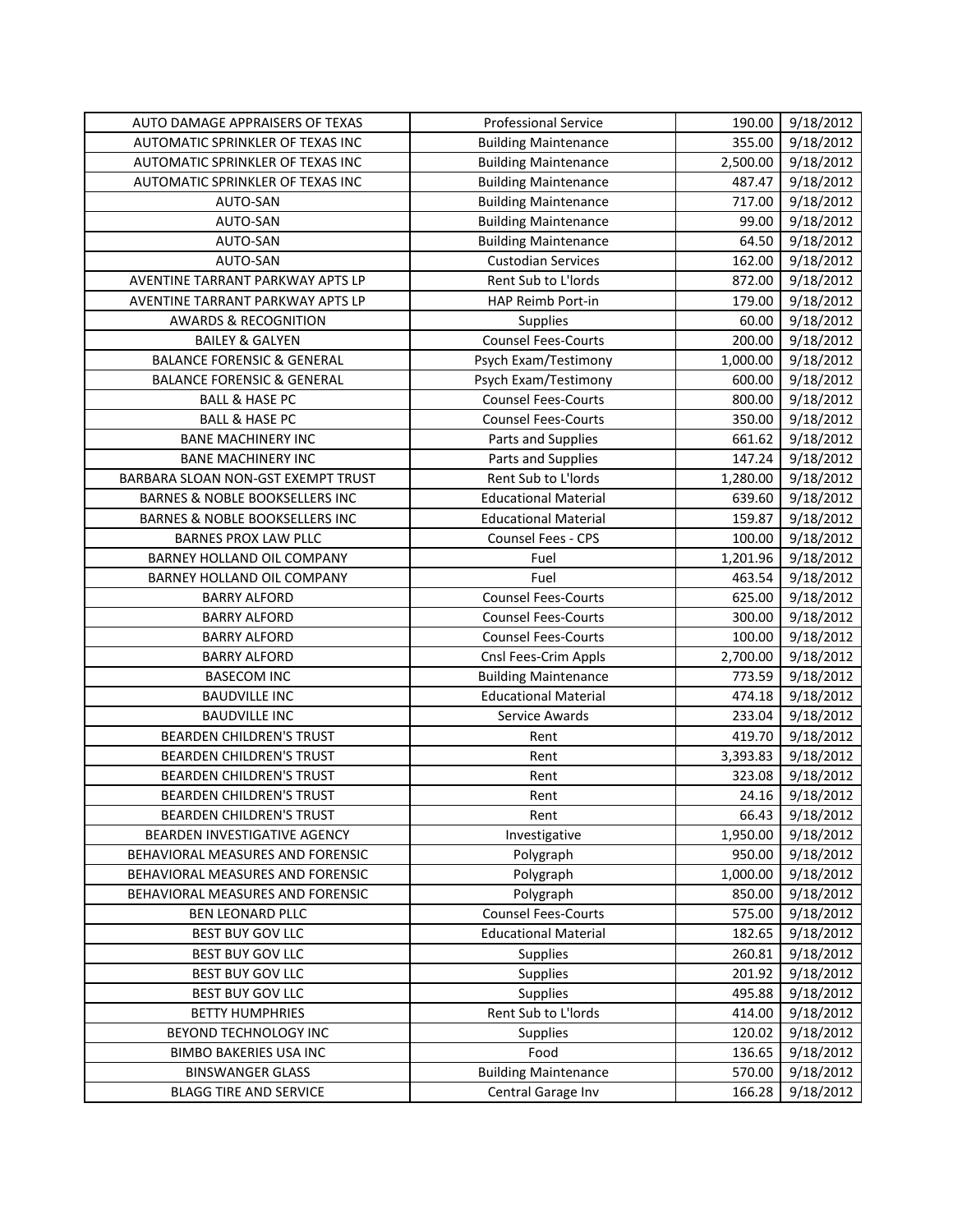| <b>BLAGG TIRE AND SERVICE</b>     | <b>Tires and Tubes</b>      | 14,294.20 | 9/18/2012 |
|-----------------------------------|-----------------------------|-----------|-----------|
| <b>BLAKE BURNS</b>                | Counsel Fees-Juv            | 230.00    | 9/18/2012 |
| <b>BOB HOWARD PDC</b>             | Central Garage Inv          | 433.65    | 9/18/2012 |
| <b>BOYD MOONEY</b>                | Counsel Fees-Juv            | 200.00    | 9/18/2012 |
| <b>BRADFORD SHAW</b>              | <b>Counsel Fees-Courts</b>  | 410.00    | 9/18/2012 |
| <b>BRADFORD SHAW</b>              | Counsel Fees-Juv            | 100.00    | 9/18/2012 |
| <b>BRADFORD SHAW</b>              | Counsel Fees - CPS          | 687.50    | 9/18/2012 |
| <b>BRANDON MCDERMOTT</b>          | <b>Restitution Payable</b>  | 122.44    | 9/18/2012 |
| <b>BRENDA HANSEN</b>              | <b>Counsel Fees-Courts</b>  | 200.00    | 9/18/2012 |
| <b>BRENDA R VONJOE</b>            | <b>Counsel Fees-Courts</b>  | 600.00    | 9/18/2012 |
| <b>BRETT BOONE</b>                | <b>Counsel Fees-Courts</b>  | 350.00    | 9/18/2012 |
| <b>BRETT BOONE</b>                | <b>Counsel Fees-Courts</b>  | 1,000.00  | 9/18/2012 |
| <b>BRIAN C SIMPSON</b>            | Cnsl Fees-Fam Drg Ct        | 100.00    | 9/18/2012 |
| <b>BRIAN E POPE PHD</b>           | Psych Exam/Testimony        | 1,400.00  | 9/18/2012 |
| <b>BRIAN J WILLETT</b>            | <b>Counsel Fees-Courts</b>  | 200.00    | 9/18/2012 |
| <b>BRIAN J WILLETT</b>            | Counsel Fees-Juv            | 100.00    | 9/18/2012 |
| <b>BRIAN M BOUFFARD</b>           | <b>Counsel Fees-Courts</b>  | 600.00    | 9/18/2012 |
| <b>BRIAN SALVANT</b>              | <b>Counsel Fees-Courts</b>  | 550.00    | 9/18/2012 |
| <b>BRIAN SALVANT</b>              | <b>Counsel Fees-Courts</b>  | 200.00    | 9/18/2012 |
| <b>BRIAN SALVANT</b>              | <b>Counsel Fees-Courts</b>  | 2,000.00  | 9/18/2012 |
| <b>BRIAN SALVANT</b>              | Cnsl Fees-Crim Appls        | 2,910.00  | 9/18/2012 |
| <b>BRIAN SALVANT</b>              | Crim Appeal-OthrCost        | 62.44     | 9/18/2012 |
| <b>BRISBEN MERIDIAN LP</b>        | Rent Sub to L'Iords         | 70.00     | 9/18/2012 |
| BROOKHAVEN YOUTH RANCH            | <b>Residential Servc</b>    | 21,428.75 | 9/18/2012 |
| <b>BRUCE ASHWORTH</b>             | <b>Counsel Fees-Courts</b>  | 800.00    | 9/18/2012 |
| <b>BRUCE ASHWORTH</b>             | <b>Counsel Fees-Courts</b>  | 300.00    | 9/18/2012 |
| BRUCE LOWRIE CHEVROLET            | Vehicle Maintenance         | 109.70    | 9/18/2012 |
| BRYCO/BRYANT COMPANY              | Non-Track Const/Bldg        | 443.80    | 9/18/2012 |
| <b>BUSINESS INTERIORS</b>         | <b>Equipment Rentals</b>    | 131.00    | 9/18/2012 |
| <b>BUSINESS INTERIORS</b>         | <b>Equipment Rentals</b>    | 643.00    | 9/18/2012 |
| <b>BVA SCIENTIFIC INC</b>         | Lab Supplies                | 88.00     | 9/18/2012 |
| C P CONTINENTAL LP                | Rent Sub to L'Iords         | 707.00    | 9/18/2012 |
| C.D. HARTNETT CO                  | Food                        | 14,518.39 | 9/18/2012 |
| C.D. HARTNETT CO                  | Food                        | 141.30    | 9/18/2012 |
| C.D. HARTNETT CO                  | Kitchen Supplies            | 70.30     | 9/18/2012 |
| <b>CALICO INDUSTRIES INC</b>      | Kitchen Supplies            | 87.30     | 9/18/2012 |
| <b>CAMILLE HODNETT</b>            | <b>Bail Bond Surety Fee</b> | 27.00     | 9/18/2012 |
| <b>CAMILLE HODNETT</b>            | <b>Bail Bond Surety Fee</b> | 3.00      | 9/18/2012 |
| CAMP FIRE USA FIRST TEXAS COUNCIL | <b>Subrecipient Service</b> | 4,740.56  | 9/18/2012 |
| <b>CANAS &amp; FLORES</b>         | <b>Counsel Fees-Courts</b>  | 300.00    | 9/18/2012 |
| <b>CANAS &amp; FLORES</b>         | <b>Counsel Fees-Courts</b>  | 250.00    | 9/18/2012 |
| <b>CANAS &amp; FLORES</b>         | <b>Counsel Fees-Courts</b>  | 700.00    | 9/18/2012 |
| <b>CANAS &amp; FLORES</b>         | <b>Counsel Fees-Courts</b>  | 100.00    | 9/18/2012 |
| <b>CANAS &amp; FLORES</b>         | <b>Counsel Fees-Courts</b>  | 625.00    | 9/18/2012 |
| <b>CANAS &amp; FLORES</b>         | <b>Counsel Fees-Courts</b>  | 400.00    | 9/18/2012 |
| <b>CANAS &amp; FLORES</b>         | <b>Counsel Fees-Courts</b>  | 100.00    | 9/18/2012 |
| <b>CANCER CARE SERVICES</b>       | Food/Hygiene Assist         | 3,499.34  | 9/18/2012 |
| <b>CAPITOL SYSTEMS INC</b>        | Prof Srvc-Proj Mgmt         | 12,035.27 | 9/18/2012 |
| <b>CAPP INC</b>                   | <b>Building Maintenance</b> | 20.00     | 9/18/2012 |
| <b>CAREY WALKER</b>               | <b>Counsel Fees-Courts</b>  | 600.00    | 9/18/2012 |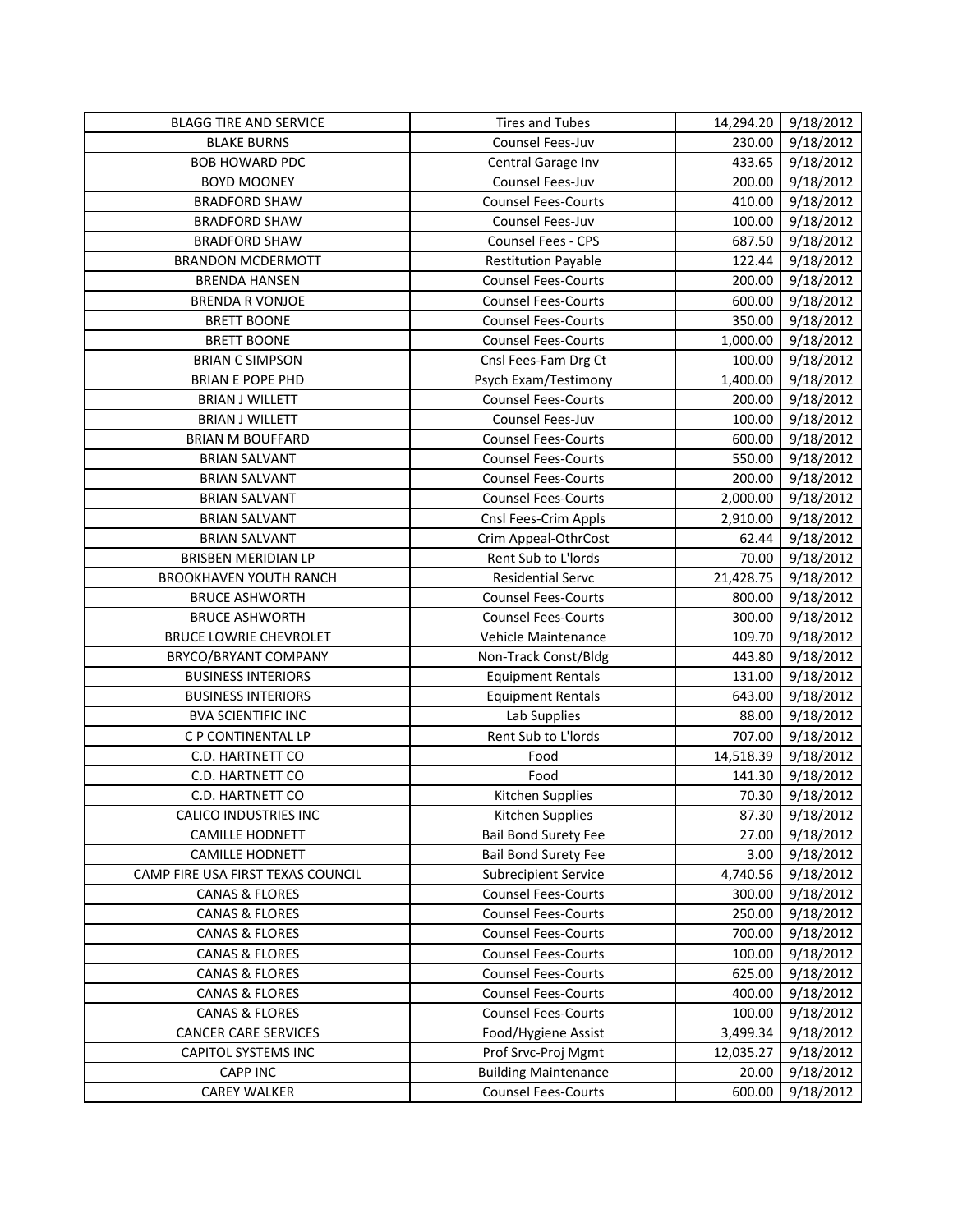| CARNIVAL FOOD STORES #78          | Food/Hygiene Assist         | 60.00    | 9/18/2012 |
|-----------------------------------|-----------------------------|----------|-----------|
| <b>CAROLE KERR</b>                | <b>Counsel Fees-Courts</b>  | 375.00   | 9/18/2012 |
| <b>CAROLE L ROGERS</b>            | Psych Exam/Testimony        | 2,800.00 | 9/18/2012 |
| Carolyn S Sims                    | Travel                      | 445.06   | 9/18/2012 |
| <b>CARQUEST AUTO PARTS</b>        | Parts and Supplies          | 60.60    | 9/18/2012 |
| <b>CARQUEST AUTO PARTS</b>        | Parts and Supplies          | 15.08    | 9/18/2012 |
| <b>CARQUEST AUTO PARTS</b>        | Parts and Supplies          | 359.97   | 9/18/2012 |
| <b>CARQUEST AUTO PARTS</b>        | Parts and Supplies          | 25.57    | 9/18/2012 |
| <b>CARQUEST AUTO PARTS</b>        | Parts and Supplies          | 10.80    | 9/18/2012 |
| CARY M SCHROEDER                  | Counsel Fees-Probate        | 500.00   | 9/18/2012 |
| <b>CASEY COLE</b>                 | <b>Counsel Fees-Courts</b>  | 100.00   | 9/18/2012 |
| CATHERINE DUNNAVANT               | <b>Counsel Fees-Courts</b>  | 400.00   | 9/18/2012 |
| CATHERINE DUNNAVANT               | <b>Counsel Fees-Courts</b>  | 200.00   | 9/18/2012 |
| <b>CATHERINE DUNNAVANT</b>        | <b>Counsel Fees-Courts</b>  | 125.00   | 9/18/2012 |
| <b>CATHERINE DUNNAVANT</b>        | <b>Counsel Fees-Courts</b>  | 993.75   | 9/18/2012 |
| CATHOLIC CHARITIES DIOCESE OF FTW | <b>Interpreter Fees</b>     | 160.00   | 9/18/2012 |
| <b>CDW GOVERNMENT INC</b>         | Supplies                    | 852.30   | 9/18/2012 |
| <b>CDW GOVERNMENT INC</b>         | <b>Computer Supplies</b>    | 293.94   | 9/18/2012 |
| <b>CDW GOVERNMENT INC</b>         | Supplies                    | 59.24    | 9/18/2012 |
| <b>CDW GOVERNMENT INC</b>         | Non-Track Equipment         | 326.82   | 9/18/2012 |
| <b>CDW GOVERNMENT INC</b>         | Supplies                    | 43.04    | 9/18/2012 |
| <b>CDW GOVERNMENT INC</b>         | Supplies                    | 536.59   | 9/18/2012 |
| <b>CECO INDUSTRIAL SALES CORP</b> | Landscaping Expense         | 944.00   | 9/18/2012 |
| CEDAR HILL MEMORIAL PARK          | <b>County Burials</b>       | 2,955.00 | 9/18/2012 |
| <b>CEDAR POINT APTS LP</b>        | Rent Sub to L'Iords         | 2,676.00 | 9/18/2012 |
| CENTAURUS GF TERRACE LLC          | Rental Assistance           | 445.00   | 9/18/2012 |
| CEN-TEX UNIFORM SALES INC         | Clothing                    | 54.56    | 9/18/2012 |
| CEN-TEX UNIFORM SALES INC         | Clothing                    | 302.40   | 9/18/2012 |
| CEN-TEX UNIFORM SALES INC         | Clothing                    | 166.24   | 9/18/2012 |
| CEN-TEX UNIFORM SALES INC         | Clothing                    | 230.72   | 9/18/2012 |
| CEN-TEX UNIFORM SALES INC         | Clothing                    | 25.16    | 9/18/2012 |
| CEN-TEX UNIFORM SALES INC         | Clothing                    | 939.21   | 9/18/2012 |
| <b>CHAD LEE</b>                   | <b>Counsel Fees-Courts</b>  | 400.00   | 9/18/2012 |
| <b>CHAD LEE</b>                   | <b>Counsel Fees-Courts</b>  | 125.00   | 9/18/2012 |
| CHADWELL GROUP LP                 | <b>Building Maintenance</b> | 600.00   | 9/18/2012 |
| CHADWELL GROUP LP                 | <b>Building Maintenance</b> | 2,000.00 | 9/18/2012 |
| <b>CHARLES BURGESS</b>            | <b>Counsel Fees-Courts</b>  | 100.00   | 9/18/2012 |
| <b>CHECKPOINT SERVICES INC</b>    | <b>Computer Supplies</b>    | 1,863.70 | 9/18/2012 |
| <b>CHECKPOINT SERVICES INC</b>    | <b>Computer Supplies</b>    | 920.85   | 9/18/2012 |
| CHEM AQUA                         | A/C Maint Contract          | 840.00   | 9/18/2012 |
| CHEMICAL DEPENDENT EDUCATION INC  | Electronic Monitor'g        | (84.00)  | 9/18/2012 |
| CHEMICAL DEPENDENT EDUCATION INC  | Laboratory Costs            | 2,650.00 | 9/18/2012 |
| CHEMSEARCH                        | <b>Building Maintenance</b> | 153.00   | 9/18/2012 |
| CHEMSEARCH                        | <b>Building Maintenance</b> | 663.50   | 9/18/2012 |
| <b>CHOICES ADOLESCENT</b>         | <b>Residential Servc</b>    | 4,933.11 | 9/18/2012 |
| CHRISTOPHER LEO CASTANON          | <b>Counsel Fees-Courts</b>  | 650.00   | 9/18/2012 |
| CHRISTOPHER LEO CASTANON          | <b>Counsel Fees-Courts</b>  | 1,350.00 | 9/18/2012 |
| CHRISTOPHER LEO CASTANON          | <b>Counsel Fees-Courts</b>  | 133.33   | 9/18/2012 |
| CINTAS FAS LOCKBOX 636525         | Supplies                    | 154.17   | 9/18/2012 |
| <b>CITIBANK</b>                   | Prepaid - Travel            | 562.59   | 9/18/2012 |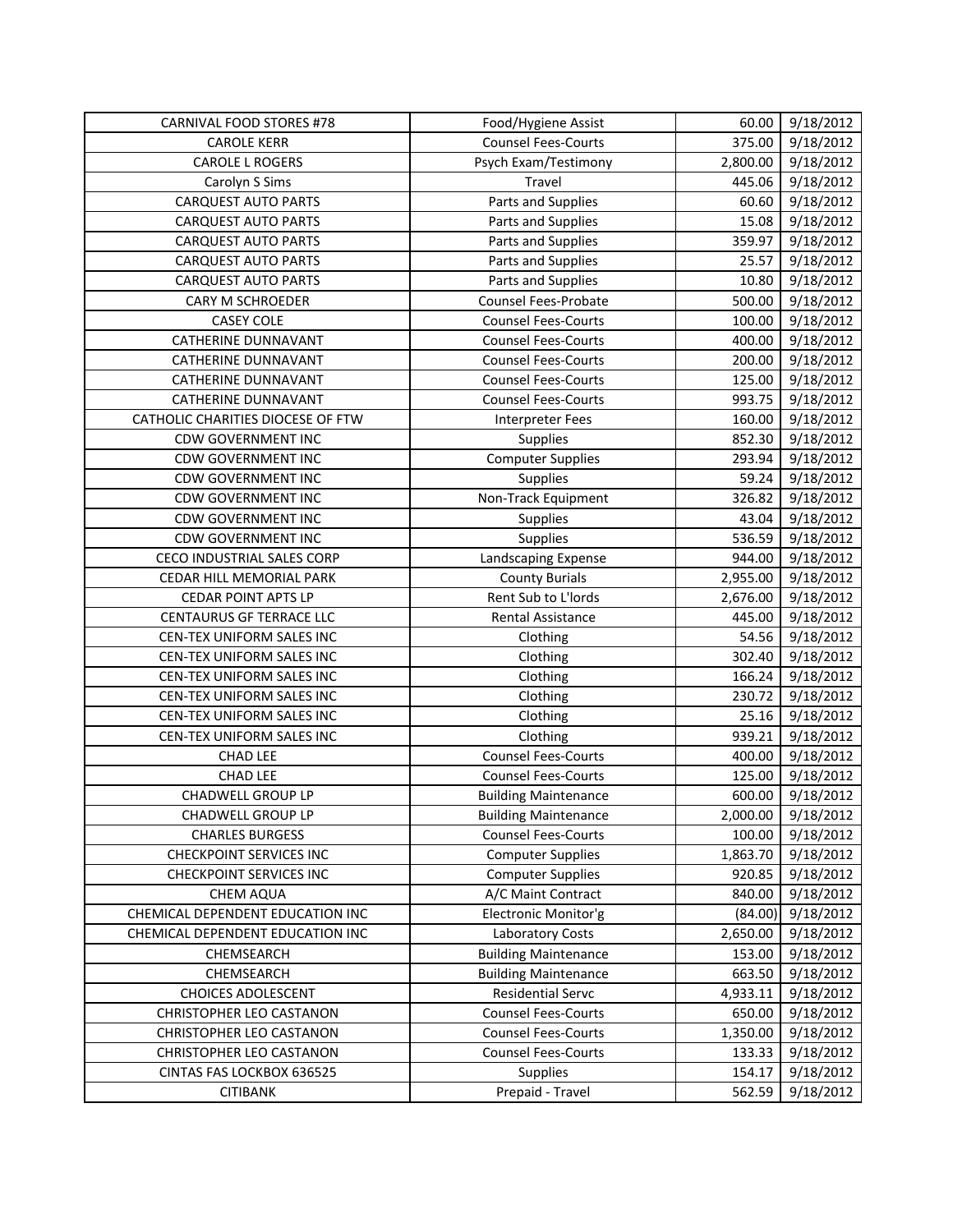| <b>CITIBANK</b>                     | Travel                      | 1,437.18   | 9/18/2012 |
|-------------------------------------|-----------------------------|------------|-----------|
| <b>CITIBANK</b>                     | Travel                      | 328.59     | 9/18/2012 |
| <b>CITIBANK</b>                     | Travel                      | 198.59     | 9/18/2012 |
| <b>CITIBANK</b>                     | Prepaid - Travel            | 330.59     | 9/18/2012 |
| <b>CITIBANK</b>                     | <b>Witness Travel</b>       | 1,966.30   | 9/18/2012 |
| <b>CITIBANK</b>                     | Education                   | 252.59     | 9/18/2012 |
| <b>CITIBANK</b>                     | Education                   | 306.59     | 9/18/2012 |
| <b>CITIBANK</b>                     | Education                   | 306.59     | 9/18/2012 |
| <b>CITIBANK</b>                     | Education                   | 580.18     | 9/18/2012 |
| <b>CITIBANK</b>                     | Education                   | 319.59     | 9/18/2012 |
| <b>CITIBANK</b>                     | Travel                      | 3,542.73   | 9/18/2012 |
| <b>CITIBANK</b>                     | Travel                      | 781.18     | 9/18/2012 |
| <b>CITIBANK</b>                     | Education                   | 2,292.87   | 9/18/2012 |
| <b>CITIBANK</b>                     | Education                   | 755.18     | 9/18/2012 |
| <b>CITY OF ARLINGTON</b>            | Rent                        | 3,598.33   | 9/18/2012 |
| CITY OF FT WORTH ANIMAL CONTROL     | <b>Health Ctr Contracts</b> | 15,682.00  | 9/18/2012 |
| <b>CITY OF GRAND PRAIRIE</b>        | <b>Utility Assistance</b>   | 95.69      | 9/18/2012 |
| <b>CITY OF HALTOM CITY</b>          | <b>Utility Assistance</b>   | 50.90      | 9/18/2012 |
| <b>CITY OF KELLER</b>               | <b>County Projects</b>      | 157,882.48 | 9/18/2012 |
| <b>CITY OF KENNEDALE</b>            | Water                       | 793.66     | 9/18/2012 |
| <b>CITY OF KENNEDALE</b>            | Water                       | 175.68     | 9/18/2012 |
| <b>CITY OF KENNEDALE</b>            | <b>County Projects</b>      | 93,004.34  | 9/18/2012 |
| <b>CITY OF WICHITA FALLS</b>        | <b>Subrecipient Service</b> | 3,607.95   | 9/18/2012 |
| <b>CITY OF WICHITA FALLS</b>        | <b>Subrecipient Service</b> | 18,481.79  | 9/18/2012 |
| CITY OF WICHITA FALLS               | <b>Subrecipient Service</b> | 1,940.74   | 9/18/2012 |
| <b>CLARINDA ACADEMY</b>             | <b>Residential Servc</b>    | 8,571.50   | 9/18/2012 |
| CLARKE MOSQUITO CONTROL PRODUCTS IN | Field Equip&Supplies        | 2,914.07   | 9/18/2012 |
| <b>CLIFFORD GINN</b>                | Investigative               | 239.40     | 9/18/2012 |
| <b>COLE JENNINGS BRYAN</b>          | <b>Counsel Fees-Courts</b>  | 100.00     | 9/18/2012 |
| <b>COLE JENNINGS BRYAN</b>          | <b>Counsel Fees-Courts</b>  | 350.00     | 9/18/2012 |
| <b>COLE JENNINGS BRYAN</b>          | <b>Counsel Fees-Courts</b>  | 237.50     | 9/18/2012 |
| <b>COLLIN PEDERSON</b>              | <b>Restitution Payable</b>  | 15.77      | 9/18/2012 |
| <b>COLLINS WINDOW CLEANING</b>      | <b>Professional Service</b> | 300.00     | 9/18/2012 |
| COLUMBIA MEDICAL CENTER OF PLANO LP | <b>Professional Service</b> | 84,250.00  | 9/18/2012 |
| <b>COMMERCIAL RECORDER</b>          | Advertis/Leg Notice         | 6.42       | 9/18/2012 |
| <b>COMMERCIAL RECORDER</b>          | Advertis/Leg Notice         | 6.42       | 9/18/2012 |
| <b>COMMERCIAL RECORDER</b>          | Advertis/Leg Notice         | 6.41       | 9/18/2012 |
| <b>COMMERCIAL RECORDER</b>          | Advertis/Leg Notice         | 252.00     | 9/18/2012 |
| <b>COMMERCIAL RECORDER</b>          | Advertis/Leg Notice         | 128.00     | 9/18/2012 |
| <b>COMMUNITY ENRICHMENT CENTER</b>  | <b>Subrecipient Service</b> | 19,784.65  | 9/18/2012 |
| COMPREHENSIVE SAFETY RESOURCE 1 LP  | Education                   | 650.00     | 9/18/2012 |
| CONCHO SUPPLY INC                   | Central Garage Inv          | 1,048.72   | 9/18/2012 |
| CONCHO SUPPLY INC                   | Central Garage Inv          | 1,027.74   | 9/18/2012 |
| CONCHO SUPPLY INC                   | Parts and Supplies          | 81.48      | 9/18/2012 |
| <b>CONCHO SUPPLY INC</b>            | Grease and Oil              | 10.20      | 9/18/2012 |
| CONLEY LOTT NICHOLS OF TEXAS INC    | Parts and Supplies          | 249.86     | 9/18/2012 |
| CONSTANTINE GEORGE ANAGNOSTIS       | Counsel Fees-Juv            | 100.00     | 9/18/2012 |
| COOK'S CORRECTIONAL KITCHEN         | Kitchen Supplies            | 1,228.28   | 9/18/2012 |
| <b>CORBIN &amp; ASSOCIATES</b>      | Reporter's Records          | 201.00     | 9/18/2012 |
| <b>CORNELL CORRECTIONS OF TEXAS</b> | <b>Residential Servc</b>    | 24,671.35  | 9/18/2012 |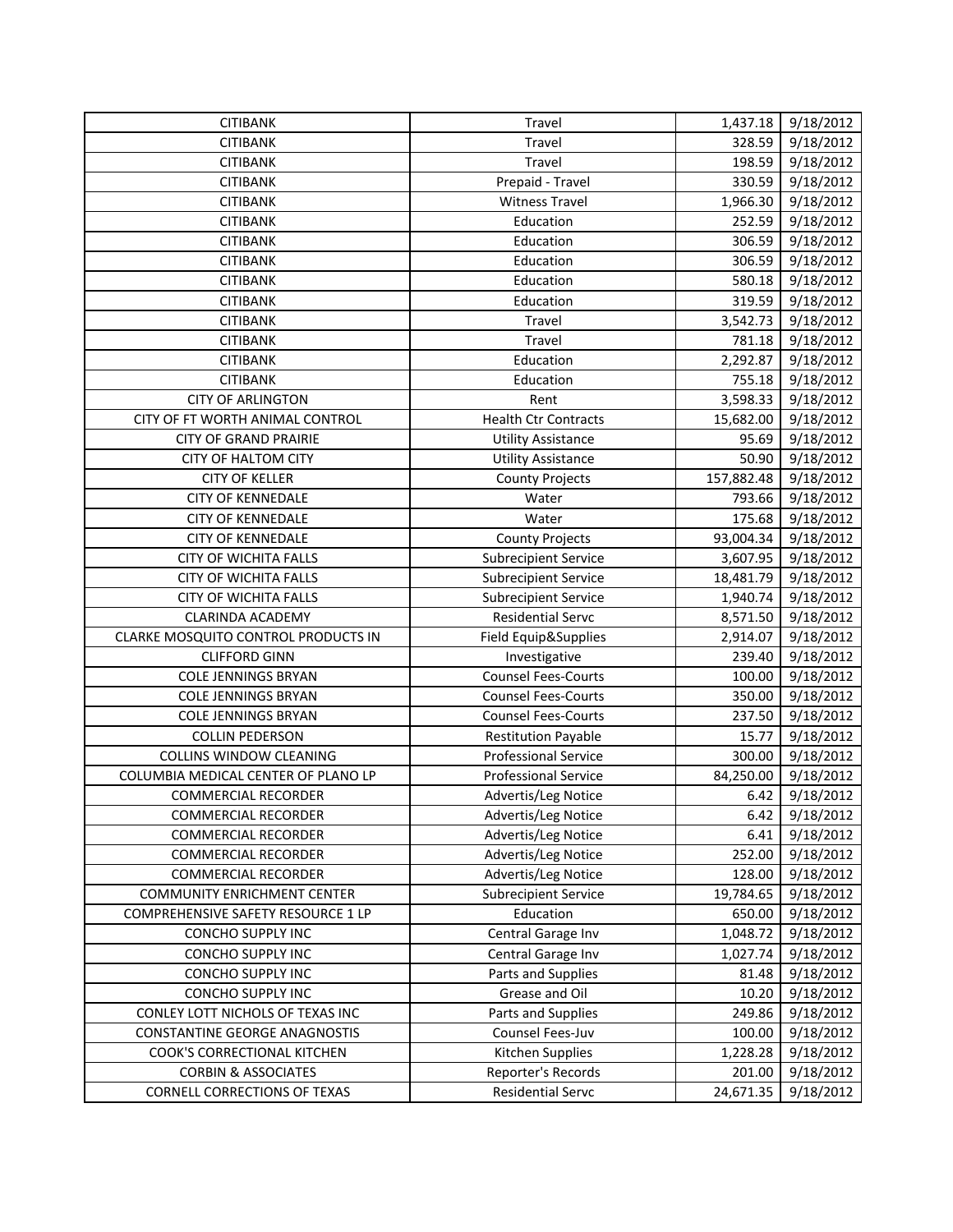| CORNERSTONE ASSISTANCE NETWORK INC  | <b>Professional Service</b> | 2,659.42  | 9/18/2012 |
|-------------------------------------|-----------------------------|-----------|-----------|
| COTTONWOOD HAMMER LP                | <b>Rental Assistance</b>    | 685.00    | 9/18/2012 |
| COTTONWOOD HAMMER LP                | Rent Sub to L'Iords         | 776.00    | 9/18/2012 |
| COTTONWOOD HAMMER LP                | HAP Reimb Port-in           | 301.00    | 9/18/2012 |
| <b>COWTOWN MATERIALS</b>            | <b>Building Maintenance</b> | 2,765.48  | 9/18/2012 |
| CTC FAMILY LIMITED PARTNERSHIP      | Rent Sub to L'Iords         | 2,518.00  | 9/18/2012 |
| <b>CULLIGAN WATER</b>               | Capital Outlay Low V        | 6,000.00  | 9/18/2012 |
| <b>CUMMINS ALLISON CORP</b>         | Supplies                    | 54.47     | 9/18/2012 |
| <b>CUMMINS SOUTHERN PLAINS LLC</b>  | Parts and Supplies          | 179.01    | 9/18/2012 |
| <b>CURTIS FORTINBERRY</b>           | <b>Counsel Fees-Courts</b>  | 4,500.00  | 9/18/2012 |
| <b>CVR COMPUTER SUPPLIES INC</b>    | Supplies                    | 206.00    | 9/18/2012 |
| <b>CVR COMPUTER SUPPLIES INC</b>    | Supplies                    | 94.00     | 9/18/2012 |
| <b>CYNTHIA A FITCH</b>              | Counsel Fees - CPS          | 300.00    | 9/18/2012 |
| Cynthia J Rodriguez                 | Prepaid - Travel            | (245.50)  | 9/18/2012 |
| Cynthia J Rodriguez                 | Travel                      | 306.50    | 9/18/2012 |
| <b>CYNTHIA L UPTON</b>              | Rent Sub to L'Iords         | 420.00    | 9/18/2012 |
| D & A BUILDING SERVICES INC         | <b>Custodian Services</b>   | 640.00    | 9/18/2012 |
| DALLAS COUNTY CSCD                  | Misc Payable                | 140.00    | 9/18/2012 |
| DANA A DUFFEY                       | Counsel Fees - CPS          | 2,015.00  | 9/18/2012 |
| DANIEL E COLLINS                    | <b>Counsel Fees-Courts</b>  | 150.00    | 9/18/2012 |
| DANIEL E COLLINS                    | <b>Counsel Fees-Courts</b>  | 1,200.00  | 9/18/2012 |
| DANIEL HERNANDEZ                    | <b>Counsel Fees-Courts</b>  | 300.00    | 9/18/2012 |
| <b>DANIEL HERNANDEZ</b>             | <b>Counsel Fees-Courts</b>  | 300.00    | 9/18/2012 |
| DANNY D PITZER                      | <b>Counsel Fees-Courts</b>  | 450.00    | 9/18/2012 |
| <b>DANNY D PITZER</b>               | <b>Counsel Fees-Courts</b>  | 1,900.00  | 9/18/2012 |
| DANNY D PITZER                      | <b>Counsel Fees-Courts</b>  | 350.00    | 9/18/2012 |
| DARCY NILES DENO                    | Counsel Fees - CPS          | 520.00    | 9/18/2012 |
| DARCY NILES DENO                    | Cnsl Fees-Fam Drg Ct        | 150.00    | 9/18/2012 |
| DARCY NILES DENO                    | <b>Counsel Fees-Probate</b> | 2,200.00  | 9/18/2012 |
| <b>DARR LIFT</b>                    | Capital Outlay-Furni        | 7,800.00  | 9/18/2012 |
| DATA-FLEX BUSINESS PRODUCTS LLC     | Supplies                    | 491.70    | 9/18/2012 |
| <b>DAVID BAYS</b>                   | <b>Counsel Fees-Courts</b>  | 600.00    | 9/18/2012 |
| DAVID MONROE INGRAM                 | Rent Sub to L'Iords         | 119.00    | 9/18/2012 |
| <b>DAVID PALMER</b>                 | <b>Counsel Fees-Courts</b>  | 100.00    | 9/18/2012 |
| DAVID PEARSON, IV                   | <b>Counsel Fees-Courts</b>  | 300.00    | 9/18/2012 |
| DAVID PEARSON, IV                   | <b>Counsel Fees-Courts</b>  | 100.00    | 9/18/2012 |
| <b>DAVID RICHARDS</b>               | Cnsl Fees-Crim Appls        | 7,875.00  | 9/18/2012 |
| DAVID W MORRIS                      | Misc Payable                | 50.00     | 9/18/2012 |
| DBC FAMILY LAW                      | Counsel Fees-Juv            | 100.00    | 9/18/2012 |
| DDRE MCDONALD FAMILY LP             | HAP Reimb Port-in           | 1,611.00  | 9/18/2012 |
| DEAN MIYAZONO                       | <b>Counsel Fees-Courts</b>  | 400.00    | 9/18/2012 |
| <b>DEAN SWANDA</b>                  | Counsel Fees - CPS          | 2,691.10  | 9/18/2012 |
| <b>DEAN SWANDA</b>                  | Cnsl Fees-Crim Appls        | 5,600.00  | 9/18/2012 |
| <b>DEAN SWANDA</b>                  | Crim Appeal-OthrCost        | 53.90     | 9/18/2012 |
| <b>DELL MARKETING</b>               | Non-Track Equipment         | 14,391.00 | 9/18/2012 |
| <b>DENNIS KIRKLAND</b>              | <b>Restitution Payable</b>  | 5.00      | 9/18/2012 |
| DENTON HOUSING AUTHORITY            | Port HAP Port-out           | 765.00    | 9/18/2012 |
| DENTON HOUSING AUTHORITY            | Port Admin Fee Expen        | 42.87     | 9/18/2012 |
| DEPARTMENT OF STATE HEALTH SERVICES | <b>Fed Grant Revenue</b>    | 8,511.46  | 9/18/2012 |
| DEPARTMENT OF STATE HEALTH SERVICES | Dpt Vit Stats Rem BC        | 1,776.90  | 9/18/2012 |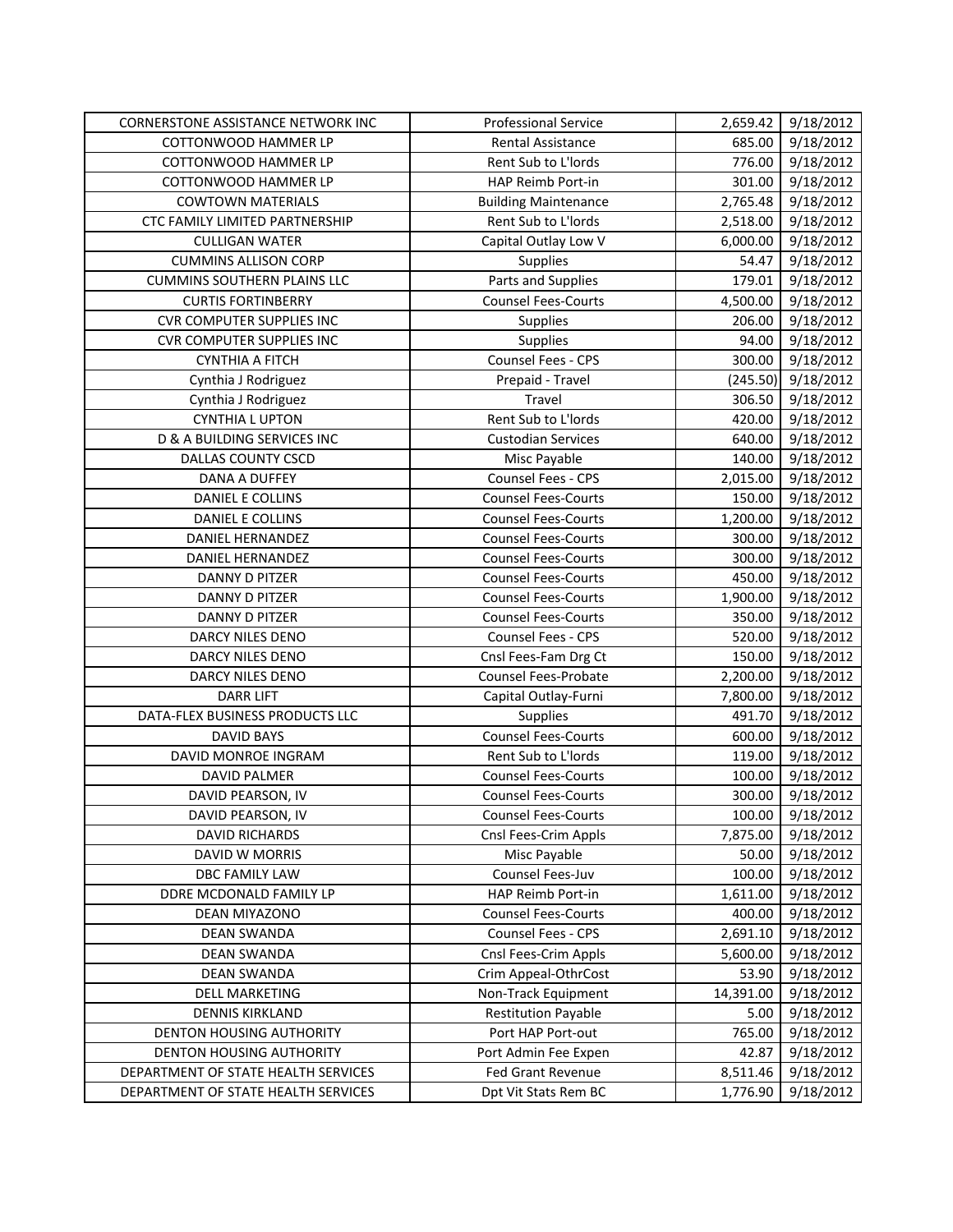| DEPARTMENT OF STATE HEALTH SERVICES | <b>CC Certified Copies</b>  | 47.61     | 9/18/2012              |
|-------------------------------------|-----------------------------|-----------|------------------------|
| <b>DEREK BROWN</b>                  | <b>Counsel Fees-Courts</b>  | 350.00    | 9/18/2012              |
| <b>DERIC KEITH BROWN</b>            | Rent Sub to L'Iords         | 1,686.00  | 9/18/2012              |
| Devin D Wenske                      | <b>Meeting Expenses</b>     | 64.00     | 9/18/2012              |
| DIAGNOSTIC HYBRIDS, INC.            | Lab Supplies                | 154.06    | 9/18/2012              |
| DIAGNOSTIC HYBRIDS, INC.            | Lab Supplies                | 451.79    | 9/18/2012              |
| <b>DIRECT ENERGY LP</b>             | <b>Utility Assistance</b>   | 291.25    | 9/18/2012              |
| <b>DIRECT ENERGY LP</b>             | <b>Utility Allowance</b>    | 139.00    | 9/18/2012              |
| DOLORES STEWART & ASSOCIATES INC    | <b>Professional Service</b> | 526.26    | 9/18/2012              |
| DOLORES STEWART & ASSOCIATES INC    | <b>Professional Service</b> | 350.84    | 9/18/2012              |
| <b>DOMINOS PIZZA</b>                | <b>Restitution Payable</b>  | 32.25     | 9/18/2012              |
| DOMINO'S PIZZA                      | <b>Jury Costs</b>           | 236.97    | 9/18/2012              |
| <b>DON GANDY</b>                    | Cnsl Fees-Crim Appls        | 4,600.00  | 9/18/2012              |
| DON M DAWES                         | <b>Counsel Fees-Courts</b>  | 250.00    | 9/18/2012              |
| DONNA GOODRICH                      | Psych Exam/Testimony        | 1,800.00  | 9/18/2012              |
| DORIS J RANSOM                      | HAP Reimb Port-in           | 790.00    | 9/18/2012              |
| DOUBLE EAGLE MECHANICAL SERVICE     | <b>Building Maintenance</b> | 1,368.70  | 9/18/2012              |
| DOUBLE EAGLE MECHANICAL SERVICE     | A/C Maint Contract          | 232.24    | 9/18/2012              |
| DOUBLE EAGLE MECHANICAL SERVICE     | A/C Maint Contract          | 200.40    | 9/18/2012              |
| DOUBLE EAGLE MECHANICAL SERVICE     | Landscaping Expense         | 382.30    | 9/18/2012              |
| DOUBLE EAGLE MECHANICAL SERVICE     | <b>Building Maintenance</b> | 564.13    | 9/18/2012              |
| DOUBLE EAGLE MECHANICAL SERVICE     | A/C Maint Contract          | 907.69    | 9/18/2012              |
| DOUBLE EAGLE MECHANICAL SERVICE     | Pool Maintenance            | 707.02    | 9/18/2012              |
| <b>DOUGLASS DISTRIBUTING</b>        | Gasoline Inventory          | 17,300.01 | 9/18/2012              |
| <b>DOUGLASS DISTRIBUTING</b>        | Gasoline Inventory          | 9,816.76  | 9/18/2012              |
| DOWNTOWN ARLINGTON MANAGEMENT CORP  | <b>Meeting Expenses</b>     | 25.00     | 9/18/2012              |
| DOWNTOWN ARLINGTON MANAGEMENT CORP  | <b>Meeting Expenses</b>     | 25.00     | 9/18/2012              |
| <b>DPI ENERGY LLC</b>               | HAP Reimb Port-in           | 177.00    | 9/18/2012              |
| DURHAM SCHOOL SERVICES LP           | Transportation              | 6,677.40  | $\overline{9}/18/2012$ |
| <b>DURKIN &amp; GRAHAM PC</b>       | Counsel Fees-Juv            | 100.00    | 9/18/2012              |
| <b>EAGLE TRANSMISSION INC</b>       | Parts and Supplies          | 1,995.00  | 9/18/2012              |
| <b>EAN HOLDINGS LLC</b>             | Vehicle Lease               | 12,092.04 | 9/18/2012              |
| EAN HOLDINGS LLC                    | Transportation              | 174.30    | 9/18/2012              |
| EAN HOLDINGS LLC                    | Education                   | 398.03    | 9/18/2012              |
| EARL E BATES JR                     | <b>Counsel Fees-Courts</b>  | 200.00    | 9/18/2012              |
| EARL E BATES JR                     | <b>Counsel Fees-Courts</b>  | 100.00    | 9/18/2012              |
| <b>EARL E BATES JR</b>              | <b>Counsel Fees-Courts</b>  | 250.00    | 9/18/2012              |
| EARL E BATES JR                     | <b>Counsel Fees-Courts</b>  | 400.00    | 9/18/2012              |
| <b>EDGAR RAMIREZ</b>                | Rent Sub to L'Iords         | 37.00     | 9/18/2012              |
| <b>EDWARD DON &amp; COMPANY</b>     |                             |           |                        |
|                                     | Sheriff Inventory           | 442.50    | 9/18/2012              |
| <b>EDWARD G JONES</b>               | <b>Counsel Fees-Courts</b>  | 525.00    | 9/18/2012              |
| <b>EDWARD G JONES</b>               | <b>Counsel Fees-Courts</b>  | 300.00    | 9/18/2012              |
| <b>EDWIN YOUNGBLOOD</b>             | <b>Counsel Fees-Courts</b>  | 525.00    | 9/18/2012              |
| <b>EDWIN YOUNGBLOOD</b>             | <b>Counsel Fees-Courts</b>  | 200.00    | 9/18/2012              |
| <b>EDWIN YOUNGBLOOD</b>             | Counsel Fees - CPS          | 100.00    | 9/18/2012              |
| <b>EFRAIN SANCHEZ</b>               | Misc Payable                | 48.05     | 9/18/2012              |
| EFREN CANTU                         | Rent Sub to L'Iords         | 519.00    | 9/18/2012              |
| EIGHTEEN SEVENTY STRAND CORP        | Travel                      | 609.50    | 9/18/2012              |
| ELIZABETH RIVERA                    | <b>Counsel Fees-Courts</b>  | 900.00    | 9/18/2012<br>9/18/2012 |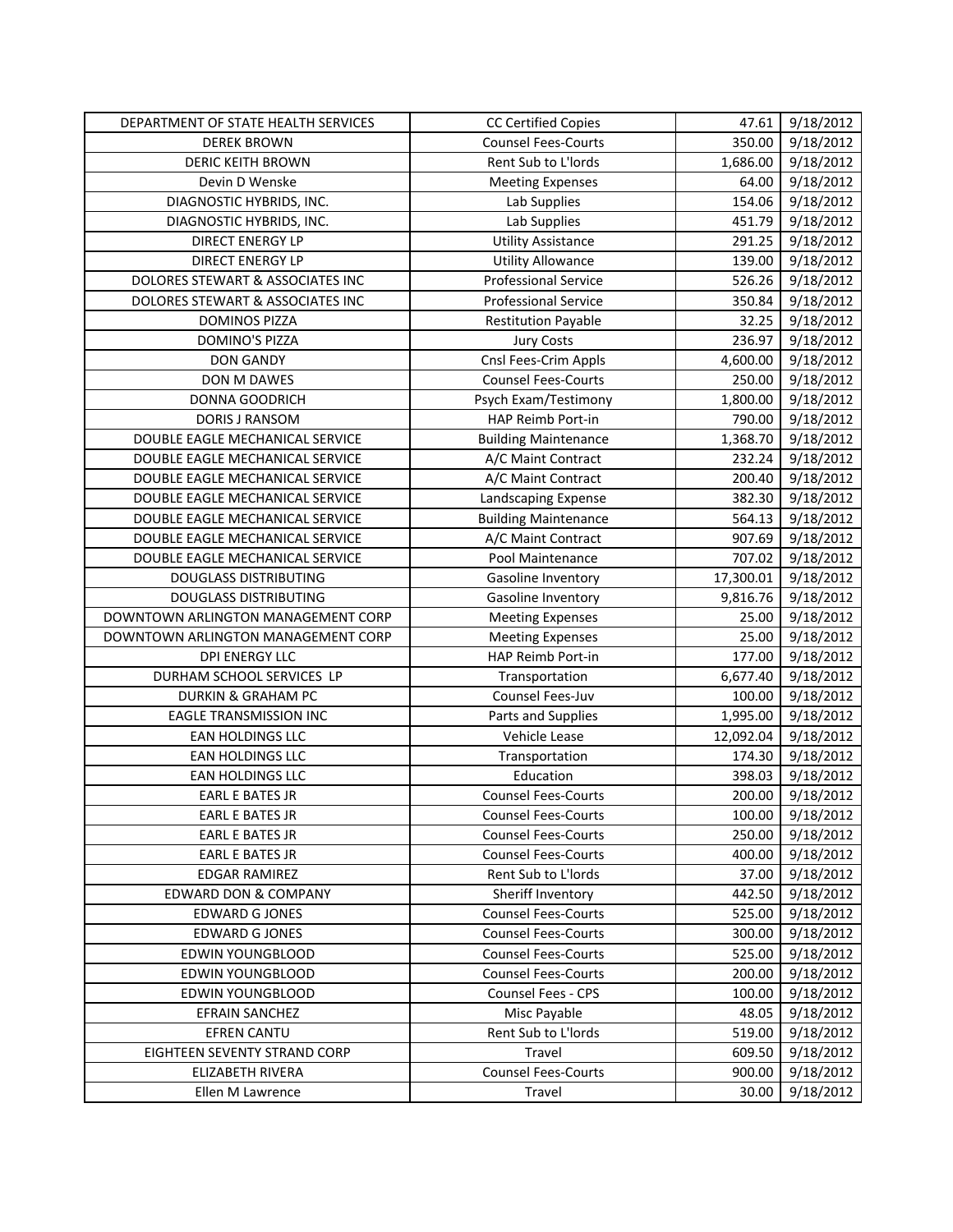| ELLSWORTH PUBLISHING COMPANY INC    | Software Maintenance        | 389.00   | 9/18/2012 |
|-------------------------------------|-----------------------------|----------|-----------|
| ELOY SEPULVEDA                      | <b>Counsel Fees-Courts</b>  | 100.00   | 9/18/2012 |
| ELOY SEPULVEDA                      | <b>Counsel Fees-Courts</b>  | 800.00   | 9/18/2012 |
| <b>ELRODS COST PLUS</b>             | Food/Hygiene Assist         | 20.00    | 9/18/2012 |
| ELROD'S COST PLUS #7                | Food/Hygiene Assist         | 59.58    | 9/18/2012 |
| <b>EMC INTEGRATED SYSTEMS GROUP</b> | <b>Equipment Maint</b>      | 3,540.25 | 9/18/2012 |
| <b>EMERSON NETWORK POWER</b>        | <b>Electrical Maint</b>     | 973.40   | 9/18/2012 |
| <b>EMPIRE DISPOSAL INC</b>          | Disposal Service            | 145.00   | 9/18/2012 |
| <b>EMPIRE PAPER</b>                 | Sheriff Inventory           | 92.50    | 9/18/2012 |
| <b>EMPIRE PAPER</b>                 | Sheriff Inventory           | 478.72   | 9/18/2012 |
| <b>EMPIRE PAPER</b>                 | <b>Custodian Supplies</b>   | 1,934.00 | 9/18/2012 |
| <b>EMPIRE PAPER</b>                 | Parts and Supplies          | 290.10   | 9/18/2012 |
| <b>ENCON SYSTEMS INC</b>            | Supplies                    | 718.00   | 9/18/2012 |
| <b>ENVIROMATIC SERVICES</b>         | A/C Maint Contract          | 704.00   | 9/18/2012 |
| <b>ENVIROMATIC SYSTEMS</b>          | A/C Maint Contract          | 3,680.83 | 9/18/2012 |
| ER INVESTIGATIVE NETWORK            | Investigative               | 907.50   | 9/18/2012 |
| <b>ERIC CUMMINGS</b>                | <b>Counsel Fees-Courts</b>  | 220.00   | 9/18/2012 |
| ERISA BENEFITS CONSULTING INC       | <b>Professional Service</b> | 210.00   | 9/18/2012 |
| <b>EVCO PARTNERS LP</b>             | Supplies                    | 14.04    | 9/18/2012 |
| <b>EVCO PARTNERS LP</b>             | Field Equip&Supplies        | 89.88    | 9/18/2012 |
| <b>EVCO PARTNERS LP</b>             | Supplies                    | 31.56    | 9/18/2012 |
| <b>EVCO PARTNERS LP</b>             | Supplies                    | 10.50    | 9/18/2012 |
| <b>EVCO PARTNERS LP</b>             | Supplies                    | 25.81    | 9/18/2012 |
| <b>EVCO PARTNERS LP</b>             | <b>Computer Supplies</b>    | 122.16   | 9/18/2012 |
| <b>EVCO PARTNERS LP</b>             | <b>Computer Supplies</b>    | 122.16   | 9/18/2012 |
| <b>EVCO PARTNERS LP</b>             | <b>Custodian Supplies</b>   | 82.48    | 9/18/2012 |
| <b>EVCO PARTNERS LP</b>             | <b>Custodian Supplies</b>   | 242.05   | 9/18/2012 |
| <b>EVCO PARTNERS LP</b>             | <b>Laundry Services</b>     | 106.68   | 9/18/2012 |
| <b>EVCO PARTNERS LP</b>             | <b>Building Maintenance</b> | 672.50   | 9/18/2012 |
| <b>EVCO PARTNERS LP</b>             | <b>Building Maintenance</b> | 23.80    | 9/18/2012 |
| <b>EVCO PARTNERS LP</b>             | <b>Building Maintenance</b> | 302.46   | 9/18/2012 |
| <b>EVCO PARTNERS LP</b>             | Supplies                    | 9.20     | 9/18/2012 |
| <b>EVCO PARTNERS LP</b>             | Parts and Supplies          | 88.59    | 9/18/2012 |
| <b>EVCO PARTNERS LP</b>             | Supplies                    | 10.52    | 9/18/2012 |
| <b>EVERY DAY LIFE RTC</b>           | <b>Residential Servc</b>    | 4,009.25 | 9/18/2012 |
| EVIDENT CRIME SCENE PRODUCTS        | Lab Supplies                | 255.00   | 9/18/2012 |
| <b>EVRIDGE TRACTOR INC</b>          | Parts and Supplies          | 469.76   | 9/18/2012 |
| EZ ELECTRICAL CONTRACTORS LLC       | <b>Building Maintenance</b> | 58.32    | 9/18/2012 |
| EZ ELECTRICAL CONTRACTORS LLC       | <b>Building Maintenance</b> | 413.35   | 9/18/2012 |
| EZ ELECTRICAL CONTRACTORS LLC       | <b>Building Maintenance</b> | 50.00    | 9/18/2012 |
| <b>FABIOLA VARELA</b>               | <b>Court Visitor</b>        | 89.91    | 9/18/2012 |
| FAMILY DOLLAR #6359                 | Food/Hygiene Assist         | 19.86    | 9/18/2012 |
| FAMILY DOLLAR #1995                 | Food/Hygiene Assist         | 75.00    | 9/18/2012 |
| FAMILY DOLLAR #3926                 | Food/Hygiene Assist         | 203.59   | 9/18/2012 |
| FAMILY DOLLAR #4688                 | Food/Hygiene Assist         | 39.64    | 9/18/2012 |
| FAMILY DOLLAR #5480                 | Food/Hygiene Assist         | 40.00    | 9/18/2012 |
| FAMILY DOLLAR #6468                 | Food/Hygiene Assist         | 36.63    | 9/18/2012 |
| FAMILY DOLLAR STORE #1653           | Food/Hygiene Assist         | 120.00   | 9/18/2012 |
| FAMILY DOLLAR STORE #2416           | Food/Hygiene Assist         | 165.20   | 9/18/2012 |
| <b>FAMILY DOLLAR STORES #1816</b>   | Food/Hygiene Assist         | 80.00    | 9/18/2012 |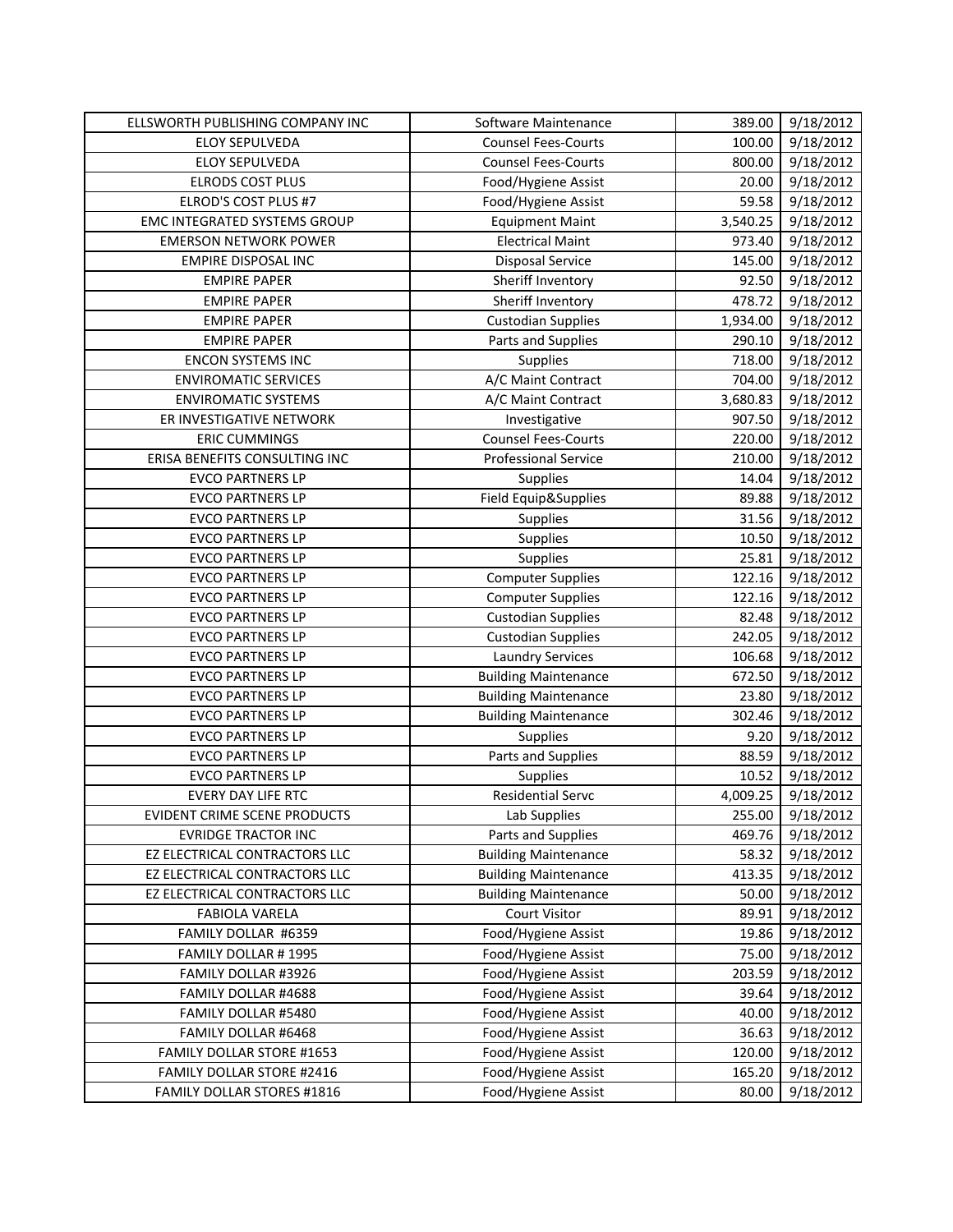| <b>FARMERS MARKET</b>                                      | Food                        | 468.31    | 9/18/2012 |
|------------------------------------------------------------|-----------------------------|-----------|-----------|
| <b>FASCLAMPITT PAPER STORE</b>                             | Supplies                    | 31.40     | 9/18/2012 |
| FASTENAL                                                   | <b>Building Maintenance</b> | 918.90    | 9/18/2012 |
| <b>FASTSIGNS</b>                                           | Supplies                    | 60.00     | 9/18/2012 |
| <b>FEDEX</b>                                               | Postage                     | 27.36     | 9/18/2012 |
| FELIPE O CALZADA                                           | <b>Counsel Fees-Courts</b>  | 250.00    | 9/18/2012 |
| FELIPE O CALZADA                                           | <b>Counsel Fees-Courts</b>  | 150.00    | 9/18/2012 |
| FELIPE O CALZADA                                           | Counsel Fees-Juv            | 650.00    | 9/18/2012 |
| FELIPE O CALZADA                                           | Counsel Fees - CPS          | 200.00    | 9/18/2012 |
| FELIPE O CALZADA                                           | Cnsl Fees-Fam Drg Ct        | 100.00    | 9/18/2012 |
| <b>FERRELLGAS</b>                                          | Gas                         | 661.36    | 9/18/2012 |
| FIESTA MART #60                                            | Food/Hygiene Assist         | 60.00     | 9/18/2012 |
| FIESTA MART #61                                            | Food/Hygiene Assist         | 20.00     | 9/18/2012 |
| FIESTA MART #76                                            | Food/Hygiene Assist         | 60.00     | 9/18/2012 |
| FIESTA MART INC                                            | Food/Hygiene Assist         | 39.61     | 9/18/2012 |
| <b>FILTCO INC</b>                                          | Capital Outlay Low V        | 9,798.00  | 9/18/2012 |
| FILTCO INC                                                 | Non-Track Equipment         | 700.00    | 9/18/2012 |
| FILTER SYSTEMS INC                                         | A/C Maint Contract          | 13.44     | 9/18/2012 |
| <b>FIRST CHOICE POWER</b>                                  | <b>Utility Assistance</b>   | 296.77    | 9/18/2012 |
| <b>FIRST CHOICE POWER</b>                                  | <b>Utility Allowance</b>    | 51.00     | 9/18/2012 |
| <b>FISHER SCIENTIFIC</b>                                   | Lab Supplies                | 79.56     | 9/18/2012 |
| <b>FISHER SCIENTIFIC</b>                                   | <b>Medical Supplies</b>     | 658.80    | 9/18/2012 |
| FIVE STAR CORRECTIONAL SERVICES INC                        | Food Contr/Prisoners        | 76,444.83 | 9/18/2012 |
| FIVE STAR CORRECTIONAL SERVICES INC                        | Food Contr/Employees        | 2,539.59  | 9/18/2012 |
| FIVE STAR STERILIZER SERVICES                              | <b>Equipment Maint</b>      | 1,284.40  | 9/18/2012 |
| FLUXLIGHT INC                                              | <b>Computer Supplies</b>    | 4,218.80  | 9/18/2012 |
| FLYNN, FRANCIS & CLARK LLP                                 | Counsel Fees-Juv            | 250.00    | 9/18/2012 |
| FLYNN, FRANCIS & CLARK LLP                                 | Counsel Fees - CPS          | 100.00    | 9/18/2012 |
| <b>FOODLAND MARKETS</b>                                    | Food/Hygiene Assist         | 40.00     | 9/18/2012 |
| <b>FORENSIC CONSULTANT SERVICES</b>                        | <b>Professional Service</b> | 1,500.00  | 9/18/2012 |
| FORT WORTH AUTO GLASS CENTER LTD                           | Parts and Supplies          | 85.00     | 9/18/2012 |
| FORT WORTH BOLT AND TOOL CO                                | Parts and Supplies          | 111.71    | 9/18/2012 |
| FORT WORTH CHAMPION SPRING                                 | Central Garage Inv          | 71.35     | 9/18/2012 |
| FORT WORTH CHAPTER TSCPA                                   | Education                   | 270.00    | 9/18/2012 |
| FORT WORTH CHAPTER TSCPA                                   | Education                   | 20.00     | 9/18/2012 |
| FORT WORTH MIDTOWN LODGING PARTNERS                        | <b>Witness Travel</b>       | 743.44    | 9/18/2012 |
| FORT WORTH MIDTOWN LODGING PARTNERS                        | <b>Witness Travel</b>       | 933.17    | 9/18/2012 |
| FORT WORTH STAR TELEGRAM                                   | Advertis/Leg Notice         | 910.44    | 9/18/2012 |
| FORT WORTH TRANSPORTATION AUTHORITY                        | Transportation              | 300.00    | 9/18/2012 |
| FORT WORTH WATER DEPARTMENT                                | Water                       | 498.18    | 9/18/2012 |
| FORT WORTH WATER DEPARTMENT                                | Water                       | 437.40    | 9/18/2012 |
| FORT WORTH WATER DEPARTMENT                                | Water                       | 583.20    | 9/18/2012 |
| FORT WORTH WATER DEPARTMENT                                | Water                       | 280.80    | 9/18/2012 |
| FORT WORTH WATER DEPARTMENT                                | Water                       | 133.96    | 9/18/2012 |
| FORT WORTH WATER DEPARTMENT                                | Water                       | 324.00    | 9/18/2012 |
| FORT WORTH WATER DEPARTMENT                                | Water                       | 1,452.60  | 9/18/2012 |
| FORT WORTH WATER DEPARTMENT                                | Water                       | 118.80    | 9/18/2012 |
| FORT WORTH WATER DEPARTMENT                                | Water                       | 237.60    | 9/18/2012 |
| FORT WORTH WATER DEPARTMENT<br>FORT WORTH WATER DEPARTMENT | Water                       | 81.00     | 9/18/2012 |
|                                                            | Water                       | 108.00    | 9/18/2012 |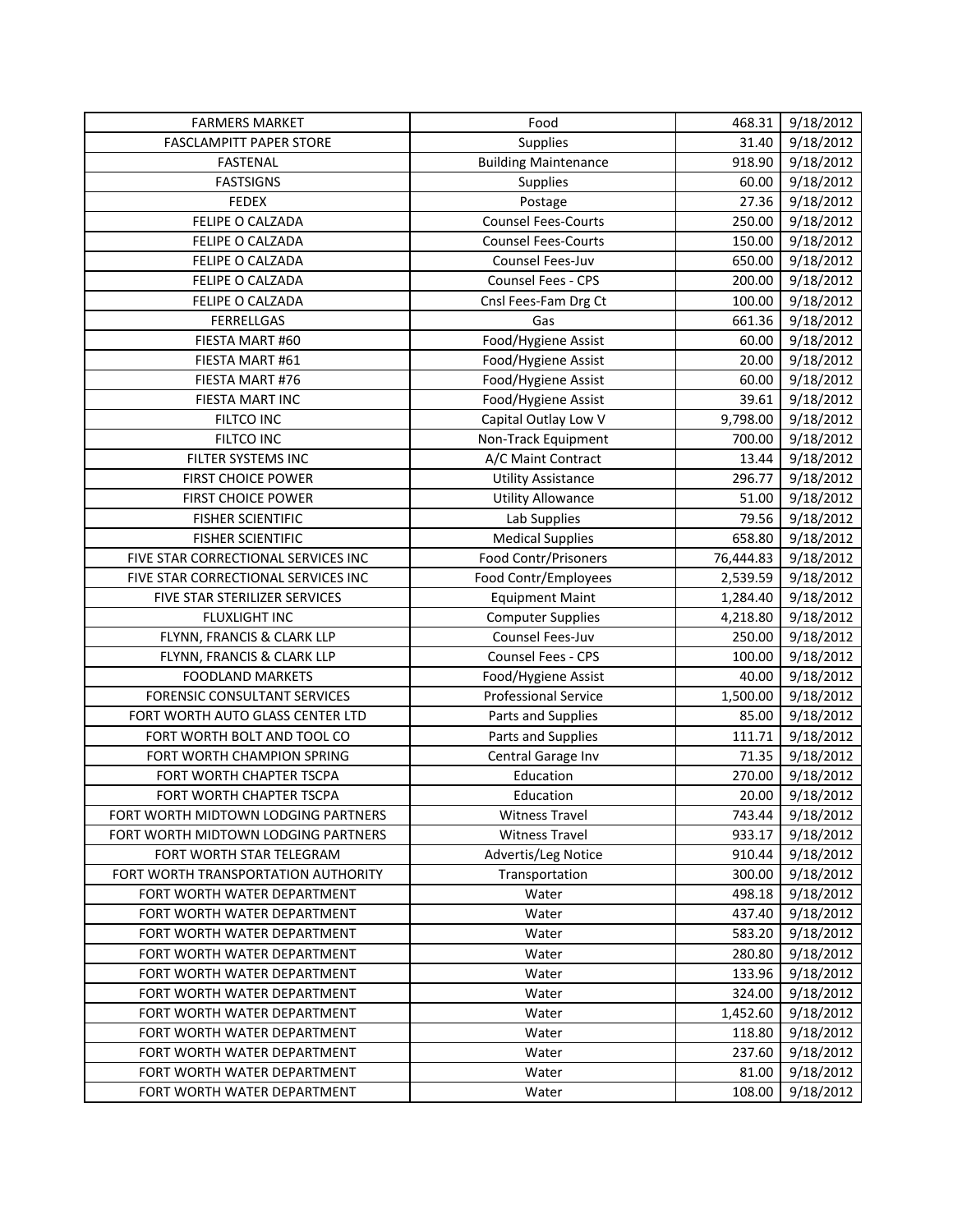| FORT WORTH WATER DEPARTMENT   | <b>Utility Assistance</b>   | 181.42   | 9/18/2012 |
|-------------------------------|-----------------------------|----------|-----------|
| FORT WORTH WATER DEPARTMENT   | Field Equip&Supplies        | 95.65    | 9/18/2012 |
| FORT WORTH WATER DEPARTMENT   | Water                       | 61.97    | 9/18/2012 |
| FORT WORTH WATER DEPARTMENT   | Water                       | 759.10   | 9/18/2012 |
| FORT WORTH WATER DEPARTMENT   | Water                       | 61.97    | 9/18/2012 |
| FORT WORTH WATER DEPARTMENT   | Water                       | 162.00   | 9/18/2012 |
| FORT WORTH WATER DEPARTMENT   | Water                       | 3,186.00 | 9/18/2012 |
| FORT WORTH WATER DEPARTMENT   | Water                       | 5,280.53 | 9/18/2012 |
| FQFW LIMITED PARTNERSHIP      | <b>Rental Assistance</b>    | 465.00   | 9/18/2012 |
| <b>FRANCES B JANEZIC</b>      | <b>Professional Service</b> | 350.84   | 9/18/2012 |
| <b>FRANCISCO HERNANDEZ JR</b> | <b>Counsel Fees-Courts</b>  | 2,600.00 | 9/18/2012 |
| FRANCISCO HERNANDEZ JR        | <b>Counsel Fees-Courts</b>  | 400.00   | 9/18/2012 |
| FRANCISCO HERNANDEZ JR        | <b>Counsel Fees-Courts</b>  | 200.00   | 9/18/2012 |
| <b>FRANK ADLER</b>            | Counsel Fees-Juv            | 300.00   | 9/18/2012 |
| <b>FRANK ADLER</b>            | Counsel Fees - CPS          | 100.00   | 9/18/2012 |
| FRED CUMMINGS                 | <b>Counsel Fees-Courts</b>  | 600.00   | 9/18/2012 |
| <b>FRED CUMMINGS</b>          | <b>Counsel Fees-Courts</b>  | 800.00   | 9/18/2012 |
| <b>FRED CUMMINGS</b>          | <b>Counsel Fees-Courts</b>  | 500.00   | 9/18/2012 |
| FRED CUMMINGS                 | <b>Counsel Fees-Courts</b>  | 1,070.00 | 9/18/2012 |
| <b>FRED CUMMINGS</b>          | <b>Counsel Fees-Courts</b>  | 930.00   | 9/18/2012 |
| FT WORTH LAUNDRY & DRY CLEAN  | Lab Equip Mainten           | 43.50    | 9/18/2012 |
| <b>FUFFIZ ANTIQUE MALL</b>    | <b>Restitution Payable</b>  | 160.33   | 9/18/2012 |
| FULGHAM LAW FIRM PC           | <b>Counsel Fees-Courts</b>  | 650.00   | 9/18/2012 |
| <b>G ALAN STEELE</b>          | <b>Counsel Fees-Courts</b>  | 175.00   | 9/18/2012 |
| <b>G ANDREW PLATT</b>         | <b>Counsel Fees-Courts</b>  | 1,235.00 | 9/18/2012 |
| <b>G8 FORT WORTH LLC</b>      | Rent Sub to L'Iords         | 913.00   | 9/18/2012 |
| <b>GARY MEDLIN</b>            | <b>Counsel Fees-Courts</b>  | 1,210.00 | 9/18/2012 |
| <b>GARY MEDLIN</b>            | <b>Counsel Fees-Courts</b>  | 150.00   | 9/18/2012 |
| <b>GARY SHANE LEWIS</b>       | <b>Counsel Fees-Courts</b>  | 520.00   | 9/18/2012 |
| <b>GARY SHANE LEWIS</b>       | <b>Counsel Fees-Courts</b>  | 860.00   | 9/18/2012 |
| <b>GARY SHANE LEWIS</b>       | <b>Counsel Fees-Courts</b>  | 700.00   | 9/18/2012 |
| <b>GARY SHANE LEWIS</b>       | Counsel Fees-Juv            | 100.00   | 9/18/2012 |
| <b>GE FOODLAND INC</b>        | Food/Hygiene Assist         | 55.00    | 9/18/2012 |
| Genevieve A Long              | Travel                      | 30.00    | 9/18/2012 |
| <b>GEORGE MACKEY</b>          | <b>Counsel Fees-Courts</b>  | 500.00   | 9/18/2012 |
| <b>GEORGE MACKEY</b>          | <b>Counsel Fees-Courts</b>  | 125.00   | 9/18/2012 |
| <b>GERRY LYNN INC</b>         | Rent Sub to L'Iords         | 65.00    | 9/18/2012 |
| GES                           | <b>Building Maintenance</b> | 490.48   | 9/18/2012 |
| GES                           | <b>Building Maintenance</b> | 71.53    | 9/18/2012 |
| GES                           | <b>Building Maintenance</b> | 372.00   | 9/18/2012 |
| GES                           | <b>Building Maintenance</b> | 404.12   | 9/18/2012 |
| GES                           | <b>Building Maintenance</b> | 1,012.47 | 9/18/2012 |
| GES                           | A/C Maint Contract          | 590.10   | 9/18/2012 |
| GES                           | A/C Maint Contract          | 155.00   | 9/18/2012 |
| GES                           | A/C Maint Contract          | 383.03   | 9/18/2012 |
| GES                           | A/C Maint Contract          | 310.00   | 9/18/2012 |
| GES                           | A/C Maint Contract          | 754.96   | 9/18/2012 |
| GES                           | A/C Maint Contract          | 1,553.13 | 9/18/2012 |
| GES                           | A/C Maint Contract          | 225.66   | 9/18/2012 |
| GES                           | Kitchen Maintenance         | 253.51   | 9/18/2012 |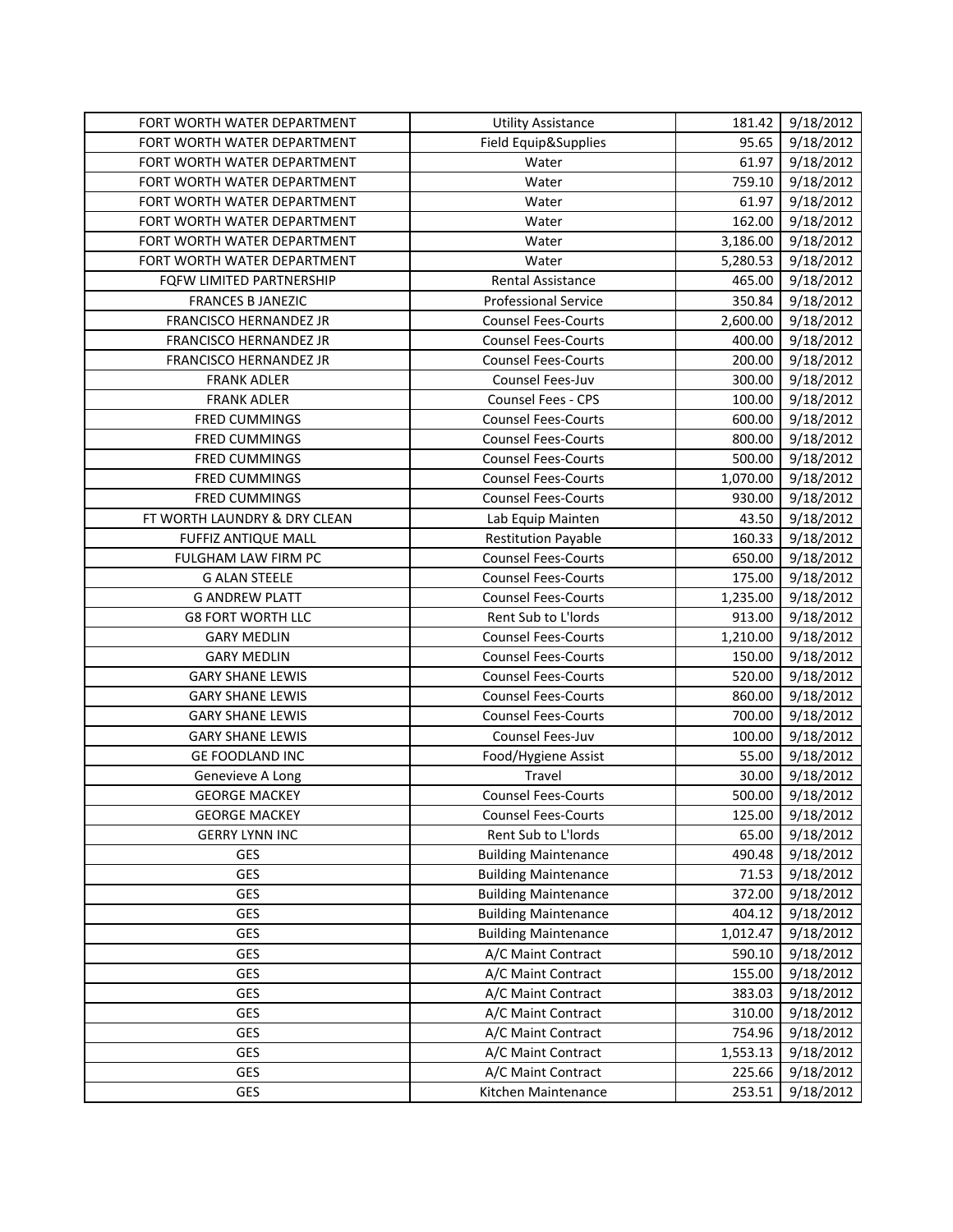| GES                                            | Kitchen Maintenance         | 412.54   | 9/18/2012 |
|------------------------------------------------|-----------------------------|----------|-----------|
| GES                                            | Kitchen Maintenance         | 375.93   | 9/18/2012 |
| <b>GEXA ENERGY LP</b>                          | <b>Utility Assistance</b>   | 308.00   | 9/18/2012 |
| <b>GIAN S TANWAR</b>                           | Rent Sub to L'Iords         | 875.00   | 9/18/2012 |
| <b>GIAN S TANWAR</b>                           | Rent Sub/Dep L'Iords        | 800.00   | 9/18/2012 |
| <b>GLAXO SMITH KLINE (GSK)</b>                 | <b>Medical Supplies</b>     | 872.76   | 9/18/2012 |
| <b>GLAXO SMITH KLINE (GSK)</b>                 | <b>Medical Supplies</b>     | 539.88   | 9/18/2012 |
| <b>GLEN ROSE PARK APARTMENTS</b>               | Rent Sub to L'Iords         | 304.00   | 9/18/2012 |
| <b>GLOBAL LANGUAGE CENTER</b>                  | <b>Interpreter Fees</b>     | 500.00   | 9/18/2012 |
| <b>GOLDEN GATE FUNERAL HOME</b>                | <b>County Burials</b>       | 495.00   | 9/18/2012 |
| <b>GOPHER SPORT</b>                            | <b>Educational Material</b> | 441.21   | 9/18/2012 |
| <b>GORDON T ARMSTRONG</b>                      | Rental Assistance           | 650.00   | 9/18/2012 |
| <b>GOVERNMENT FINANCE OFFICERS</b>             | Dues                        | 80.00    | 9/18/2012 |
| <b>GRAND PRAIRIE POLICE DEPARTMENT</b>         | Due to Other Govts          | 10.00    | 9/18/2012 |
| <b>GRAPEVINE HIGH SCHOOL</b>                   | <b>Restitution Payable</b>  | 250.00   | 9/18/2012 |
| <b>GRAPEVINE RELIEF &amp; COMMUNITY EXCHAN</b> | <b>Subrecipient Service</b> | 5,703.00 | 9/18/2012 |
| <b>GRAPHIC FINISHING SYSTEMS INC</b>           | <b>Equipment Maint</b>      | 165.00   | 9/18/2012 |
| <b>GRAPHIC SOLUTIONS GROUP</b>                 | Parts and Supplies          | 1,361.40 | 9/18/2012 |
| <b>GREEN MOUNTAIN ENERGY COMPANY</b>           | <b>Utility Allowance</b>    | 72.00    | 9/18/2012 |
| GREENWOOD MOUNT OLIVET                         | <b>County Burials</b>       | 245.00   | 9/18/2012 |
| <b>GREG GRAY</b>                               | <b>Counsel Fees-Courts</b>  | 650.00   | 9/18/2012 |
| <b>GRICELDA SAMANO</b>                         | <b>Interpreter Fees</b>     | 780.00   | 9/18/2012 |
| <b>GST PUBLIC SAFETY SUPPLY</b>                | Clothing                    | 2,057.78 | 9/18/2012 |
| <b>GST PUBLIC SAFETY SUPPLY</b>                | Clothing                    | 3,583.12 | 9/18/2012 |
| <b>GST PUBLIC SAFETY SUPPLY</b>                | Clothing                    | (304.51) | 9/18/2012 |
| <b>GST PUBLIC SAFETY SUPPLY</b>                | Clothing                    | 1,928.81 | 9/18/2012 |
| <b>GST PUBLIC SAFETY SUPPLY</b>                | Clothing                    | 2,210.84 | 9/18/2012 |
| <b>GST PUBLIC SAFETY SUPPLY</b>                | Clothing                    | 3,099.35 | 9/18/2012 |
| <b>GST PUBLIC SAFETY SUPPLY</b>                | Clothing                    | 1,218.11 | 9/18/2012 |
| <b>GST PUBLIC SAFETY SUPPLY</b>                | Clothing                    | 1,531.94 | 9/18/2012 |
| <b>GST PUBLIC SAFETY SUPPLY</b>                | Clothing                    | 5,835.77 | 9/18/2012 |
| <b>GST PUBLIC SAFETY SUPPLY</b>                | Clothing                    | 36.10    | 9/18/2012 |
| <b>GST PUBLIC SAFETY SUPPLY</b>                | Clothing                    | (332.36) | 9/18/2012 |
| <b>GST PUBLIC SAFETY SUPPLY</b>                | Clothing                    | 2,906.99 | 9/18/2012 |
| <b>GST PUBLIC SAFETY SUPPLY</b>                | Clothing                    | 1.00     | 9/18/2012 |
| <b>GST PUBLIC SAFETY SUPPLY</b>                | Clothing                    | 5,611.66 | 9/18/2012 |
| <b>GST PUBLIC SAFETY SUPPLY</b>                | Clothing                    | 686.60   | 9/18/2012 |
| <b>GT DISTRIBUTORS INC</b>                     | Safety/Tact Supplies        | 124.79   | 9/18/2012 |
| <b>GULF COAST TRADES CENTER</b>                | <b>Residential Servc</b>    | 6,239.04 | 9/18/2012 |
| H D SMITH WHOLESALE CO                         | <b>Medical Supplies</b>     | 5,768.11 | 9/18/2012 |
| H D SMITH WHOLESALE CO                         | <b>Medical Supplies</b>     | 618.86   | 9/18/2012 |
| <b>HACH COMPANY</b>                            | Lab Supplies                | 185.67   | 9/18/2012 |
| HAMIDA A ABDAL-KHALLAQ INC                     | Cnsl Fees-Fam Drg Ct        | 100.00   | 9/18/2012 |
| HANRATTY PLACE APARTMENTS LP                   | Rent Sub to L'Iords         | 686.00   | 9/18/2012 |
| HANSON AGGREGATES CENTRAL INC                  | Rock and Gravel             | 812.03   | 9/18/2012 |
| <b>HAPPY HABITATS LLC</b>                      | Rental Assistance           | 1,497.00 | 9/18/2012 |
| <b>HAPPY HABITATS LLC</b>                      | <b>Utility Assistance</b>   | 84.07    | 9/18/2012 |
| HARRIET MAE IRBY                               | Rental Assistance           | 650.00   | 9/18/2012 |
| HARRY HARRIS, III                              | <b>Counsel Fees-Courts</b>  | 800.00   | 9/18/2012 |
| HARRY HARRIS, III                              | <b>Counsel Fees-Courts</b>  | 250.00   | 9/18/2012 |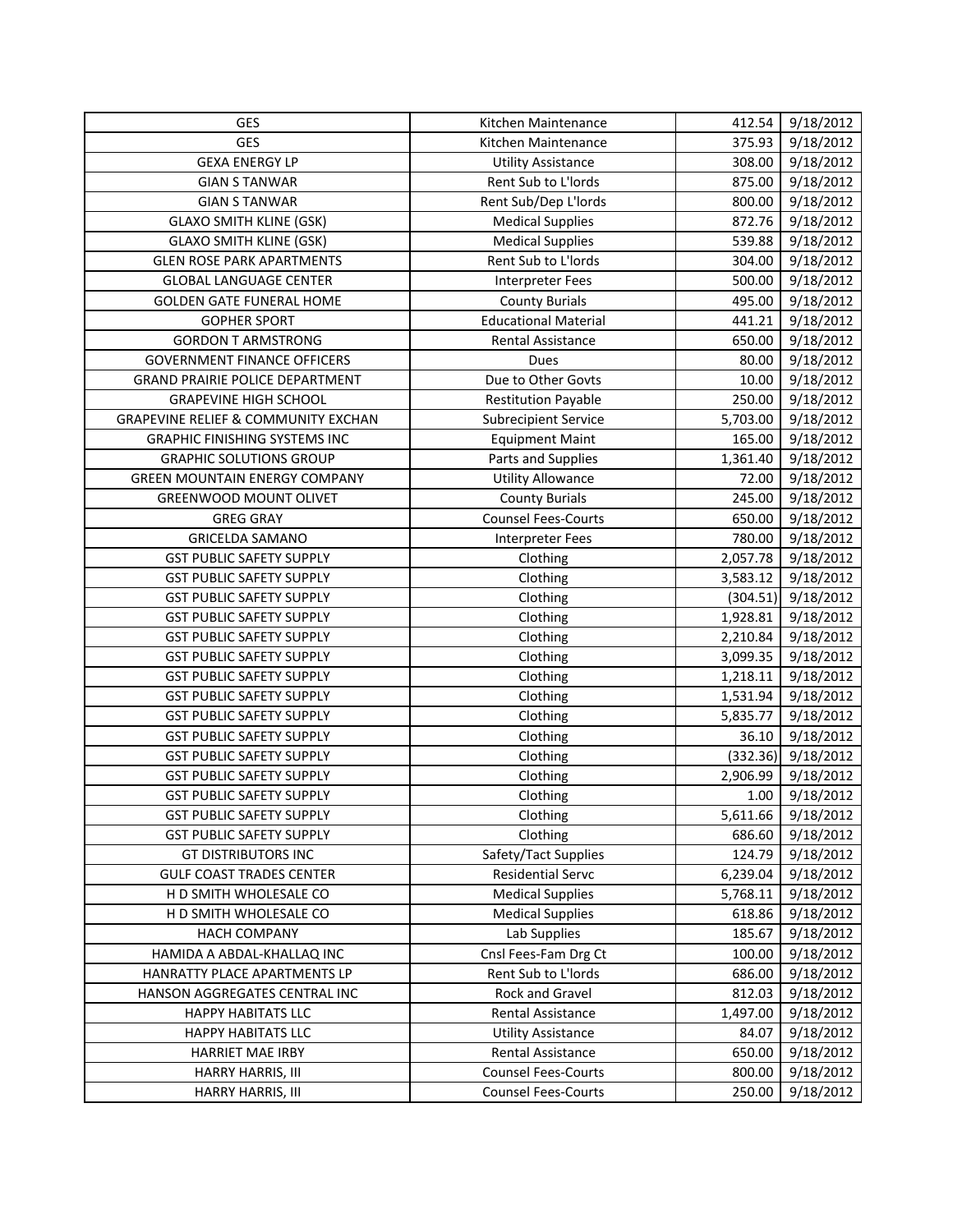| HARRY HARRIS, III                    | <b>Counsel Fees-Courts</b>  | 100.00    | 9/18/2012 |
|--------------------------------------|-----------------------------|-----------|-----------|
| HARRY HARRIS, III                    | <b>Counsel Fees-Courts</b>  | 100.00    | 9/18/2012 |
| HAUTESPOT NETWORKS CORPORATION       | LV Computers (Mod)          | 3,454.00  | 9/18/2012 |
| <b>HAWK ELECTRONICS</b>              | Telephone - Mobile          | 215.95    | 9/18/2012 |
| <b>HAWK ELECTRONICS</b>              | <b>Computer Supplies</b>    | 209.95    | 9/18/2012 |
| <b>HAWK ELECTRONICS</b>              | <b>Computer Supplies</b>    | 55.99     | 9/18/2012 |
| HEARTLAND ASPHALT MATERIALS INC      | <b>Base Stab Materials</b>  | 2,344.18  | 9/18/2012 |
| HEARTLAND ASPHALT MATERIALS INC      | Asphalt-Liquid              | 2,045.76  | 9/18/2012 |
| <b>HELBING'S MOBIL SERVICE</b>       | Central Garage Inv          | 162.75    | 9/18/2012 |
| HELENE DEBORAH-LYNNE PENNETT         | Psych Exam/Testimony        | 1,500.00  | 9/18/2012 |
| HELLMUTH, OBATA & KASSABAUM LP       | <b>Professional Service</b> | 6,830.00  | 9/18/2012 |
| HELPING OPEN PEOPLES EYES, INC.      | O/P Group Counseling        | 2,020.00  | 9/18/2012 |
| HEMPHILL SAMARITAN LP                | Rent Sub to L'Iords         | 1,929.00  | 9/18/2012 |
| <b>HERBERT D EVERITT</b>             | <b>Counsel Fees-Courts</b>  | 925.00    | 9/18/2012 |
| <b>HERBERT D EVERITT</b>             | <b>Counsel Fees-Courts</b>  | 1,900.00  | 9/18/2012 |
| HERITAGE FOOD SERVICE EQUIPMENT INC  | Kitchen Maintenance         | 341.60    | 9/18/2012 |
| HERITAGE FOOD SERVICE EQUIPMENT INC  | Kitchen Maintenance         | (99.36)   | 9/18/2012 |
| HERITAGE PARK VISTA HOUSING PARTNER  | Rent Sub to L'Iords         | 465.00    | 9/18/2012 |
| HHA INVESTORS LLC                    | Rent Sub to L'Iords         | 37.00     | 9/18/2012 |
| HIGGINBOTHAM & ASSOCIATES            | Casualty Insurance          | 6,291.45  | 9/18/2012 |
| HILL REAL ESTATE DEVELOPMENT         | <b>Building Maintenance</b> | 1,150.00  | 9/18/2012 |
| HILL REAL ESTATE DEVELOPMENT         | <b>Building Maintenance</b> | 1,150.00  | 9/18/2012 |
| HM RECEIVABLES CO II, LLC            | <b>Educational Material</b> | 1,925.71  | 9/18/2012 |
| <b>HOBART SERVICE</b>                | Kitchen Maintenance         | 2,038.75  | 9/18/2012 |
| <b>Holly M Gaines</b>                | Mileage Allowance           | 136.53    | 9/18/2012 |
| <b>Holly M Gaines</b>                | Travel                      | 34.00     | 9/18/2012 |
| HOLT COMPANY OF TEXAS                | Parts and Supplies          | 345.70    | 9/18/2012 |
| HOLT COMPANY OF TEXAS                | Parts and Supplies          | 52.10     | 9/18/2012 |
| HOSHIZAKI SOUTH CENTRAL DC           | A/C Maint Contract          | 286.63    | 9/18/2012 |
| HOSHIZAKI SOUTH CENTRAL DC           | Capital Outlay Low V        | 3,046.50  | 9/18/2012 |
| HOSHIZAKI SOUTH CENTRAL DC           | Non-Track Equipment         | 602.00    | 9/18/2012 |
| HOUSING AUTHORITY OF NEWNAN          | Port HAP Port-out           | 1,091.00  | 9/18/2012 |
| HOUSING AUTHORITY OF NEWNAN          | Port Admin Fee Expen        | 85.74     | 9/18/2012 |
| HUNTINGTON PLACE APARTMENTS LTD      | Rent Sub to L'Iords         | 840.00    | 9/18/2012 |
| HURST EULESS BEDFORD CHAMBER         | <b>Meeting Expenses</b>     | 17.00     | 9/18/2012 |
| <b>IDEAL FIRE &amp; SECURITY LLC</b> | <b>Building Maintenance</b> | 1,283.07  | 9/18/2012 |
| <b>IDEAL FIRE &amp; SECURITY LLC</b> | <b>Building Maintenance</b> | 305.00    | 9/18/2012 |
| <b>IDEAL FIRE &amp; SECURITY LLC</b> | <b>Building Maintenance</b> | 305.00    | 9/18/2012 |
| <b>IEC CONTROLS INC</b>              | A/C Maint Contract          | 702.90    | 9/18/2012 |
| <b>IESI C&amp;D LANDFILL</b>         | Disposal Service            | 168.00    | 9/18/2012 |
| <b>IMAGETEK OFFICE SYSTEMS</b>       | <b>Equipment Maint</b>      | 47.47     | 9/18/2012 |
| <b>INDUSTRO TECH INC</b>             | <b>Equipment Maint</b>      | 2,664.91  | 9/18/2012 |
| <b>INDUSTRO TECH INC</b>             | <b>Equipment Maint</b>      | 1,988.38  | 9/18/2012 |
| <b>INLAND TRUCK PARTS CO</b>         | Parts and Supplies          | 48.58     | 9/18/2012 |
| INTEGRATED BIOMETRIC TECHNOLOGY      | AFIS(Fingerprinting)        | 250.00    | 9/18/2012 |
| INTERLINGUA INTERNATIONAL INC        | <b>Interpreter Fees</b>     | 631.50    | 9/18/2012 |
| INTERSTATE BATTERY OF FT WORTH       | Parts and Supplies          | 235.26    | 9/18/2012 |
| <b>INX LLC</b>                       | Supplies                    | 15,620.00 | 9/18/2012 |
| IRONWOOD RANCH TOWNHOMES LP          | HAP Reimb Port-in           | 1,120.00  | 9/18/2012 |
| IRVING HOLDINGS INC                  | Transportation              | 272.20    | 9/18/2012 |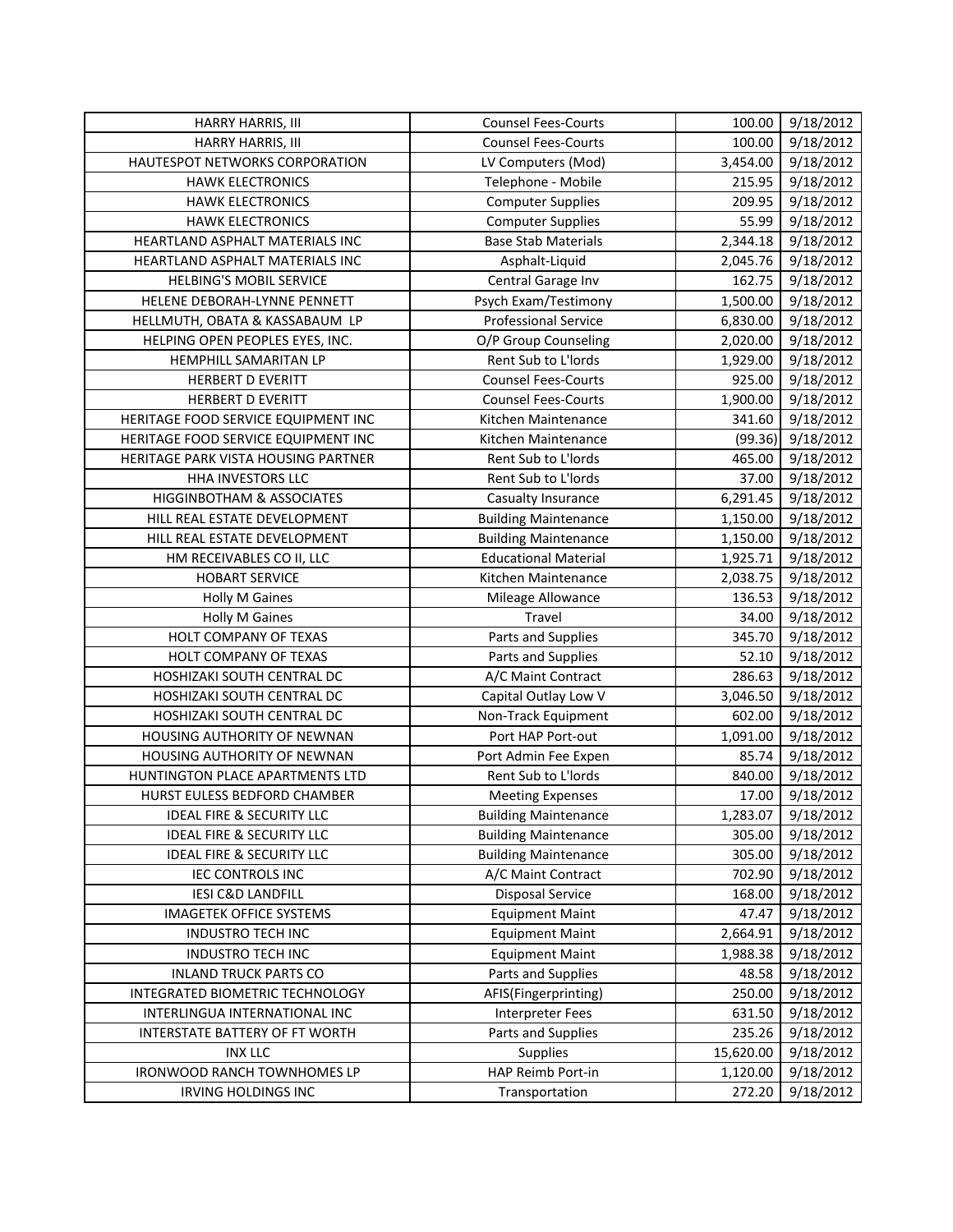| IRVING HOLDINGS INC<br><b>ISABELLA MICHIEKA</b> | Transportation<br>HAP Reimb Port-in         | 1,471.02<br>559.00 | 9/18/2012<br>9/18/2012 |
|-------------------------------------------------|---------------------------------------------|--------------------|------------------------|
| J A SEXAUER                                     | <b>Building Maintenance</b>                 | 140.20             | 9/18/2012              |
| J A SEXAUER                                     | Non-Track Const/Bldg                        | 1,173.69           | 9/18/2012              |
| <b>J STEVEN BUSH</b>                            | <b>Counsel Fees-Courts</b>                  | 350.00             | 9/18/2012              |
| <b>JABBERCOMM INC</b>                           | Non-Track Equipment                         | 199.97             | 9/18/2012              |
| JACK G DUFFY, JR.                               | <b>Counsel Fees-Courts</b>                  | 300.00             | 9/18/2012              |
| JACK G DUFFY, JR.                               | <b>Counsel Fees-Courts</b>                  | 425.00             | 9/18/2012              |
| JACK L HINES JR                                 |                                             | 200.00             | 9/18/2012              |
| <b>JACQUELYN R RIVERS</b>                       | <b>Building Maintenance</b><br>Misc Payable | 50.00              | 9/18/2012              |
| <b>JAMES D RENFORTH II</b>                      | <b>Counsel Fees-Courts</b>                  | 650.00             | $\overline{9}/18/2012$ |
| <b>JAMES D RENFORTH II</b>                      | <b>Counsel Fees-Courts</b>                  | 500.00             | 9/18/2012              |
| <b>JAMES E JACKOWSKI</b>                        | <b>Rental Assistance</b>                    | 550.00             | 9/18/2012              |
| James E Pritchard                               | Education                                   | 532.66             | 9/18/2012              |
| JAMES EDWARD BAKER                              | <b>Counsel Fees-Courts</b>                  | 200.00             | 9/18/2012              |
| <b>JAMES WIGEN</b>                              | Rent Sub to L'Iords                         | 136.00             | 9/18/2012              |
| <b>JANA KAY BRAVO</b>                           | <b>Professional Service</b>                 | 877.10             | 9/18/2012              |
| <b>JANA KAY BRAVO</b>                           | <b>Professional Service</b>                 | 877.10             | 9/18/2012              |
| JANET S O'NEIL                                  | Counsel Fees - CPS                          | 1,650.00           | 9/18/2012              |
| JANET Z CAPUA CATERING LLC                      | <b>Meeting Expenses</b>                     | 281.90             | 9/18/2012              |
| <b>JANPAK</b>                                   | Sheriff Inventory                           | 493.44             | 9/18/2012              |
| <b>JANPAK</b>                                   | Sheriff Inventory                           | 3,144.00           | 9/18/2012              |
| <b>JANPAK</b>                                   | Sheriff Inventory                           | 133.46             | 9/18/2012              |
| <b>JANPAK</b>                                   | Sheriff Inventory                           | 320.12             | 9/18/2012              |
| <b>JANPAK</b>                                   | Lab Supplies                                | 118.14             | 9/18/2012              |
| JAY GILBERT CABALLERO                           | <b>Counsel Fees-Courts</b>                  | 625.00             | 9/18/2012              |
| JAY GILBERT CABALLERO                           | <b>Counsel Fees-Courts</b>                  | 115.00             | 9/18/2012              |
| JAY GILBERT CABALLERO                           | <b>Counsel Fees-Courts</b>                  | 250.00             | 9/18/2012              |
| JAY GILBERT CABALLERO                           | <b>Counsel Fees-Courts</b>                  | 100.00             | 9/18/2012              |
| JEFF EUBANK ROOFING CO INC                      | <b>Professional Service</b>                 | 193,228.86         | 9/18/2012              |
| JEFF S HOOVER                                   | <b>Counsel Fees-Courts</b>                  | 400.00             | 9/18/2012              |
| JEFF S HOOVER                                   | <b>Counsel Fees-Courts</b>                  | 400.00             | 9/18/2012              |
| JEFFREY S STEWART PC                            | <b>Counsel Fees-Courts</b>                  | 100.00             | 9/18/2012              |
| JEFFREY S STEWART PC                            | <b>Counsel Fees-Courts</b>                  | 1,050.00           | 9/18/2012              |
| JEFFREY S STEWART PC                            | <b>Counsel Fees-Courts</b>                  | 600.00             | 9/18/2012              |
| JEFFREY S STEWART PC                            | <b>Counsel Fees-Courts</b>                  | 200.00             | 9/18/2012              |
| JEFFREY S STEWART PC                            | <b>Counsel Fees-Courts</b>                  | 275.00             | 9/18/2012              |
| <b>JEROME POTTER</b>                            | <b>Court Visitor</b>                        | 147.08             | 9/18/2012              |
| <b>JERRY W WOODLOCK</b>                         | Travel                                      | 387.04             | 9/18/2012              |
| <b>JERRY WOOD</b>                               | <b>Counsel Fees-Courts</b>                  | 550.00             | 9/18/2012              |
| <b>JERRY WOOD</b>                               | <b>Counsel Fees-Courts</b>                  | 400.00             | 9/18/2012              |
| <b>JERRY WOOD</b>                               | <b>Counsel Fees-Courts</b>                  | 275.00             | 9/18/2012              |
| <b>JESSICA V PAGANO</b>                         | Misc Payable                                | 32.41              | 9/18/2012              |
| <b>JESUS NEVAREZ</b>                            | <b>Counsel Fees-Courts</b>                  | 200.00             | 9/18/2012              |
| <b>JESUS NEVAREZ</b>                            | <b>Counsel Fees-Courts</b>                  | 350.00             | 9/18/2012              |
| <b>JESUS NEVAREZ</b>                            | Counsel Fees-Juv                            | 300.00             | 9/18/2012              |
| <b>JESUS NEVAREZ</b>                            | <b>Counsel Fees - CPS</b>                   | 2,318.90           | 9/18/2012              |
| <b>JIM CULBERTSON</b>                           | Counsel Fees-Juv                            | 100.00             | 9/18/2012              |
| <b>JJW PROPERTIES</b>                           | Rent Sub to L'Iords                         | 362.00             | 9/18/2012              |
| <b>JOHN AVERY</b>                               | <b>Counsel Fees-Courts</b>                  | 400.00             | 9/18/2012              |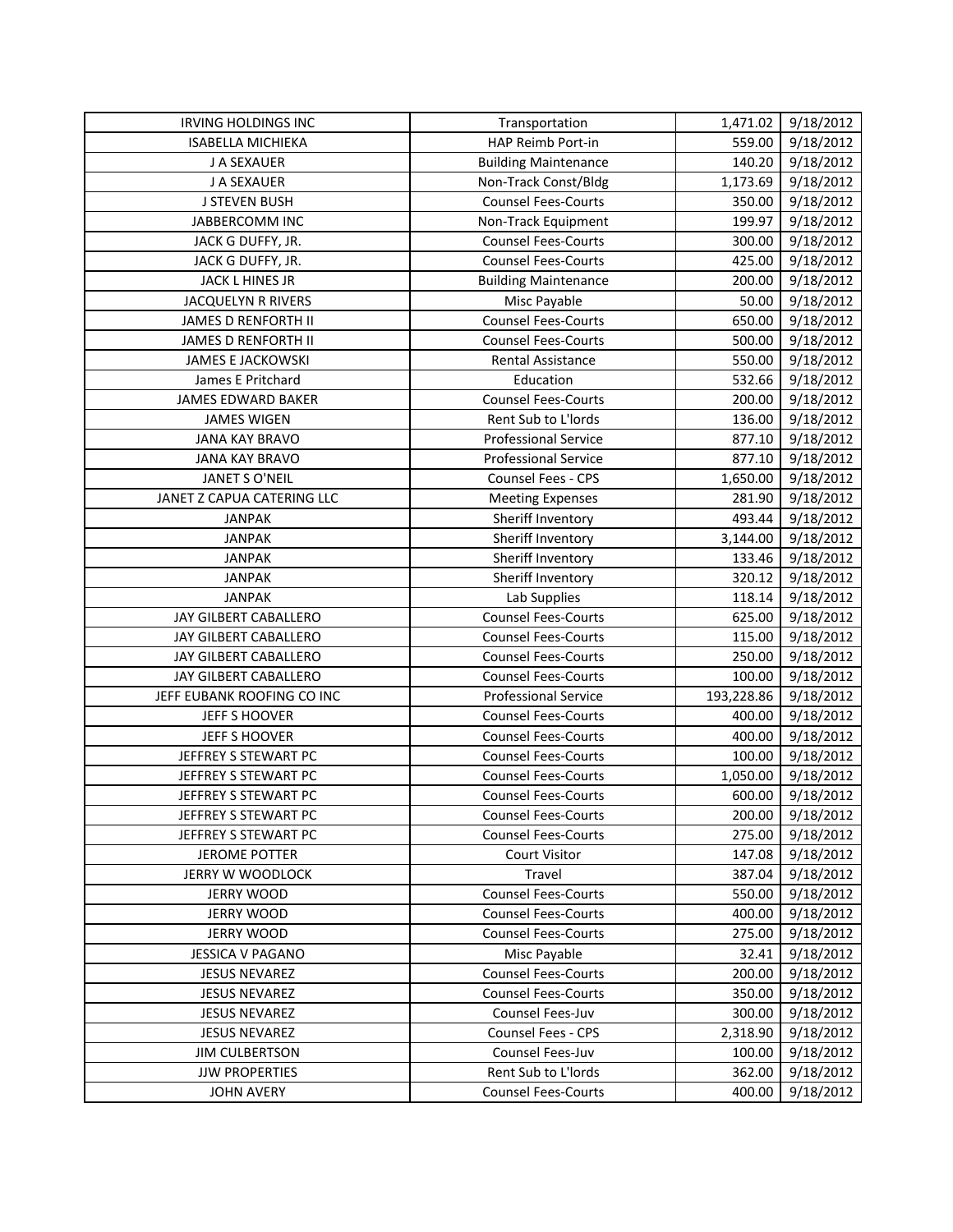| <b>JOHN AVERY</b>                 | <b>Counsel Fees-Courts</b>  | 125.00   | 9/18/2012 |
|-----------------------------------|-----------------------------|----------|-----------|
| <b>JOHN BARNETT</b>               | <b>Witness Travel</b>       | 86.68    | 9/18/2012 |
| <b>JOHN BENOIST</b>               | <b>Counsel Fees-Courts</b>  | 800.00   | 9/18/2012 |
| JOHN CARL BEATTY                  | <b>Counsel Fees-Courts</b>  | 1,850.00 | 9/18/2012 |
| JOHN CARL BEATTY                  | <b>Counsel Fees-Courts</b>  | 5,200.00 | 9/18/2012 |
| <b>JOHN CARL BEATTY</b>           | <b>Counsel Fees-Courts</b>  | 250.00   | 9/18/2012 |
| JOHN CARL BEATTY                  | <b>Counsel Fees-Courts</b>  | 100.00   | 9/18/2012 |
| <b>JOHN HARDING</b>               | <b>Counsel Fees-Courts</b>  | 350.00   | 9/18/2012 |
| <b>JOHN HARDING</b>               | <b>Counsel Fees-Courts</b>  | 250.00   | 9/18/2012 |
| <b>JOHN HRUSECKY</b>              | <b>Restitution Payable</b>  | 60.34    | 9/18/2012 |
| <b>JOHN LINEBARGER</b>            | <b>Counsel Fees-Courts</b>  | 125.00   | 9/18/2012 |
| JOHN W STICKELS                   | <b>Counsel Fees-Courts</b>  | 550.00   | 9/18/2012 |
| JOHN W STICKELS                   | <b>Counsel Fees-Courts</b>  | 400.00   | 9/18/2012 |
| <b>JOHNSON &amp; JOHNSON</b>      | <b>Counsel Fees-Courts</b>  | 600.00   | 9/18/2012 |
| <b>JONNIE GREEN</b>               | <b>Restitution Payable</b>  | 5.00     | 9/18/2012 |
| <b>JORDAN KENDALL</b>             | <b>Restitution Payable</b>  | 405.00   | 9/18/2012 |
| <b>JOSE BARRERA</b>               | <b>Restitution Payable</b>  | 8.29     | 9/18/2012 |
| JOSHUA MATTHEW PEACOCK            | <b>Counsel Fees-Courts</b>  | 400.00   | 9/18/2012 |
| JOYCE E STEVENS P.C.              | Counsel Fees-Juv            | 200.00   | 9/18/2012 |
| JP-FT WORTH APARTMENTS            | Rent Sub to L'Iords         | 168.00   | 9/18/2012 |
| JPMORGAN CHASE BANK NA            | Advertis/Leg Notice         | 261.00   | 9/18/2012 |
| JPMORGAN CHASE BANK NA            | <b>Meeting Expenses</b>     | 211.66   | 9/18/2012 |
| JPMORGAN CHASE BANK NA            | Education                   | 75.00    | 9/18/2012 |
| <b>JUANITA M DUNLAP</b>           | <b>Interpreter Fees</b>     | 270.00   | 9/18/2012 |
| JUDITH VAN HOOF                   | Counsel Fees-Juv            | 200.00   | 9/18/2012 |
| JUDITH VAN HOOF                   | Counsel Fees - CPS          | 1,725.00 | 9/18/2012 |
| <b>JULIE JACOBSON</b>             | Counsel Fees - CPS          | 150.00   | 9/18/2012 |
| <b>JULIE R BOOTH</b>              | <b>Professional Service</b> | 1,227.94 | 9/18/2012 |
| <b>JUSTICE &amp; WHITE PLLC</b>   | <b>Counsel Fees-Courts</b>  | 400.00   | 9/18/2012 |
| K C MAXWELL PLLC ATTORNEYS AT LAW | Counsel Fees-Juv            | 100.00   | 9/18/2012 |
| KAPPA MAP GROUP LLC               | Field Equip&Supplies        | 45.54    | 9/18/2012 |
| <b>KARA CARRERAS</b>              | <b>Counsel Fees-Courts</b>  | 750.00   | 9/18/2012 |
| <b>KARA CARRERAS</b>              | <b>Counsel Fees-Courts</b>  | 860.00   | 9/18/2012 |
| <b>KARA CARRERAS</b>              | <b>Counsel Fees-Courts</b>  | 2,025.00 | 9/18/2012 |
| <b>KARA CARRERAS</b>              | <b>Counsel Fees-Courts</b>  | 475.00   | 9/18/2012 |
| <b>KARA CARRERAS</b>              | <b>Counsel Fees-Courts</b>  | 100.00   | 9/18/2012 |
| Karen C Miller                    | Prepaid - Travel            | (482.60) | 9/18/2012 |
| Karen C Miller                    | Travel                      | 613.60   | 9/18/2012 |
| <b>KARMEN JOHNSON</b>             | Counsel Fees-Juv            | 100.00   | 9/18/2012 |
| <b>KARMEN JOHNSON</b>             | Counsel Fees - CPS          | 4,671.30 | 9/18/2012 |
| <b>KARMEN JOHNSON</b>             | Counsel Fees - CPS          | 1,100.00 | 9/18/2012 |
| <b>KARMEN JOHNSON</b>             | Cnsl Fees-Fam Drg Ct        | 100.00   | 9/18/2012 |
| KATHERYN HAYWOOD                  | <b>Counsel Fees-Courts</b>  | 100.00   | 9/18/2012 |
| KATHLEEN JEANNE MEGONIGAL         | Counsel Fees - CPS          | 1,300.00 | 9/18/2012 |
| <b>KATHRYN CRAVEN</b>             | Counsel Fees - CPS          | 100.00   | 9/18/2012 |
| <b>KATHRYN CRAVEN</b>             | Cnsl Fees-Fam Drg Ct        | 100.00   | 9/18/2012 |
| <b>KATHY A LOWTHORP</b>           | <b>Counsel Fees-Courts</b>  | 350.00   | 9/18/2012 |
| <b>KATHY A LOWTHORP</b>           | <b>Counsel Fees-Courts</b>  | 250.00   | 9/18/2012 |
| <b>KATHY A LOWTHORP</b>           | <b>Counsel Fees-Courts</b>  | 100.00   | 9/18/2012 |
| KEARNEY/WYNN ATTORNEYS AT LAW     | <b>Counsel Fees-Courts</b>  | 400.00   | 9/18/2012 |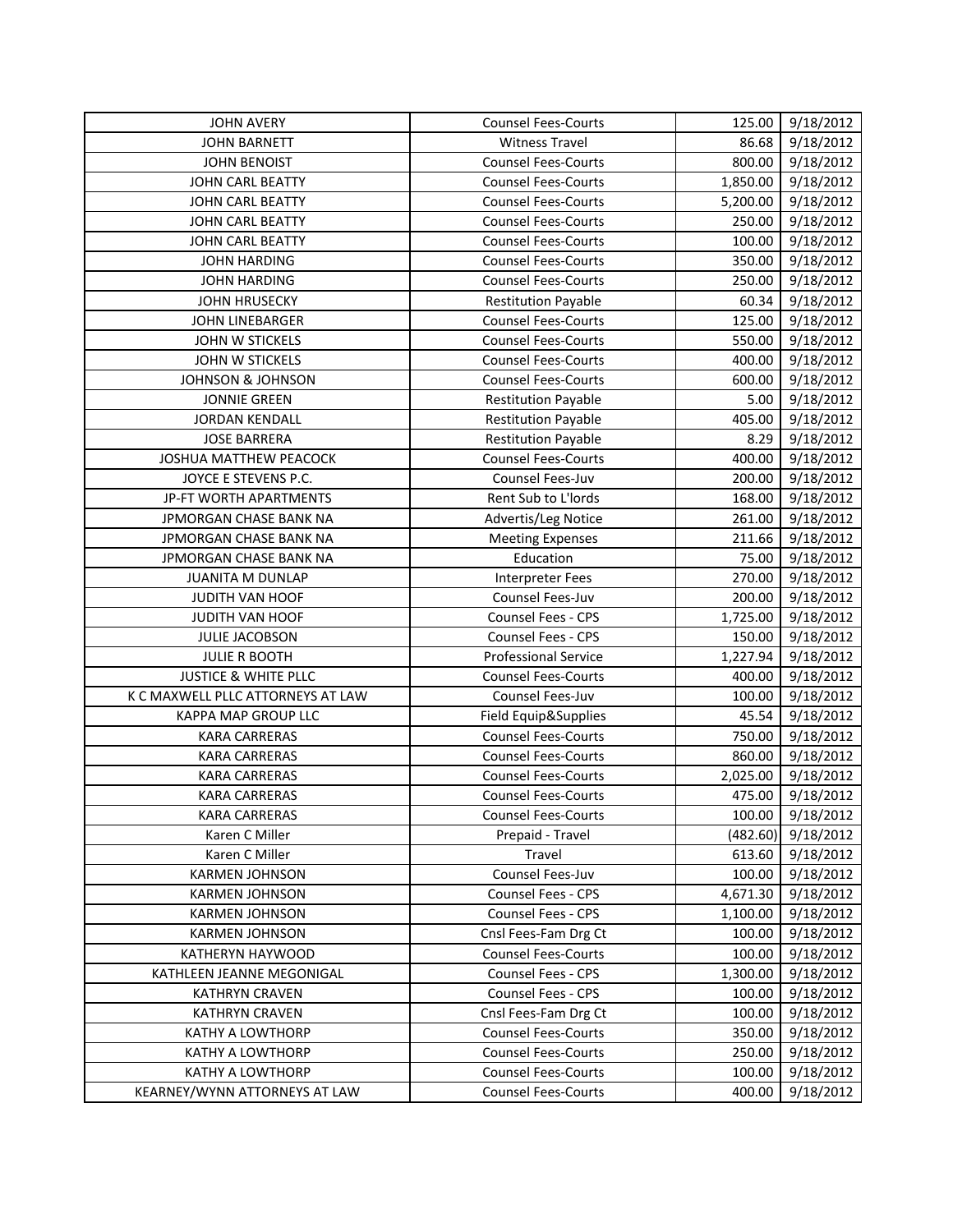| <b>KEITH MCKAY</b>                  | <b>Counsel Fees-Courts</b> | 300.00   | 9/18/2012 |
|-------------------------------------|----------------------------|----------|-----------|
| <b>KEITH MCKAY</b>                  | <b>Counsel Fees-Courts</b> | 750.00   | 9/18/2012 |
| <b>KELLY NELSON</b>                 | <b>Witness Travel</b>      | 61.96    | 9/18/2012 |
| <b>KELLY R GOODNESS PHD</b>         | Psych Exam/Testimony       | 500.00   | 9/18/2012 |
| KELLY R GOODNESS PHD                | Psych Exam/Testimony       | 450.00   | 9/18/2012 |
| KELLY R GOODNESS PHD                | Psych Exam/Testimony       | 1,350.00 | 9/18/2012 |
| <b>KELLY R GOODNESS PHD</b>         | Psych Exam/Testimony       | 400.00   | 9/18/2012 |
| KELLY R GOODNESS PHD                | <b>Interpreter Fees</b>    | 450.00   | 9/18/2012 |
| <b>KELLYE SWANDA</b>                | Counsel Fees - CPS         | 200.00   | 9/18/2012 |
| <b>KELLYE SWANDA</b>                | Cnsl Fees-Fam Drg Ct       | 100.00   | 9/18/2012 |
| <b>KELLYE SWANDA</b>                | Counsel Fees-Probate       | 2,200.00 | 9/18/2012 |
| <b>KEN NGUYEN</b>                   | Rent Sub to L'Iords        | 1,016.00 | 9/18/2012 |
| <b>KENNETH CUTRER</b>               | <b>Counsel Fees-Courts</b> | 500.00   | 9/18/2012 |
| <b>KENNETH CUTRER</b>               | <b>Counsel Fees-Courts</b> | 200.00   | 9/18/2012 |
| <b>KENNETH CUTRER</b>               | <b>Counsel Fees-Courts</b> | 100.00   | 9/18/2012 |
| <b>KENNETH R GORDON PC</b>          | <b>Counsel Fees-Courts</b> | 600.00   | 9/18/2012 |
| <b>KENNETH R GORDON PC</b>          | <b>Counsel Fees-Courts</b> | 500.00   | 9/18/2012 |
| <b>KENNETH R GORDON PC</b>          | <b>Counsel Fees-Courts</b> | 250.00   | 9/18/2012 |
| <b>KENNETH R GORDON PC</b>          | <b>Counsel Fees-Courts</b> | 125.00   | 9/18/2012 |
| <b>KERRY OWENS</b>                  | Counsel Fees - CPS         | 642.95   | 9/18/2012 |
| KILPATRICK INSURANCE AGNCY          | <b>Bonds</b>               | 71.00    | 9/18/2012 |
| KIM & ANDREWS, ATTORNEYS AT LAW LLP | <b>Counsel Fees-Courts</b> | 425.00   | 9/18/2012 |
| KIM & ANDREWS, ATTORNEYS AT LAW LLP | <b>Counsel Fees-Courts</b> | 885.00   | 9/18/2012 |
| <b>KIM HAMILTON</b>                 | <b>Counsel Fees-Courts</b> | 350.00   | 9/18/2012 |
| KIMBERLEY CAMPBELL                  | <b>Counsel Fees-Courts</b> | 1,250.00 | 9/18/2012 |
| KIMBERLY DEWEY                      | Counsel Fees - CPS         | 100.00   | 9/18/2012 |
| KONICA MINOLTA BUSINESS SOLUTIONS   | <b>Computer Supplies</b>   | 1,734.60 | 9/18/2012 |
| KONICA MINOLTA BUSINESS SOLUTIONS   | <b>Equipment Maint</b>     | 18.45    | 9/18/2012 |
| KONICA MINOLTA BUSINESS SOLUTIONS   | <b>Equipment Maint</b>     | 47.27    | 9/18/2012 |
| KONICA MINOLTA BUSINESS SOLUTIONS   | <b>Equipment Rentals</b>   | 154.39   | 9/18/2012 |
| KONICA MINOLTA BUSINESS SOLUTIONS   | <b>Equipment Rentals</b>   | 93.50    | 9/18/2012 |
| KONICA MINOLTA BUSINESS SOLUTIONS   | <b>Equipment Rentals</b>   | 93.50    | 9/18/2012 |
| KONICA MINOLTA BUSINESS SOLUTIONS   | <b>Equipment Rentals</b>   | 93.50    | 9/18/2012 |
| KONICA MINOLTA BUSINESS SOLUTIONS   | <b>Equipment Rentals</b>   | 522.38   | 9/18/2012 |
| KONICA MINOLTA BUSINESS SOLUTIONS   | <b>Equipment Rentals</b>   | 184.18   | 9/18/2012 |
| KORY W NELSON PLLC                  | Counsel Fees-Probate       | 1,000.00 | 9/18/2012 |
| KORY W NELSON PLLC                  | Counsel Fees-Probate       | 2,745.00 | 9/18/2012 |
| KRISTEN MELISSARI                   | <b>Court Visitor</b>       | 146.43   | 9/18/2012 |
| <b>KRISTINA WEST</b>                | Counsel Fees-Juv           | 400.00   | 9/18/2012 |
| <b>KROGER COMPANY</b>               | Food/Hygiene Assist        | 360.21   | 9/18/2012 |
| <b>KSM EXCHANGE LLC</b>             | Parts and Supplies         | 478.35   | 9/18/2012 |
| KSM EXCHANGE LLC                    | Parts and Supplies         | 196.94   | 9/18/2012 |
| KSM EXCHANGE LLC                    | Parts and Supplies         | 118.33   | 9/18/2012 |
| <b>KSM EXCHANGE LLC</b>             | Parts and Supplies         | 40.00    | 9/18/2012 |
| <b>KSM EXCHANGE LLC</b>             | Parts and Supplies         | 679.69   | 9/18/2012 |
| KSM EXCHANGE LLC                    | Parts and Supplies         | 759.14   | 9/18/2012 |
| <b>KYLE A WHITAKER</b>              | <b>Counsel Fees-Courts</b> | 625.00   | 9/18/2012 |
| <b>LACY BRITTEN</b>                 | Counsel Fees - CPS         | 100.00   | 9/18/2012 |
| <b>LAHAINA GROUP INC</b>            | Telephone-Basic            | 65.00    | 9/18/2012 |
| LAMINATOR.COM & BINDING MACHINE.COM | Supplies                   | 264.98   | 9/18/2012 |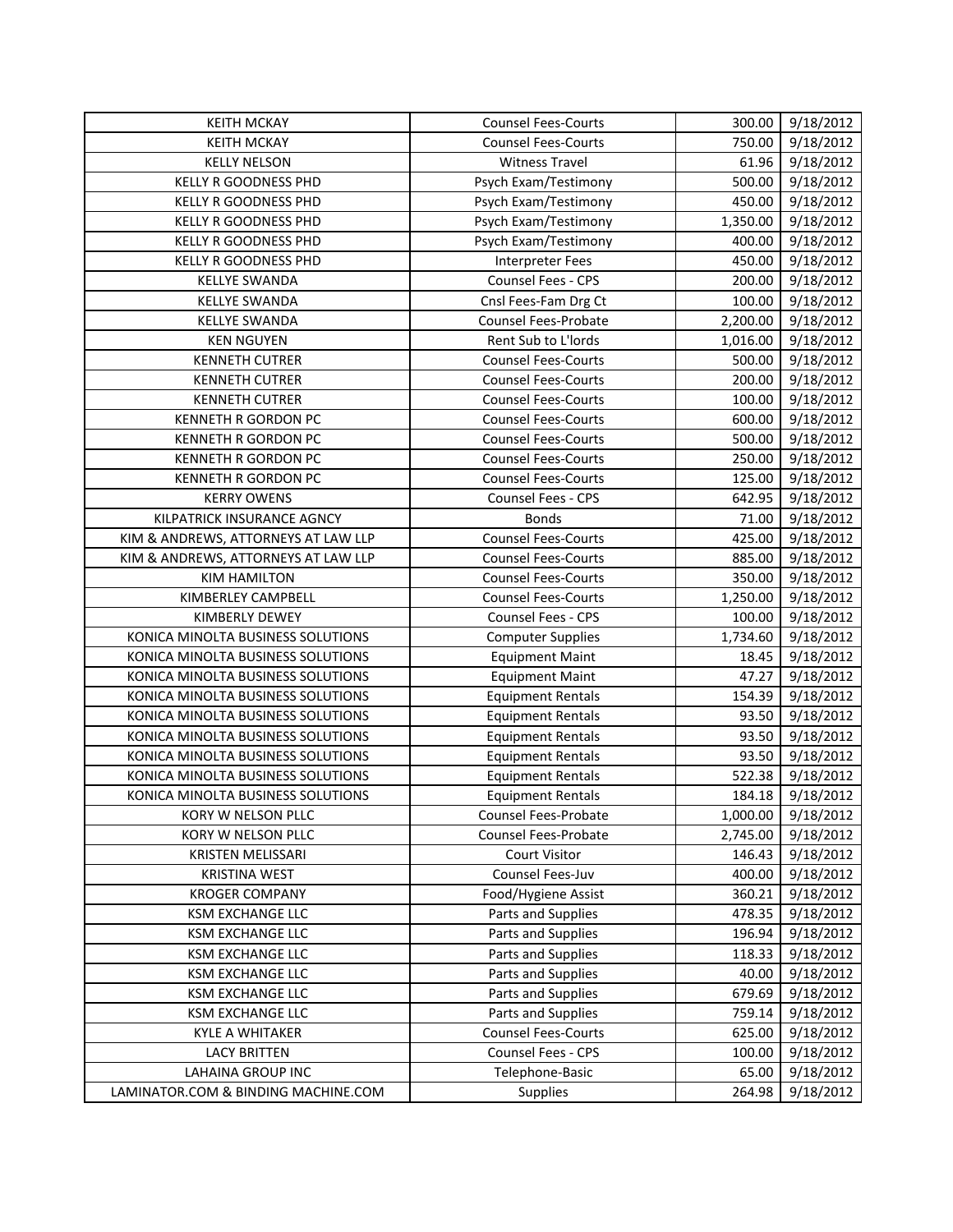| LANGUAGE LINE SERVICES INC          | <b>Interpreter Fees</b>    | 30.34    | 9/18/2012 |
|-------------------------------------|----------------------------|----------|-----------|
| <b>LANTIS G ROBERTS</b>             | Counsel Fees - CPS         | 100.00   | 9/18/2012 |
| LASERLINK INTERNATIONAL INC         | Supplies                   | 178.00   | 9/18/2012 |
| LASERLINK INTERNATIONAL INC         | Supplies                   | 403.93   | 9/18/2012 |
| LASERLINK INTERNATIONAL INC         | Sheriff Inventory          | 1,187.70 | 9/18/2012 |
| LASERLINK INTERNATIONAL INC         | Supplies                   | 183.00   | 9/18/2012 |
| LASERLINK INTERNATIONAL INC         | Supplies                   | 1,106.22 | 9/18/2012 |
| LASERLINK INTERNATIONAL INC         | Supplies                   | 184.00   | 9/18/2012 |
| LASERLINK INTERNATIONAL INC         | Supplies                   | 139.00   | 9/18/2012 |
| LASERLINK INTERNATIONAL INC         | Supplies                   | 505.00   | 9/18/2012 |
| LASERLINK INTERNATIONAL INC         | Supplies                   | 180.00   | 9/18/2012 |
| LASERLINK INTERNATIONAL INC         | Supplies                   | 122.00   | 9/18/2012 |
| LASERLINK INTERNATIONAL INC         | Supplies                   | 36.84    | 9/18/2012 |
| LASERLINK INTERNATIONAL INC         | Supplies                   | 184.00   | 9/18/2012 |
| LASERLINK INTERNATIONAL INC         | Supplies                   | 2,382.00 | 9/18/2012 |
| LASERLINK INTERNATIONAL INC         | Supplies                   | 135.17   | 9/18/2012 |
| LASERLINK INTERNATIONAL INC         | Supplies                   | 142.76   | 9/18/2012 |
| LASERLINK INTERNATIONAL INC         | Shrff Commissary Inv       | 888.00   | 9/18/2012 |
| LAST GROUP ENTERPRISES INC          | <b>Custodian Supplies</b>  | 260.40   | 9/18/2012 |
| LATEPH ADENIJI                      | <b>Counsel Fees-Courts</b> | 7,200.00 | 9/18/2012 |
| LATEPH ADENIJI                      | <b>Counsel Fees-Courts</b> | 350.00   | 9/18/2012 |
| LATEPH ADENIJI                      | <b>Counsel Fees-Courts</b> | 275.00   | 9/18/2012 |
| LATEPH ADENIJI                      | Counsel Fees-Juv           | 100.00   | 9/18/2012 |
| LATEPH ADENIJI                      | Counsel Fees - CPS         | 100.00   | 9/18/2012 |
| <b>LAUREN B CHADWICK</b>            | Travel                     | 99.00    | 9/18/2012 |
| Lauren C Turnerhill                 | Transportation             | 63.26    | 9/18/2012 |
| <b>LAURIVA DAY</b>                  | Rent Sub to L'Iords        | 296.00   | 9/18/2012 |
| LAW OFFICE EDWARD E CASTILLO PLLC   | <b>Counsel Fees-Courts</b> | 625.00   | 9/18/2012 |
| LAW OFFICE OF ALICE RODRIGUEZ       | Counsel Fees - CPS         | 100.00   | 9/18/2012 |
| LAW OFFICE OF BRADLEY L CLARK PC    | <b>Counsel Fees-Courts</b> | 1,200.00 | 9/18/2012 |
| LAW OFFICE OF BRADLEY L CLARK PC    | <b>Counsel Fees-Courts</b> | 2,500.00 | 9/18/2012 |
| LAW OFFICE OF BRADLEY L CLARK PC    | <b>Counsel Fees-Courts</b> | (100.00) | 9/18/2012 |
| LAW OFFICE OF BRADLEY L CLARK PC    | <b>Counsel Fees-Courts</b> | 600.00   | 9/18/2012 |
| LAW OFFICE OF BRADLEY L CLARK PC    | Counsel Fees - CPS         | 200.00   | 9/18/2012 |
| LAW OFFICE OF BRADLEY L CLARK PC    | Counsel Fees - CPS         | 200.00   | 9/18/2012 |
| LAW OFFICE OF BRADLEY L CLARK PC    | Cnsl Fees-Fam Drg Ct       | 100.00   | 9/18/2012 |
| LAW OFFICE OF CARLOS G GALLIANI PC  | Counsel Fees-Juv           | 200.00   | 9/18/2012 |
| LAW OFFICE OF COURTNEY MILLER PC    | <b>Counsel Fees-Courts</b> | 600.00   | 9/18/2012 |
| LAW OFFICE OF COURTNEY MILLER PC    | <b>Litigation Expense</b>  | 762.95   | 9/18/2012 |
| LAW OFFICE OF HARMONY M SCHUERMAN P | <b>Counsel Fees-Courts</b> | 300.00   | 9/18/2012 |
| LAW OFFICE OF HARMONY M SCHUERMAN P | Counsel Fees-Juv           | 300.00   | 9/18/2012 |
| LAW OFFICE OF HEATHER OGIER         | Counsel Fees - CPS         | 100.00   | 9/18/2012 |
| LAW OFFICE OF JO AN G ASHLEY        | Cnsl Fees-Fam Drg Ct       | 100.00   | 9/18/2012 |
| LAW OFFICE OF KEE A ABLES PC        | Counsel Fees - CPS         | 200.00   | 9/18/2012 |
| LAW OFFICE OF LISA HAINES           | <b>Counsel Fees-Courts</b> | 4,600.00 | 9/18/2012 |
| LAW OFFICE OF LISA HAINES           | <b>Counsel Fees-Courts</b> | 2,525.00 | 9/18/2012 |
| LAW OFFICE OF LISA HAINES           | <b>Counsel Fees-Courts</b> | 330.00   | 9/18/2012 |
| LAW OFFICE OF LISA HAINES           | <b>Counsel Fees-Courts</b> | 118.75   | 9/18/2012 |
| LAW OFFICE OF STEPHEN K HARMON PC   | Counsel Fees - CPS         | 100.00   | 9/18/2012 |
| LAW OFFICE OF TIM CHOY              | <b>Counsel Fees-Courts</b> | 300.00   | 9/18/2012 |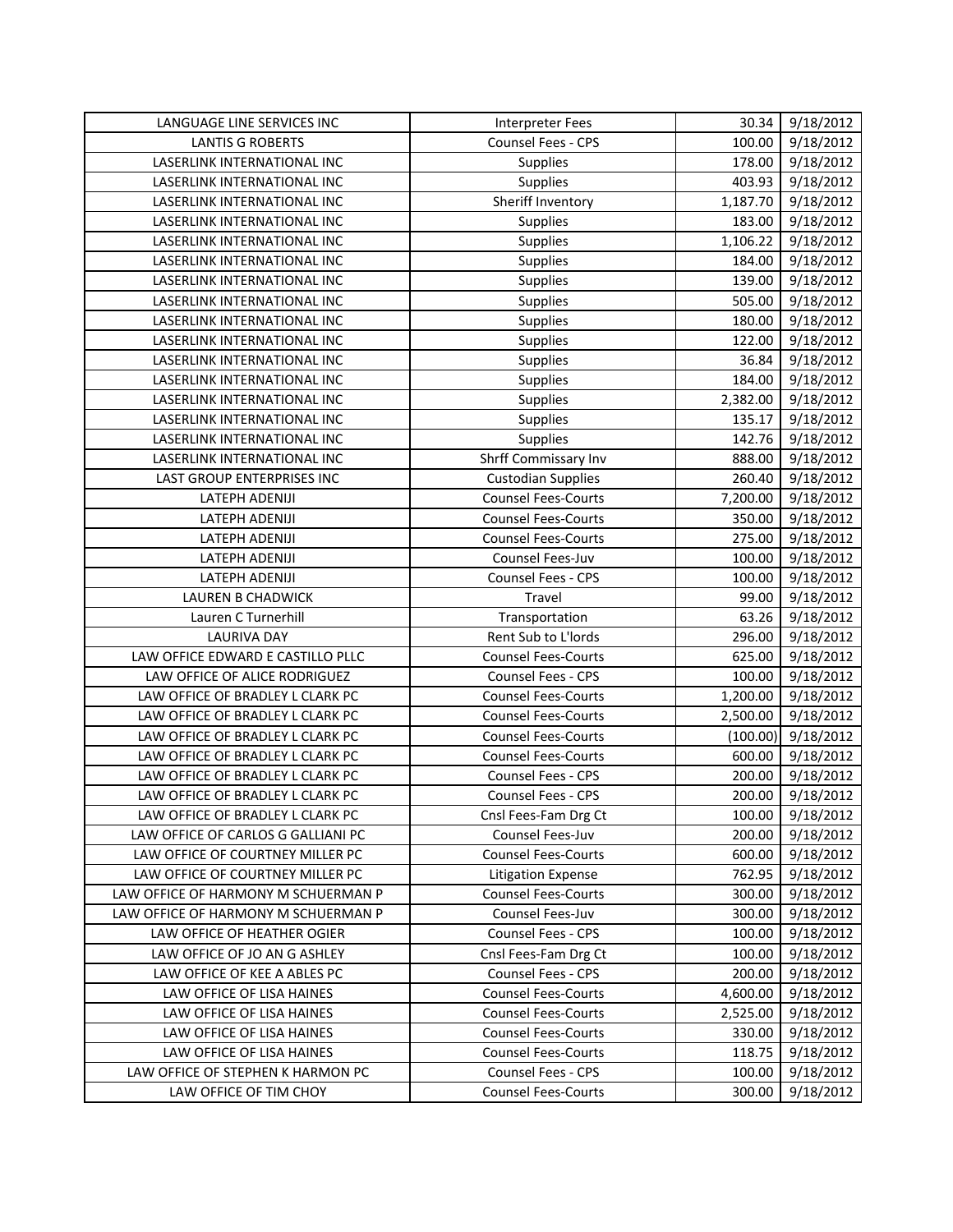| LAW OFFICES OF WILLIAM T FITZGERALD | Counsel Fees-Probate        | 2,200.00  | 9/18/2012 |
|-------------------------------------|-----------------------------|-----------|-----------|
| LAW OFFICES OF WILLIAM T FITZGERALD | Counsel Fees-Probate        | 2,000.00  | 9/18/2012 |
| <b>LAWPRESS CORPORATION</b>         | Law Books                   | 215.00    | 9/18/2012 |
| LEADSONLINE LLC                     | Subscriptions               | 1,308.00  | 9/18/2012 |
| LENA POPE HOME INC                  | <b>Professional Service</b> | 53,875.19 | 9/18/2012 |
| LENA POPE HOME INC                  | <b>Professional Service</b> | 4,779.25  | 9/18/2012 |
| LENA POPE HOME INC                  | <b>Professional Service</b> | 6,369.00  | 9/18/2012 |
| LENA POPE HOME INC                  | <b>Professional Service</b> | 45,136.02 | 9/18/2012 |
| LEONARDS FARM AND RANCH             | Landscaping Expense         | 312.00    | 9/18/2012 |
| LEONARDS FARM AND RANCH             | Parts and Supplies          | 59.32     | 9/18/2012 |
| LEONARDS FARM AND RANCH             | Field Equip&Supplies        | 484.96    | 9/18/2012 |
| LEONARDS FARM AND RANCH             | Field Equip&Supplies        | 1,224.00  | 9/18/2012 |
| LEONARDS FARM AND RANCH             | Landscaping Expense         | 44.75     | 9/18/2012 |
| <b>LESA PAMPLIN</b>                 | <b>Counsel Fees-Courts</b>  | 450.00    | 9/18/2012 |
| <b>LESLIE JOHNS</b>                 | <b>Counsel Fees-Courts</b>  | 450.00    | 9/18/2012 |
| <b>LESLIE JOHNS</b>                 | <b>Counsel Fees-Courts</b>  | 175.00    | 9/18/2012 |
| <b>LESTER K REED</b>                | <b>Counsel Fees-Courts</b>  | 480.00    | 9/18/2012 |
| <b>LESTER K REED</b>                | Counsel Fees - CPS          | 100.00    | 9/18/2012 |
| LEXISNEXIS                          | Subscriptions               | 27.00     | 9/18/2012 |
| LEXISNEXIS                          | Subscriptions               | 27.00     | 9/18/2012 |
| LEXISNEXIS                          | On-Line Service             | 1,959.00  | 9/18/2012 |
| LEXISNEXIS                          | On-Line Service             | 27.00     | 9/18/2012 |
| LEXISNEXIS                          | <b>On-Line Service</b>      | 46.00     | 9/18/2012 |
| LEXISNEXIS                          | On-Line Service             | 293.00    | 9/18/2012 |
| LEXISNEXIS RISK DATA MANAGEMENT INC | Cert Copies/Trans           | 448.05    | 9/18/2012 |
| LHOIST NORTH AMERICA                | <b>Base Stab Materials</b>  | 3,072.39  | 9/18/2012 |
| <b>LILIANA CORTES</b>               | <b>Restitution Payable</b>  | 76.56     | 9/18/2012 |
| LINDA L BALEY                       | <b>Professional Service</b> | 1,865.00  | 9/18/2012 |
| LISA ANN MULLEN                     | <b>Counsel Fees-Courts</b>  | 500.00    | 9/18/2012 |
| LISA ANN MULLEN                     | <b>Counsel Fees-Courts</b>  | 665.00    | 9/18/2012 |
| LISA ANN MULLEN                     | <b>Counsel Fees-Courts</b>  | 300.00    | 9/18/2012 |
| LISA HOOBLER                        | <b>Counsel Fees-Courts</b>  | 370.00    | 9/18/2012 |
| LISA HOOBLER                        | <b>Counsel Fees-Courts</b>  | 735.00    | 9/18/2012 |
| LISA HOOBLER                        | <b>Counsel Fees-Courts</b>  | 1,400.00  | 9/18/2012 |
| LISA L DAWSON                       | <b>Rent Sub to L'Iords</b>  | 224.00    | 9/18/2012 |
| Lisa M Hunt                         | Mileage Allowance           | 58.28     | 9/18/2012 |
| Lisa M Hunt                         | Travel                      | 46.00     | 9/18/2012 |
| LOCK TIGHT SECURITY INC             | <b>Building Maintenance</b> | 69.50     | 9/18/2012 |
| LOCK TIGHT SECURITY INC             | <b>Building Maintenance</b> | 53.75     | 9/18/2012 |
| LOCK TIGHT SECURITY INC             | <b>Building Maintenance</b> | 116.50    | 9/18/2012 |
| LOCK TIGHT SECURITY INC             | <b>Building Maintenance</b> | 171.26    | 9/18/2012 |
| <b>LOREN C GREEN PC</b>             | <b>Counsel Fees-Courts</b>  | 300.00    | 9/18/2012 |
| LOWE'S                              | Supplies                    | 493.88    | 9/18/2012 |
| LOWE'S                              | Supplies                    | 219.30    | 9/18/2012 |
| LOWE'S                              | Supplies                    | 269.80    | 9/18/2012 |
| LOWE'S                              | Supplies                    | 443.47    | 9/18/2012 |
| LOWE'S                              | Lab Supplies                | 118.62    | 9/18/2012 |
| LOWE'S                              | Parts and Supplies          | 60.04     | 9/18/2012 |
| LOWE'S                              | Parts and Supplies          | 656.68    | 9/18/2012 |
| LOWE'S                              | <b>Building Maintenance</b> | 127.88    | 9/18/2012 |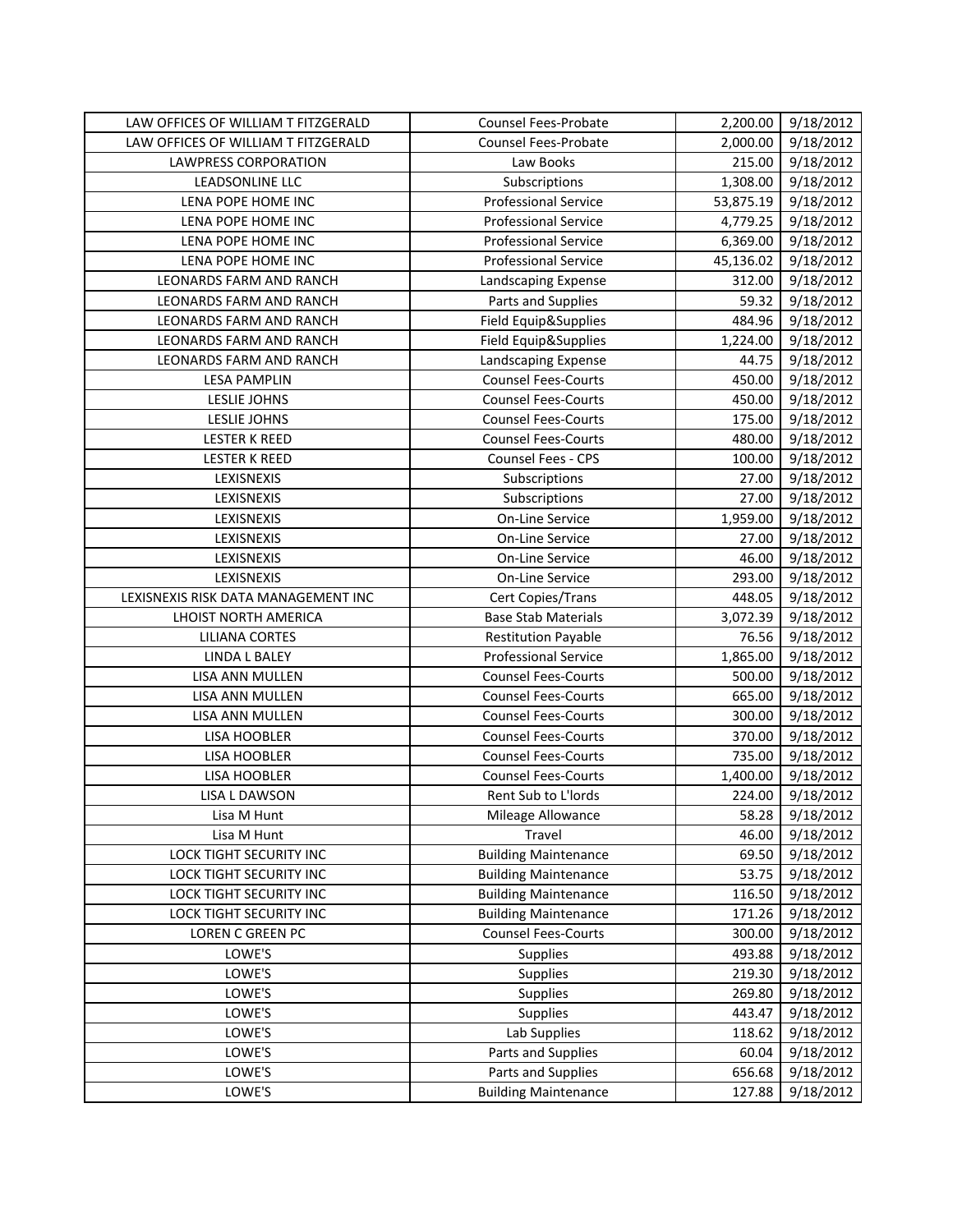| LOWE'S                                                                  | <b>Building Maintenance</b>             | 141.50         | 9/18/2012              |
|-------------------------------------------------------------------------|-----------------------------------------|----------------|------------------------|
| LOWE'S                                                                  | Landscaping Expense                     | 298.20         | 9/18/2012              |
| LOWE'S                                                                  | Supplies                                | 102.00         | 9/18/2012              |
| LOWE'S                                                                  | Parts and Supplies                      | 107.28         | 9/18/2012              |
| LOWE'S                                                                  | <b>Small Tools</b>                      | 269.00         | 9/18/2012              |
| LUDLUM MEASUREMENTS INC                                                 | Furn&Office Eq (Mod)                    | 13,566.23      | 9/18/2012              |
| LUTHERAN SOCIAL SERV OF THE SOUTH I                                     | <b>Residential Servc</b>                | 12,857.25      | 9/18/2012              |
| MAEDC - FAIR OAKS LLP                                                   | Rent Sub to L'Iords                     | 672.00         | 9/18/2012              |
| M MONIQUE WALTERS                                                       | Counsel Fees-Juv                        | 200.00         | 9/18/2012              |
| M TRENT LOFTIN                                                          | <b>Counsel Fees-Courts</b>              | 600.00         | 9/18/2012              |
| M TRENT LOFTIN                                                          | <b>Counsel Fees-Courts</b>              | 100.00         | 9/18/2012              |
| M TRENT LOFTIN                                                          | <b>Counsel Fees-Courts</b>              | 200.00         | 9/18/2012              |
| <b>MACK TIPPENS</b>                                                     | Rent Sub to L'Iords                     | 420.00         | 9/18/2012              |
| MADERA LINCOLN MEADOWS LP                                               | Rent Sub to L'Iords                     | 550.00         | 9/18/2012              |
| MAMIE BUSH JOHNSON                                                      | <b>Counsel Fees-Courts</b>              | 300.00         | 9/18/2012              |
| <b>MAMIE BUSH JOHNSON</b>                                               | <b>Counsel Fees-Courts</b>              | 600.00         | 9/18/2012              |
| MAMIE BUSH JOHNSON                                                      | <b>Counsel Fees-Courts</b>              | 200.00         | 9/18/2012              |
| MANSFIELD FUNERAL HOME                                                  | <b>County Burials</b>                   | 700.00         | 9/18/2012              |
| <b>MANTEK</b>                                                           | Parts and Supplies                      | 169.52         | 9/18/2012              |
| MARCUSE AND SON                                                         | A/C Maint Contract                      | 251.50         | 9/18/2012              |
| <b>MARDIA GROUP</b>                                                     | Rent Sub to L'Iords                     | 1,050.00       | 9/18/2012              |
| MARK D SCOTT & ASSOCIATES PLLC                                          | <b>Counsel Fees-Courts</b>              | 375.00         | 9/18/2012              |
| MARK D SCOTT & ASSOCIATES PLLC                                          | <b>Counsel Fees-Courts</b>              | 575.00         | 9/18/2012              |
| MARK D SCOTT & ASSOCIATES PLLC                                          | <b>Counsel Fees-Courts</b>              | 800.00         | 9/18/2012              |
| MARK D SCOTT & ASSOCIATES PLLC                                          | <b>Counsel Fees-Courts</b>              | 350.00         | 9/18/2012              |
| MARK D SCOTT & ASSOCIATES PLLC                                          | <b>Counsel Fees-Courts</b>              | 500.00         | 9/18/2012              |
| MARK D SCOTT & ASSOCIATES PLLC                                          | <b>Counsel Fees-Courts</b>              | 500.00         | 9/18/2012              |
| MARK D SCOTT & ASSOCIATES PLLC                                          | <b>Counsel Fees-Courts</b>              | 275.00         | 9/18/2012              |
| MARK D SCOTT & ASSOCIATES PLLC                                          | Cnsl Fees-Crim Appls                    | 1,750.00       | 9/18/2012              |
| <b>MARK RIGGSBY</b>                                                     | <b>Hlth Food Permits</b>                | 100.00         | 9/18/2012              |
| <b>MARK ROSTEET</b>                                                     | <b>Counsel Fees-Courts</b>              | 250.00         | 9/18/2012              |
| <b>MARK ROSTEET</b>                                                     | <b>Counsel Fees-Courts</b>              | 100.00         | 9/18/2012              |
| <b>MARVIN A WATTS</b>                                                   | Misc Payable                            | 60.00          | 9/18/2012              |
| <b>MARY B THORNTON</b>                                                  | <b>Counsel Fees-Courts</b>              | 250.00         | 9/18/2012              |
| <b>MARY B THORNTON</b>                                                  | <b>Counsel Fees-Courts</b>              | 1,000.00       | 9/18/2012              |
| <b>MARY B THORNTON</b>                                                  | <b>Counsel Fees-Courts</b>              | 150.00         | 9/18/2012              |
| MARY J YOUNG                                                            | <b>Counsel Fees-Courts</b>              | 300.00         | 9/18/2012              |
| <b>MARY R THOMSEN</b>                                                   | Counsel Fees - CPS                      | 100.00         | 9/18/2012              |
| <b>MARY R THOMSEN</b>                                                   | Cnsl Fees-Fam Drg Ct                    | 150.00         | 9/18/2012              |
| MASTER CLEANING SUPPLY INC                                              | <b>Custodian Supplies</b>               | 289.20         | 9/18/2012              |
| MASTER CLEANING SUPPLY INC                                              | <b>Custodian Supplies</b>               | 578.40         | 9/18/2012              |
| MASTER CLEANING SUPPLY INC                                              | <b>Custodian Supplies</b>               | 578.40         | 9/18/2012              |
| MATERA PAPER COMPANY INC                                                | <b>Custodian Supplies</b>               | 30.00          | 9/18/2012              |
| MATTHEW BENDER & COMPANY INC                                            | Law Books                               | 45.49          | 9/18/2012              |
| MATTHEW BENDER & COMPANY INC                                            | Law Books                               | 46.49          | 9/18/2012              |
| MATTHEW BENDER & COMPANY INC                                            | Law Books                               | 84.79          | 9/18/2012              |
| MATTHEW BENDER & COMPANY INC                                            | Law Books                               | 64.99          | 9/18/2012              |
| MATTHEW BENDER & COMPANY INC<br><b>MATTHEW BENDER &amp; COMPANY INC</b> | Law Books                               | 154.94         | 9/18/2012              |
| <b>MATTHEW JUSKO</b>                                                    | Law Books<br><b>Restitution Payable</b> | 427.71<br>5.00 | 9/18/2012<br>9/18/2012 |
|                                                                         |                                         |                |                        |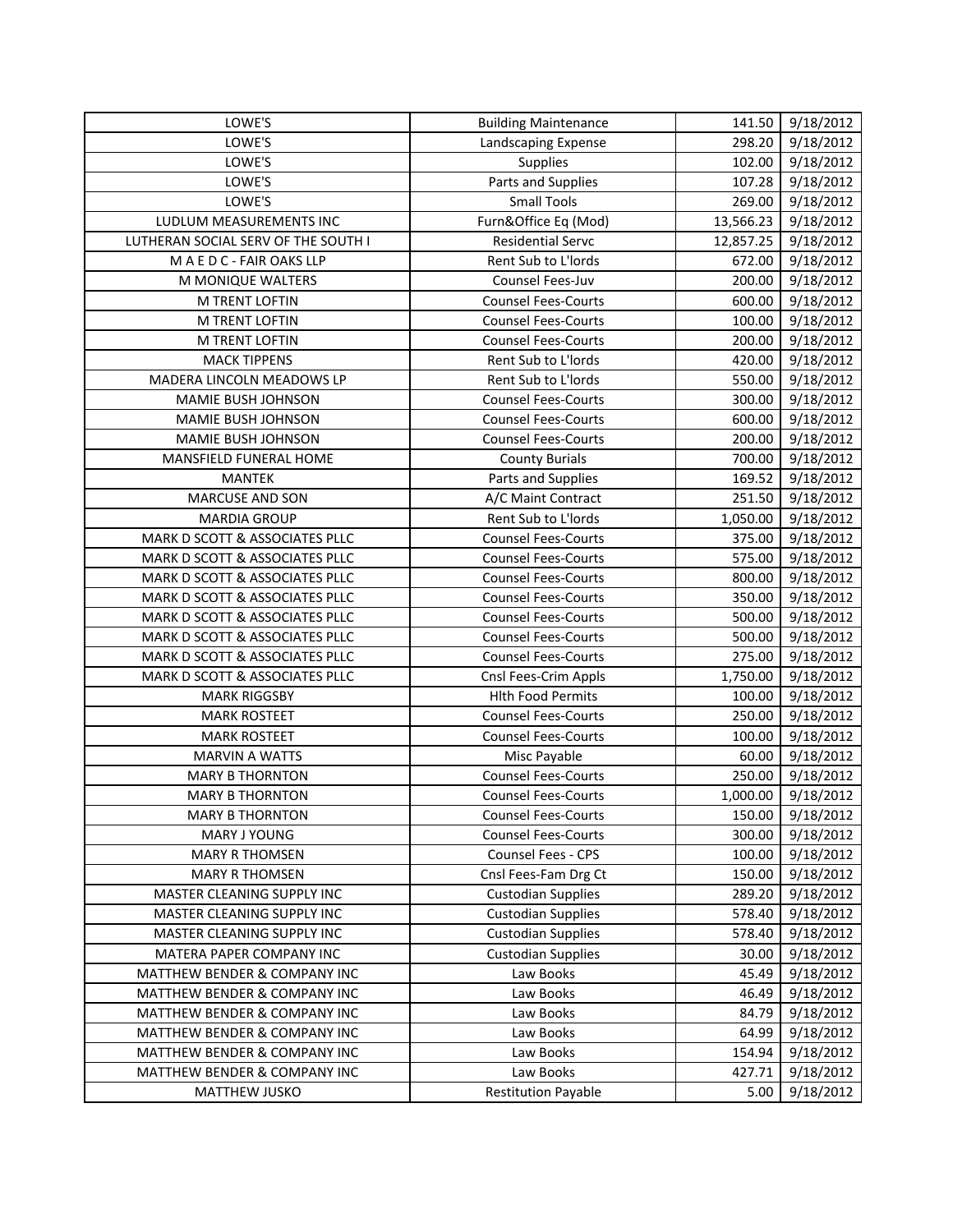| <b>MAX BREWINGTON</b>             | Counsel Fees-Juv            | 200.00    | 9/18/2012 |
|-----------------------------------|-----------------------------|-----------|-----------|
| <b>MAX BREWINGTON</b>             | Counsel Fees - CPS          | 200.00    | 9/18/2012 |
| <b>MAX BREWINGTON</b>             | Cnsl Fees-Fam Drg Ct        | 100.00    | 9/18/2012 |
| <b>MAX JOHN STRIKER</b>           | <b>Counsel Fees-Courts</b>  | 400.00    | 9/18/2012 |
| MCQUAY INTERNATIONAL              | A/C Maint Contract          | 14,000.00 | 9/18/2012 |
| <b>MEDINA &amp; MEDINA INC</b>    | Central Garage Inv          | 32.00     | 9/18/2012 |
| MEDLINE INDUSTRIES INC            | <b>Medical Supplies</b>     | 165.26    | 9/18/2012 |
| <b>MELANIE F WEBB</b>             | Psych Exam/Testimony        | 1,350.00  | 9/18/2012 |
| MELISSA L HAMRICK                 | <b>Counsel Fees-Courts</b>  | 200.00    | 9/18/2012 |
| MELISSA L HAMRICK                 | <b>Counsel Fees-Courts</b>  | 2,250.00  | 9/18/2012 |
| MEMBER'S BUILDING MAINTENANCE LTD | <b>Building Maintenance</b> | 514.00    | 9/18/2012 |
| MESA MECHANICAL INSULATORS        | A/C Maint Contract          | 13,361.24 | 9/18/2012 |
| MESSAGE4U PTY LTD                 | <b>Professional Service</b> | 500.00    | 9/18/2012 |
| METROPLEX SERVICE WELDING         | Parts and Supplies          | 51.86     | 9/18/2012 |
| METROPLEX SERVICE WELDING         | Parts and Supplies          | 529.00    | 9/18/2012 |
| METROPLEX SERVICE WELDING         | Fuel                        | 197.98    | 9/18/2012 |
| <b>MHC KENWORTH</b>               | Parts and Supplies          | 2,722.61  | 9/18/2012 |
| MHMR OF TARRANT COUNTY            | <b>Professional Service</b> | 2,000.00  | 9/18/2012 |
| MHMR OF TARRANT COUNTY            | <b>Professional Service</b> | 1,920.00  | 9/18/2012 |
| MHMR OF TARRANT COUNTY            | <b>Professional Service</b> | 36,224.62 | 9/18/2012 |
| <b>MHN SERVICES</b>               | <b>Mental Health Claims</b> | 24,070.64 | 9/18/2012 |
| <b>MHN SERVICES</b>               | <b>Mental Health Claims</b> | 1,810.00  | 9/18/2012 |
| MICHAEL BERGER                    | <b>Counsel Fees-Courts</b>  | 400.00    | 9/18/2012 |
| MICHAEL BERGER                    | Counsel Fees-Juv            | 200.00    | 9/18/2012 |
| MICHAEL BERGER                    | Counsel Fees - CPS          | 100.00    | 9/18/2012 |
| MICHAEL BERGER                    | Cnsl Fees-Crim Appls        | 1,925.00  | 9/18/2012 |
| MICHAEL KEVIN DAVIS               | Parts and Supplies          | 360.00    | 9/18/2012 |
| MICHAEL PAUL GARCIA               | <b>Counsel Fees-Courts</b>  | 150.00    | 9/18/2012 |
| MICHAEL SHAWN MATLOCK             | <b>Counsel Fees-Courts</b>  | 2,000.00  | 9/18/2012 |
| MICHAEL SHAWN MATLOCK             | <b>Counsel Fees-Courts</b>  | 600.00    | 9/18/2012 |
| MICHAEL SHAWN MATLOCK             | <b>Counsel Fees-Courts</b>  | 750.00    | 9/18/2012 |
| MICHAEL SHAWN MATLOCK             | Cnsl Fees-Crim Appls        | 2,200.00  | 9/18/2012 |
| MINGUS MOUNTAIN ACADEMY           | <b>Residential Servc</b>    | 553.35    | 9/18/2012 |
| MINGUS MOUNTAIN ACADEMY           | <b>Residential Servc</b>    | 6,975.00  | 9/18/2012 |
| MIRA MONTE APARTMENTS LLC         | Rent Sub to L'Iords         | 685.00    | 9/18/2012 |
| MIRANDA MOORE                     | <b>Restitution Payable</b>  | 191.00    | 9/18/2012 |
| MIRIAM DIAZ                       | <b>Restitution Payable</b>  | 100.00    | 9/18/2012 |
| MONICA OLSON                      | <b>Counseling Services</b>  | 1,300.00  | 9/18/2012 |
| <b>MONTE LAWLIS</b>               | Travel                      | 43.84     | 9/18/2012 |
| MOORE MEDICAL LLC                 | <b>Medical Supplies</b>     | 396.67    | 9/18/2012 |
| MOORE MEDICAL LLC                 | Supplies                    | 37.05     | 9/18/2012 |
| MORITZ CHEVROLET CHRYSLER         | Parts and Supplies          | 98.00     | 9/18/2012 |
| MOTION INDUSTRIES INC             | Parts and Supplies          | 175.27    | 9/18/2012 |
| MOTION INDUSTRIES INC             | Parts and Supplies          | 15.43     | 9/18/2012 |
| Mr Alan D Dennis                  | Education                   | 43.32     | 9/18/2012 |
| Mr Carnelius L Carey              | Transportation              | 12.49     | 9/18/2012 |
| Mr Chris A Shahan                 | Transportation              | 81.46     | 9/18/2012 |
| Mr Christopher D Bell             | Transportation              | 74.62     | 9/18/2012 |
| Mr Glen Whitley                   | <b>Meeting Expenses</b>     | 204.99    | 9/18/2012 |
| Mr James E Duff                   | Travel                      | 828.97    | 9/18/2012 |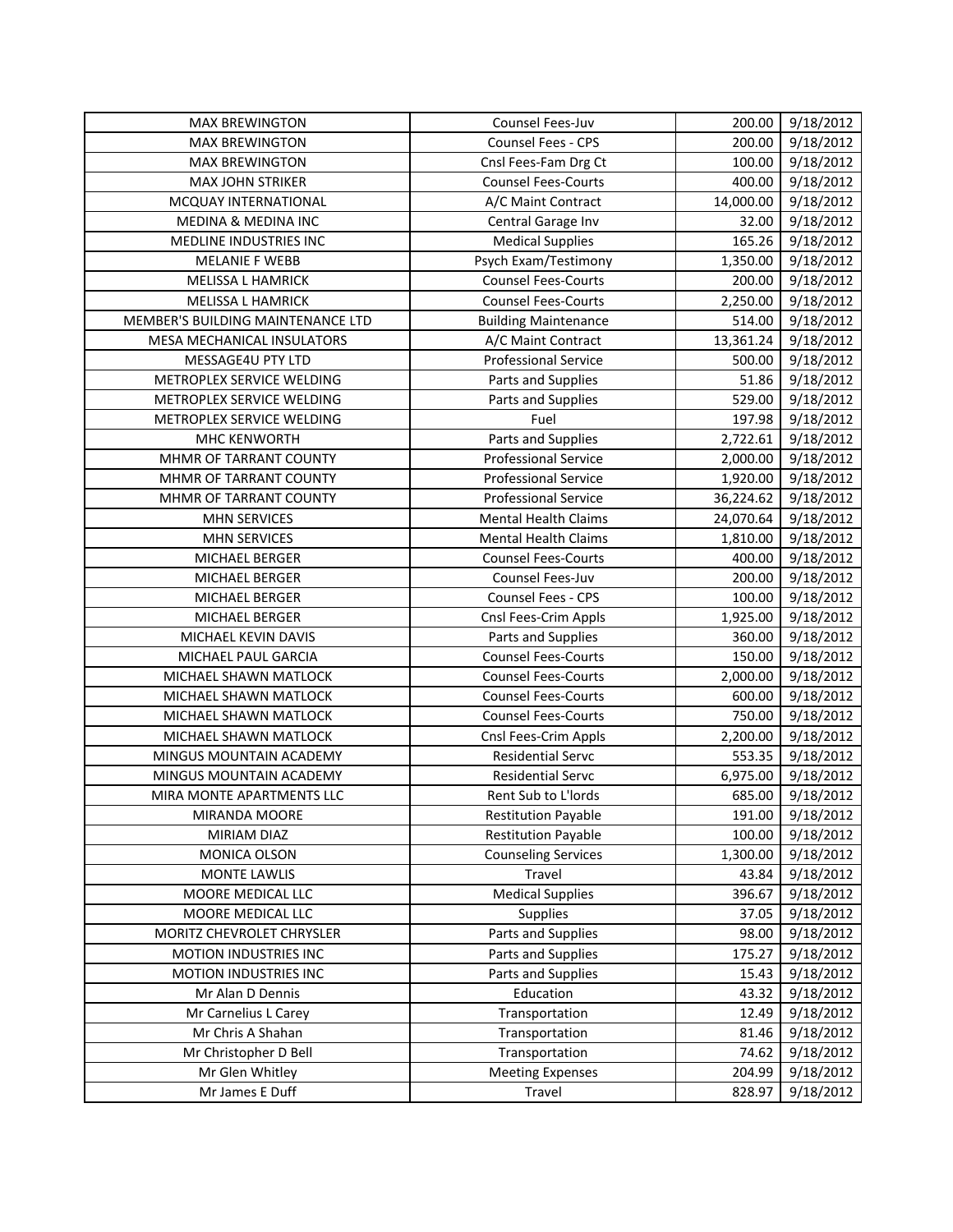| Mr Jay L Singleton                  | Travel                      | 183.20    | 9/18/2012 |
|-------------------------------------|-----------------------------|-----------|-----------|
| Mr Michael B Hallford               | Education                   | 206.86    | 9/18/2012 |
| Mr Richard K Rousseau               | Travel                      | 228.64    | 9/18/2012 |
| Mr Roy C Brooks                     | Travel                      | 283.00    | 9/18/2012 |
| MRI COUNTRY BEND INVESTMENT FUND LP | HAP Reimb Port-in           | 819.00    | 9/18/2012 |
| Ms Amy K Candler                    | Education                   | 29.00     | 9/18/2012 |
| Ms Ann C Smith                      | Education                   | 123.20    | 9/18/2012 |
| Ms Cynthia Bryant                   | Education                   | 1,198.27  | 9/18/2012 |
| Ms Debbie M Spoonts                 | Transportation              | 234.60    | 9/18/2012 |
| Ms Divya Gupta                      | Tuition C/room Train        | 69.93     | 9/18/2012 |
| Ms Karen Kayser                     | <b>Meeting Expenses</b>     | 15.00     | 9/18/2012 |
| Ms Karen Kayser                     | Education                   | 15.03     | 9/18/2012 |
| Ms MaryLouise Garcia                | Education                   | 205.41    | 9/18/2012 |
| Ms Michelle R Brown                 | Education                   | 72.00     | 9/18/2012 |
| Ms Rachael A Darling                | Travel                      | 30.00     | 9/18/2012 |
| Ms Terry J Lafon                    | Travel                      | 10.00     | 9/18/2012 |
| MUNICIPAL SERVICES BUREAU           | Travel                      | 1.67      | 9/18/2012 |
| NACRC-NATL ASSOC COUNTY RECORDERS   | Dues                        | 35.00     | 9/18/2012 |
| NACRC-NATL ASSOC COUNTY RECORDERS   | <b>Dues</b>                 | 250.00    | 9/18/2012 |
| <b>NAFA INC</b>                     | Parts and Supplies          | 73.15     | 9/18/2012 |
| <b>NAFA INC</b>                     | Parts and Supplies          | 13.64     | 9/18/2012 |
| NAHRO-NATIONAL ASSOCIATION OF HOUSI | Prepaid - Travel            | 495.00    | 9/18/2012 |
| NALCO COMPANY                       | A/C Maint Contract          | 3,961.00  | 9/18/2012 |
| <b>NANCY GORDON</b>                 | Counsel Fees - CPS          | 1,150.00  | 9/18/2012 |
| <b>NARDIS INC</b>                   | Safety/Tact Supplies        | 6,935.50  | 9/18/2012 |
| <b>NARDIS INC</b>                   | Safety/Tact Supplies        | 4,262.50  | 9/18/2012 |
| <b>NARDIS INC</b>                   | Safety/Tact Supplies        | 10,670.00 | 9/18/2012 |
| <b>NARDIS INC</b>                   | Safety/Tact Supplies        | 4,801.50  | 9/18/2012 |
| <b>NARDIS INC</b>                   | Safety/Tact Supplies        | 1,067.00  | 9/18/2012 |
| NATIONAL DATA SERVICES INC          | Printing-Publication        | 1,142.46  | 9/18/2012 |
| NEI DEVELOPMENT LLC                 | Rent Sub to L'Iords         | 31.00     | 9/18/2012 |
| NEIGHBORHOOD WALMART #5181          | Food/Hygiene Assist         | 120.00    | 9/18/2012 |
| NELON LAW GROUP PLLC                | <b>Counsel Fees-Courts</b>  | 650.00    | 9/18/2012 |
| NEVILL BUSINESS MACHINES INC        | <b>Equipment Maint</b>      | 89.00     | 9/18/2012 |
| NEW ENCOUNTERS RESIDENTAL           | <b>Residential Servc</b>    | 4,285.75  | 9/18/2012 |
| NEW HORIZONS RANCH & CENTER INC     | Residential Servc           | 8,571.50  | 9/18/2012 |
| NICHOLAS GREGORY DAVIS              | <b>Counsel Fees-Courts</b>  | 200.00    | 9/18/2012 |
| NICHOLAS GREGORY DAVIS              | <b>Counsel Fees-Courts</b>  | 300.00    | 9/18/2012 |
| NICHOLS FORD LTD                    | Parts and Supplies          | 14.50     | 9/18/2012 |
| NICHOLS FORD LTD                    | Parts and Supplies          | 221.22    | 9/18/2012 |
| NIKKI L CHRIESMAN                   | Cnsl Fees-Fam Drg Ct        | 100.00    | 9/18/2012 |
| NORITSU AMERICA CORPORATION         | Photo Processing Inv        | 2,894.80  | 9/18/2012 |
| <b>NORSTAR</b>                      | HAP Reimb Port-in           | 633.00    | 9/18/2012 |
| NORTH CENTRAL TX COUNCIL OF         | <b>Professional Service</b> | 33,433.00 | 9/18/2012 |
| NORTH HIGH MOUNT ELEMENTARY         | <b>Restitution Payable</b>  | 93.11     | 9/18/2012 |
| NORTH TEXAS FUNERAL HOMES LLC       | <b>County Burials</b>       | 700.00    | 9/18/2012 |
| NORTH TEXAS TOLLWAY AUTHORITY-NTTA  | Education                   | 9.16      | 9/18/2012 |
| OAK FARMS DAIRY                     | Food                        | 439.24    | 9/18/2012 |
| OAK TIMBERS-WHITE SETTLEMENT        | Rent Sub to L'Iords         | 586.00    | 9/18/2012 |
| OKEY AKPOM                          | <b>Counsel Fees-Courts</b>  | 350.00    | 9/18/2012 |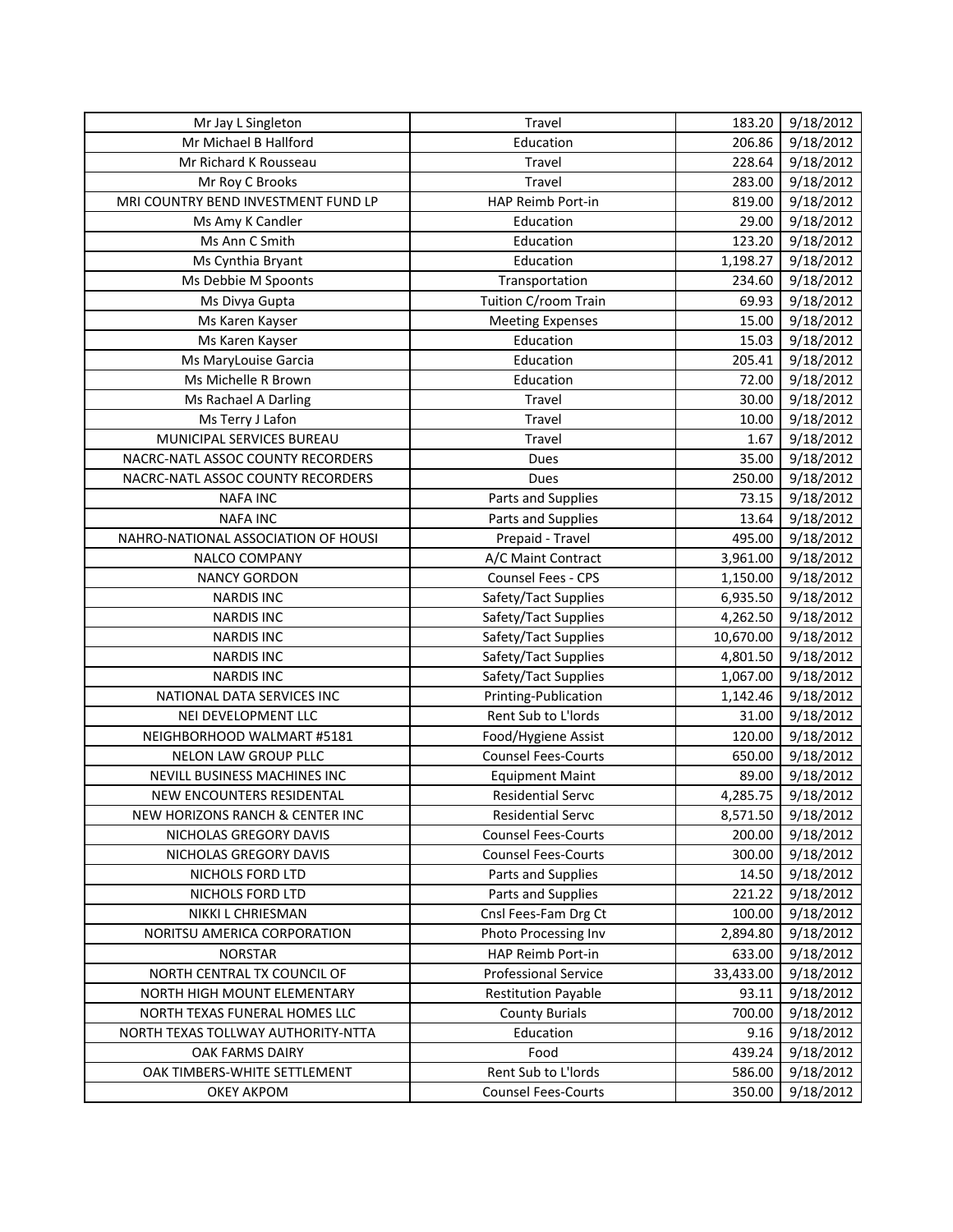| <b>OLAMETER CORPORATION</b>         | <b>Building Maintenance</b> | 296.75     | 9/18/2012 |
|-------------------------------------|-----------------------------|------------|-----------|
| OMNIBASE SERVICES OF TEXAS LP       | <b>TDPS OmniBase</b>        | 355.01     | 9/18/2012 |
| <b>ONCOR</b>                        | <b>Restitution Payable</b>  | 41.40      | 9/18/2012 |
| ONCOR ELECTRIC DELIVERY COMPANY LLC | Non-Track Const/Bldg        | 108,291.21 | 9/18/2012 |
| ONE STOP BUS STOP INC               | Capital Outlay - Veh        | 5,795.00   | 9/18/2012 |
| ONLINE TECH STORES.COM              | Supplies                    | 30.80      | 9/18/2012 |
| ONLINE TECH STORES.COM              | Supplies                    | 111.30     | 9/18/2012 |
| O'REILLY AUTO PARTS                 | Field Equip&Supplies        | 617.82     | 9/18/2012 |
| O'REILLY AUTO PARTS                 | Central Garage Inv          | 31.47      | 9/18/2012 |
| O'REILLY AUTO PARTS                 | Parts and Supplies          | 70.09      | 9/18/2012 |
| O'REILLY AUTO PARTS                 | Parts and Supplies          | 20.50      | 9/18/2012 |
| O'REILLY AUTO PARTS                 | <b>Small Tools</b>          | 220.91     | 9/18/2012 |
| <b>ORVILLE PERSON</b>               | <b>Bail Bond Surety Fee</b> | 27.00      | 9/18/2012 |
| ORVILLE PERSON                      | <b>Bail Bond Surety Fee</b> | 3.00       | 9/18/2012 |
| <b>OVERHEAD DOOR</b>                | <b>Building Maintenance</b> | 5,240.00   | 9/18/2012 |
| <b>OWENS &amp; OWENS</b>            | <b>Counsel Fees-Courts</b>  | 250.00     | 9/18/2012 |
| <b>OWENS &amp; OWENS</b>            | Counsel Fees - CPS          | 995.79     | 9/18/2012 |
| P MICHAEL SCHNEIDER LAW FIRM PC     | <b>Counsel Fees-Courts</b>  | 350.00     | 9/18/2012 |
| P MICHAEL SCHNEIDER LAW FIRM PC     | <b>Counsel Fees-Courts</b>  | 600.00     | 9/18/2012 |
| P MICHAEL SCHNEIDER LAW FIRM PC     | Counsel Fees - CPS          | 100.00     | 9/18/2012 |
| PARK CITIES LIMITED PARTNERSHIP     | Central Garage Inv          | 22.94      | 9/18/2012 |
| PARK OAKS CONDOMINIUMS              | <b>Rental Assistance</b>    | 445.00     | 9/18/2012 |
| PARKER ELECTRIC                     | <b>Building Maintenance</b> | 842.48     | 9/18/2012 |
| <b>PARKER ELECTRIC</b>              | Kitchen Maintenance         | 1,214.81   | 9/18/2012 |
| PARKER ELECTRIC                     | Kitchen Maintenance         | 374.13     | 9/18/2012 |
| PARNELL E RYAN                      | Psych Exam/Testimony        | 600.00     | 9/18/2012 |
| PATHMARK TRAFFIC PRODUCTS INC       | Posts                       | 636.45     | 9/18/2012 |
| PATRICIA L SUMMERS                  | Counsel Fees - CPS          | 250.00     | 9/18/2012 |
| PATRICK R MCCARTY                   | <b>Counsel Fees-Courts</b>  | 4,100.00   | 9/18/2012 |
| PATTY TILLMAN                       | <b>Counsel Fees-Courts</b>  | 408.33     | 9/18/2012 |
| PATTY TILLMAN                       | <b>Counsel Fees-Courts</b>  | 200.00     | 9/18/2012 |
| PATTY TILLMAN                       | <b>Counsel Fees-Courts</b>  | 200.00     | 9/18/2012 |
| PAUL CONNER                         | <b>Counsel Fees-Courts</b>  | 960.00     | 9/18/2012 |
| PAUL FRANCIS                        | Cnsl Fees-Crim Appls        | 1,915.00   | 9/18/2012 |
| PAUL FRANCIS                        | Crim Appeal-OthrCost        | 50.88      | 9/18/2012 |
| PAUL LEWALLEN                       | <b>Counsel Fees-Courts</b>  | 175.00     | 9/18/2012 |
| PAUL V PREVITE                      | <b>Counsel Fees-Courts</b>  | 850.00     | 9/18/2012 |
| PAUL V PREVITE                      | <b>Counsel Fees-Courts</b>  | 350.00     | 9/18/2012 |
| PAUL V PREVITE                      | <b>Counsel Fees-Courts</b>  | 400.00     | 9/18/2012 |
| PAULA K GREEN                       | Investigative               | 67.50      | 9/18/2012 |
| PAULA K GREEN                       | Investigative               | 523.72     | 9/18/2012 |
| PAULA K GREEN                       | Investigative               | 387.99     | 9/18/2012 |
| PAULA K GREEN                       | Investigative               | 118.08     | 9/18/2012 |
| PAULA K GREEN                       | Investigative               | 176.88     | 9/18/2012 |
| PC MALL GOV INC                     | Supplies                    | 187.28     | 9/18/2012 |
| PEDRO CISNEROS                      | Counsel Fees-Juv            | 300.00     | 9/18/2012 |
| PEGASUS SCHOOL INC                  | <b>Residential Servc</b>    | 11,613.00  | 9/18/2012 |
| PENNTEX INC                         | Parts and Supplies          | 175.00     | 9/18/2012 |
| PENSTAR POWER LLC                   | HAP Reimb Port-in           | 113.00     | 9/18/2012 |
| PETER A VAN DALEN                   | <b>Building Maintenance</b> | 10.00      | 9/18/2012 |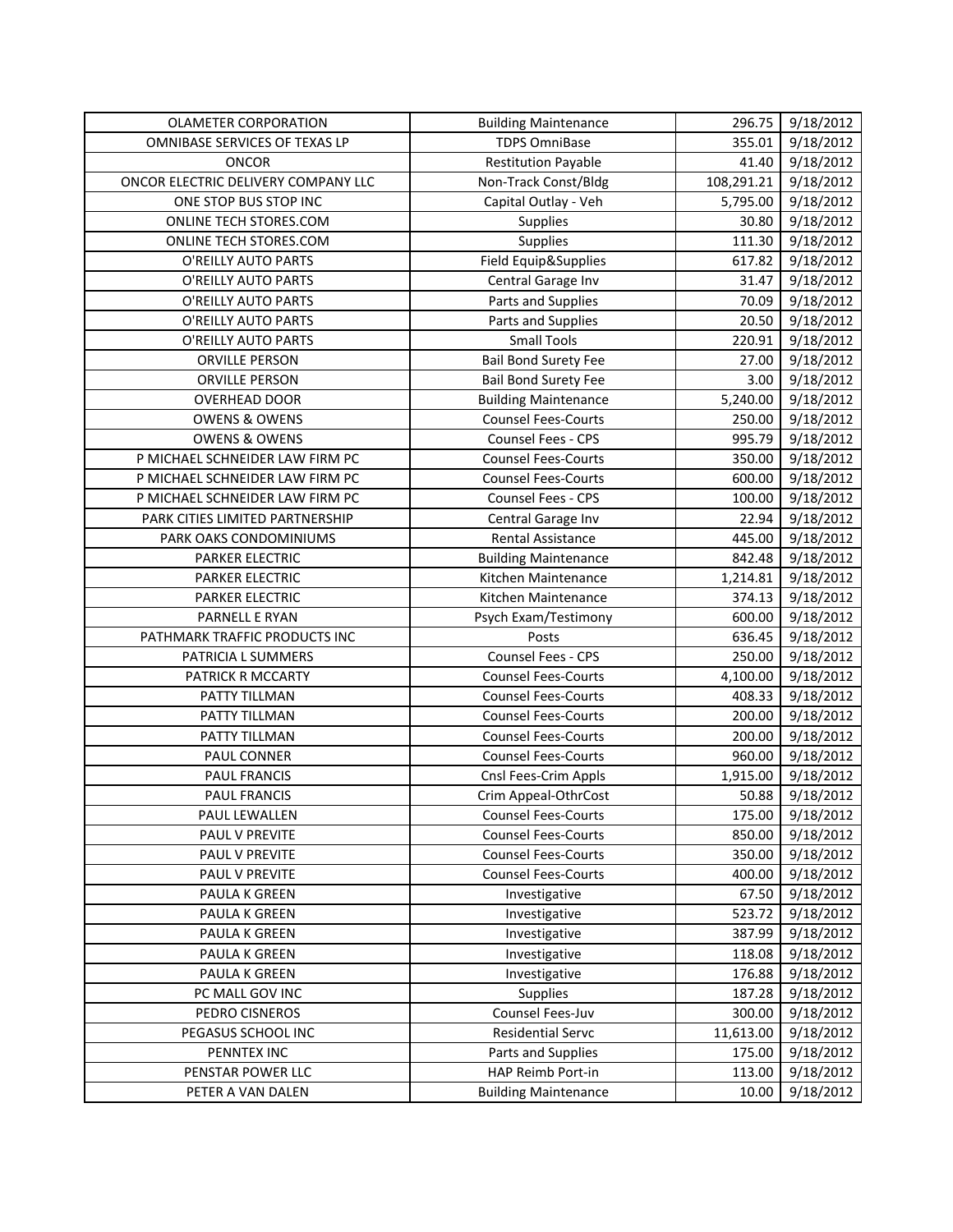| PETER A VAN DALEN | <b>Building Maintenance</b> | 145.00   | 9/18/2012 |
|-------------------|-----------------------------|----------|-----------|
| PETER A VAN DALEN | <b>Building Maintenance</b> | 10.00    | 9/18/2012 |
| PETER A VAN DALEN | <b>Building Maintenance</b> | 60.00    | 9/18/2012 |
| PETER A VAN DALEN | <b>Building Maintenance</b> | 90.00    | 9/18/2012 |
| PETER A VAN DALEN | <b>Building Maintenance</b> | 12.00    | 9/18/2012 |
| PETER A VAN DALEN | <b>Building Maintenance</b> | 20.00    | 9/18/2012 |
| PETER A VAN DALEN | <b>Building Maintenance</b> | 10.00    | 9/18/2012 |
| PETER A VAN DALEN | <b>Building Maintenance</b> | 18.00    | 9/18/2012 |
| PETER A VAN DALEN | <b>Building Maintenance</b> | 10.00    | 9/18/2012 |
| PETER A VAN DALEN | <b>Building Maintenance</b> | 425.00   | 9/18/2012 |
| PETER A VAN DALEN | <b>Building Maintenance</b> | 12.00    | 9/18/2012 |
| PETER A VAN DALEN | <b>Building Maintenance</b> | 20.00    | 9/18/2012 |
| PETER A VAN DALEN | <b>Building Maintenance</b> | 20.00    | 9/18/2012 |
| PETER A VAN DALEN | <b>Building Maintenance</b> | 20.00    | 9/18/2012 |
| PETER A VAN DALEN | <b>Building Maintenance</b> | 20.00    | 9/18/2012 |
| PETER A VAN DALEN | <b>Building Maintenance</b> | 10.00    | 9/18/2012 |
| PETER A VAN DALEN | <b>Building Maintenance</b> | 580.00   | 9/18/2012 |
| PETER A VAN DALEN | <b>Building Maintenance</b> | 40.00    | 9/18/2012 |
| PETER A VAN DALEN | <b>Building Maintenance</b> | 45.00    | 9/18/2012 |
| PETER A VAN DALEN | <b>Building Maintenance</b> | 130.00   | 9/18/2012 |
| PETER A VAN DALEN | <b>Building Maintenance</b> | 100.00   | 9/18/2012 |
| PETER A VAN DALEN | <b>Building Maintenance</b> | 40.00    | 9/18/2012 |
| PETER A VAN DALEN | <b>Building Maintenance</b> | 8.00     | 9/18/2012 |
| PETER A VAN DALEN | <b>Building Maintenance</b> | 8.00     | 9/18/2012 |
| PETER A VAN DALEN | <b>Building Maintenance</b> | 5.00     | 9/18/2012 |
| PETER A VAN DALEN | <b>Building Maintenance</b> | 50.00    | 9/18/2012 |
| PETER A VAN DALEN | <b>Building Maintenance</b> | 350.00   | 9/18/2012 |
| PETER A VAN DALEN | <b>Building Maintenance</b> | 75.00    | 9/18/2012 |
| PETER A VAN DALEN | <b>Building Maintenance</b> | 18.00    | 9/18/2012 |
| PETER A VAN DALEN | <b>Building Maintenance</b> | 10.00    | 9/18/2012 |
| PETER A VAN DALEN | <b>Building Maintenance</b> | 100.00   | 9/18/2012 |
| PETER A VAN DALEN | <b>Building Maintenance</b> | 385.00   | 9/18/2012 |
| PETER A VAN DALEN | <b>Building Maintenance</b> | 125.00   | 9/18/2012 |
| PETER A VAN DALEN | <b>Building Maintenance</b> | 40.00    | 9/18/2012 |
| PETER A VAN DALEN | <b>Building Maintenance</b> | 90.00    | 9/18/2012 |
| PETER A VAN DALEN | <b>Building Maintenance</b> | 20.00    | 9/18/2012 |
| PETER A VAN DALEN | <b>Building Maintenance</b> | 40.00    | 9/18/2012 |
| PETER A VAN DALEN | <b>Building Maintenance</b> | 20.00    | 9/18/2012 |
| PETER A VAN DALEN | <b>Building Maintenance</b> | 35.00    | 9/18/2012 |
| PETER A VAN DALEN | Landscaping Expense         | 240.00   | 9/18/2012 |
| PETER A VAN DALEN | Landscaping Expense         | 320.00   | 9/18/2012 |
| PETER A VAN DALEN | <b>Building Maintenance</b> | 9.00     | 9/18/2012 |
| PETER A VAN DALEN | <b>Building Maintenance</b> | 20.00    | 9/18/2012 |
| PETER A VAN DALEN | Pest Control Service        | 20.00    | 9/18/2012 |
| PETER A VAN DALEN | Pest Control Service        | 12.00    | 9/18/2012 |
| PETER A VAN DALEN | Pest Control Service        | 5.00     | 9/18/2012 |
| PETER A VAN DALEN | Pest Control Service        | 10.00    | 9/18/2012 |
| PETER A VAN DALEN | <b>Building Maintenance</b> | 193.00   | 9/18/2012 |
| PHILIP J MITCHELL | Counsel Fees-Probate        | 750.00   | 9/18/2012 |
| PHILIP J MITCHELL | Counsel Fees-Probate        | 1,450.00 | 9/18/2012 |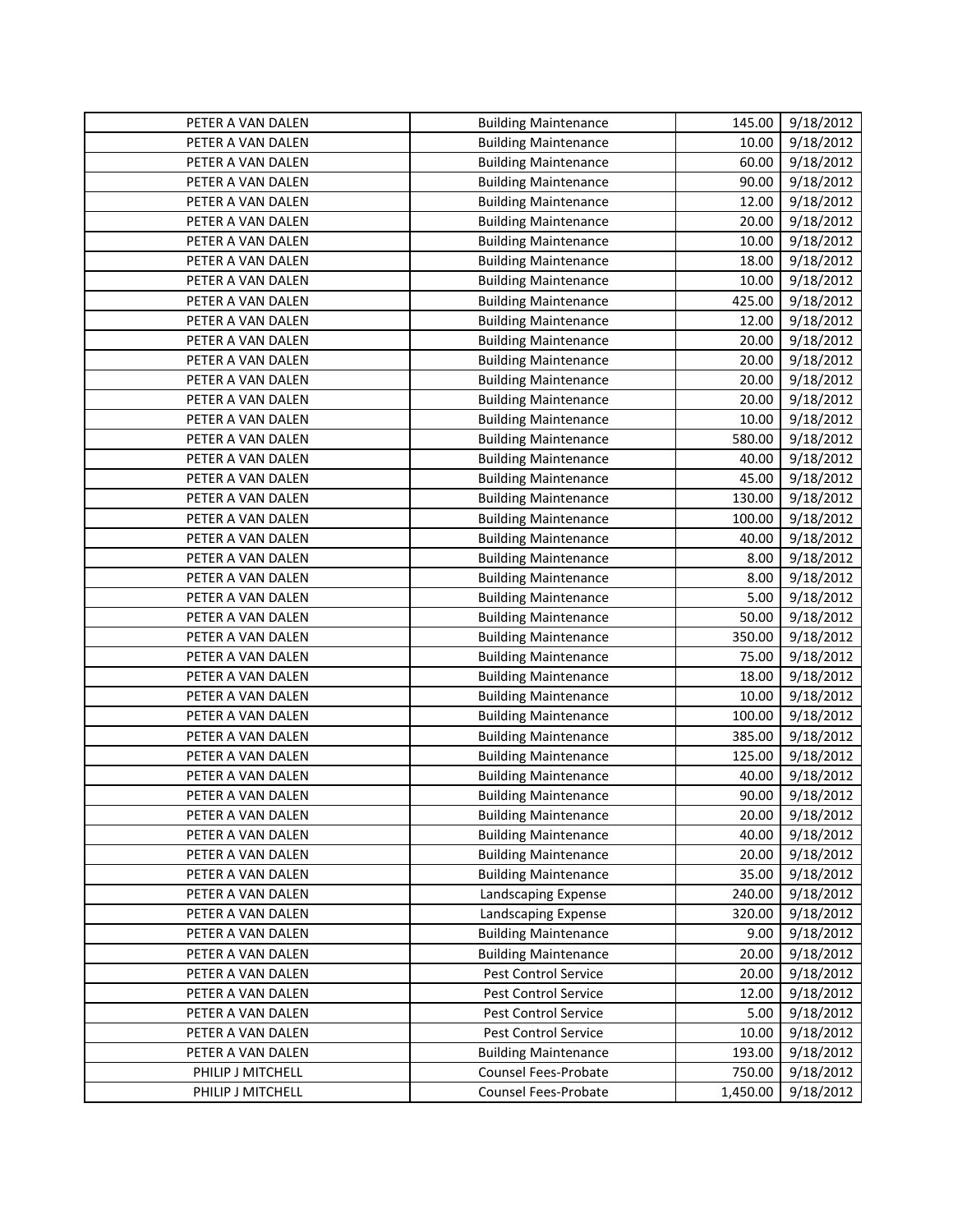| PHILLIPS LAWN SPRINKLER CO          | Landscaping Expense         | 74.36     | 9/18/2012              |
|-------------------------------------|-----------------------------|-----------|------------------------|
| PHILLIPS LAWN SPRINKLER CO          | Landscaping Expense         | 99.54     | 9/18/2012              |
| PHILLIPS LAWN SPRINKLER CO          | Landscaping Expense         | 150.91    | 9/18/2012              |
| PHOENIX HOUSE OF TEXAS INC          | <b>Residential Servc</b>    | 15,622.25 | 9/18/2012              |
| PIA R. RODRIGUEZ                    | <b>Counsel Fees-Courts</b>  | 300.00    | 9/18/2012              |
| PIA R. RODRIGUEZ                    | <b>Counsel Fees-Courts</b>  | 550.00    | 9/18/2012              |
| PIA R. RODRIGUEZ                    | <b>Counsel Fees-Courts</b>  | 900.00    | 9/18/2012              |
| PIA R. RODRIGUEZ                    | <b>Counsel Fees-Courts</b>  | 400.00    | 9/18/2012              |
| PINNACLE CONSULTING MANAGEMENT      | <b>Professional Service</b> | 5,216.37  | 9/18/2012              |
| PKWW LTD                            | <b>Utility Assistance</b>   | 92.31     | 9/18/2012              |
| PLANO HOUSING AUTHORITY             | Port HAP Port-out           | 3,188.00  | 9/18/2012              |
| PLANO HOUSING AUTHORITY             | Port Admin Fee Expen        | 128.61    | 9/18/2012              |
| PLAYSCAPES                          | <b>Educational Material</b> | 307.85    | 9/18/2012              |
| PLYWOOD CO OF FORT WORTH            | Non-Track Const/Bldg        | 1,409.00  | 9/18/2012              |
| POLLOCK PAPER DISTRIBUTORS          | Sheriff Inventory           | 3,265.98  | 9/18/2012              |
| POLLOCK PAPER DISTRIBUTORS          | <b>Custodian Supplies</b>   | 413.64    | 9/18/2012              |
| POLLOCK PAPER DISTRIBUTORS          | <b>Custodian Supplies</b>   | 463.50    | 9/18/2012              |
| PORT CITY MEDICAL                   | <b>Medical Supplies</b>     | 1,900.00  | 9/18/2012              |
| PRAETORIAN OPERATING INC            | Sheriff Inventory           | 8,224.00  | 9/18/2012              |
| PRAETORIAN OPERATING INC            | Sheriff Inventory           | 1,259.25  | $\overline{9}/18/2012$ |
| PRAETORIAN OPERATING INC            | <b>Custodian Supplies</b>   | 82.24     | 9/18/2012              |
| PRAETORIAN OPERATING INC            | <b>Building Maintenance</b> | 205.16    | 9/18/2012              |
| PRESSTEK INC                        | <b>Equipment Maint</b>      | 1,696.00  | 9/18/2012              |
| PRIME SOURCE SERVICES LLC           | <b>Medical Supplies</b>     | 1,670.40  | 9/18/2012              |
| PROGRESSIVE WASTE SOLUTIONS OF TX I | Disposal Service            | 1,773.66  | 9/18/2012              |
| PROGRESSIVE WASTE SOLUTIONS OF TX I | <b>Disposal Service</b>     | 25.00     | 9/18/2012              |
| PRONTO COURIER SERVICE LLC          | <b>Professional Service</b> | 200.01    | 9/18/2012              |
| PSYCHOTHERAPY SERVICES & YOKE-      | <b>Professional Service</b> | 2,260.00  | 9/18/2012              |
| PYRAMID PAPER COMPANY               | <b>Custodian Supplies</b>   | 57.86     | 9/18/2012              |
| <b>QIAGEN</b>                       | Lab Supplies                | 1,160.00  | 9/18/2012              |
| <b>QUEST DIAGNOSTICS INC</b>        | <b>Professional Service</b> | 334.13    | 9/18/2012              |
| <b>QUEST DIAGNOSTICS INC</b>        | <b>Professional Service</b> | 265.00    | 9/18/2012              |
| <b>QUEST DIAGNOSTICS INC</b>        | <b>Professional Service</b> | 963.75    | 9/18/2012              |
| <b>QUEST DIAGNOSTICS INC</b>        | <b>Professional Service</b> | 8,176.84  | 9/18/2012              |
| <b>QUEST DIAGNOSTICS INC</b>        | <b>Medical Supplies</b>     | 294.75    | 9/18/2012              |
| <b>QUEST DIAGNOSTICS INC</b>        | <b>Professional Service</b> | 2,685.27  | 9/18/2012              |
| <b>QUEST DIAGNOSTICS INC</b>        | Laboratory Costs            | 304.50    | 9/18/2012              |
| QUICKSEARCH COM LLC                 | <b>Background Check</b>     | 747.00    | 9/18/2012              |
| QUICKSEARCH COM LLC                 | <b>Background Check</b>     | 204.00    | 9/18/2012              |
| <b>QUILL CORPORATION</b>            | Supplies                    | 160.00    | 9/18/2012              |
| <b>QUILL CORPORATION</b>            | Supplies                    | 120.46    | 9/18/2012              |
| R B EVERETT AND COMPANY             | Parts and Supplies          | 9,201.80  | 9/18/2012              |
| R B EVERETT AND COMPANY             | Parts and Supplies          | 99.72     | 9/18/2012              |
| R B EVERETT AND COMPANY             | Parts and Supplies          | 172.38    | 9/18/2012              |
| R D SHEET METAL INC                 | <b>Professional Service</b> | 13,510.00 | 9/18/2012              |
| RAHMA FUNERAL HOME                  | <b>County Burials</b>       | 1,000.00  | 9/18/2012              |
| RAILRIDGE LTD                       | <b>Rental Assistance</b>    | 600.00    | 9/18/2012              |
| RAININ INSTRUMENT LLC               | Lab Supplies                | 645.00    | 9/18/2012              |
| RAMCO LABORATORIES INC              | Lab Supplies                | 155.00    | 9/18/2012              |
| <b>RANDY W BOWERS</b>               | <b>Counsel Fees-Courts</b>  | 400.00    | 9/18/2012              |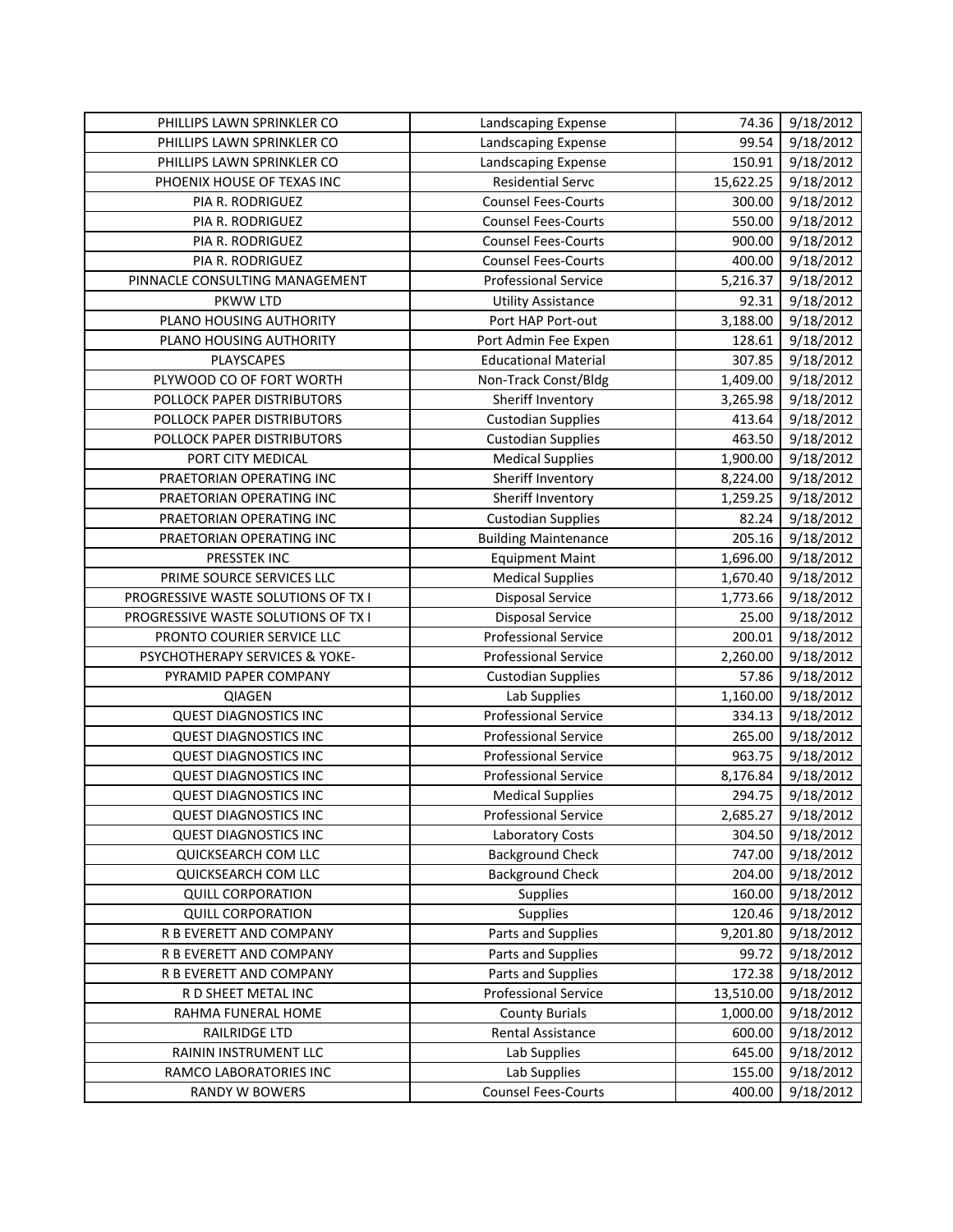| RASIX COMPUTER CENTER INC        | Sheriff Inventory          | 696.00     | 9/18/2012 |
|----------------------------------|----------------------------|------------|-----------|
| RASIX COMPUTER CENTER INC        | Supplies                   | 289.50     | 9/18/2012 |
| RAUL NEVAREZ                     | <b>Counsel Fees-Courts</b> | 225.00     | 9/18/2012 |
| RAUL NEVAREZ                     | Counsel Fees - CPS         | 200.00     | 9/18/2012 |
| RAY HALL JR                      | <b>Counsel Fees-Courts</b> | 910.00     | 9/18/2012 |
| RAY HALL JR                      | <b>Counsel Fees-Courts</b> | 3,290.00   | 9/18/2012 |
| RAY HALL JR                      | Counsel Fees - CPS         | 250.00     | 9/18/2012 |
| RAY HALL JR                      | Cnsl Fees-Fam Drg Ct       | 100.00     | 9/18/2012 |
| RAYMOND F FINN PHD               | Psych Exam/Testimony       | 4,300.00   | 9/18/2012 |
| RAYMOND MACDONALD                | <b>Witness Travel</b>      | 66.83      | 9/18/2012 |
| RAYYA ABIFARAJ                   | Rent Sub to L'Iords        | 2,020.00   | 9/18/2012 |
| RD CORNELL LLC                   | Parts and Supplies         | 62.00      | 9/18/2012 |
| RD CORNELL LLC                   | Parts and Supplies         | 170.00     | 9/18/2012 |
| READ'S AUTO COLLISION            | Central Garage Inv         | 1,118.10   | 9/18/2012 |
| READ'S AUTO COLLISION            | Insurance Receivable       | 811.20     | 9/18/2012 |
| READ'S AUTO COLLISION            | Vehicle Maintenance        | 1,940.34   | 9/18/2012 |
| <b>REALTECH INC</b>              | Appl Serv Prov (ASP)       | 28,500.00  | 9/18/2012 |
| REALTY APPRECIATION              | <b>Rental Assistance</b>   | 645.00     | 9/18/2012 |
| RECEPT PHARMACY LP               | <b>Medical Supplies</b>    | 1,360.00   | 9/18/2012 |
| RECEPT PHARMACY LP               | <b>Medical Supplies</b>    | (230.00)   | 9/18/2012 |
| RECOVERY RESOURCE COUNCIL        | <b>Counseling Services</b> | 200.00     | 9/18/2012 |
| REGAL PLASTIC SUPPLY COMPANY INC | Sign Shop Inventory        | 62.10      | 9/18/2012 |
| REGENCY RAINTREE LTD PARTNERSHIP | Rent Sub to L'Iords        | 588.00     | 9/18/2012 |
| RELIABLE PAVING INC.             | Non-Track Const/Bldg       | 180,784.05 | 9/18/2012 |
| RELIANT ENERGY SERVICES          | <b>Utility Assistance</b>  | 140.28     | 9/18/2012 |
| RELIANT ENERGY SOLUTIONS LLC     | Electricity                | 87.37      | 9/18/2012 |
| RELIANT ENERGY SOLUTIONS LLC     | Electricity                | 3,485.79   | 9/18/2012 |
| RELIANT ENERGY SOLUTIONS LLC     | Electricity                | 100.48     | 9/18/2012 |
| RELIANT ENERGY SOLUTIONS LLC     | Electricity                | 3,290.50   | 9/18/2012 |
| RELIANT ENERGY SOLUTIONS LLC     | <b>Utility Assistance</b>  | 66.00      | 9/18/2012 |
| RELIANT ENERGY SOLUTIONS LLC     | Electricity                | 19.94      | 9/18/2012 |
| RELIANT ENERGY SOLUTIONS LLC     | Electricity                | 1,428.44   | 9/18/2012 |
| RELIANT ENERGY SOLUTIONS LLC     | Electricity                | 22,575.76  | 9/18/2012 |
| RELIANT ENERGY SOLUTIONS LLC     | Electricity                | 65,763.46  | 9/18/2012 |
| RELIANT ENERGY SOLUTIONS LLC     | Electricity                | 2,468.59   | 9/18/2012 |
| RELIANT ENERGY SOLUTIONS LLC     | Electricity                | 7,141.68   | 9/18/2012 |
| RELIANT ENERGY SOLUTIONS LLC     | Electricity                | 9,339.19   | 9/18/2012 |
| RELIANT ENERGY SOLUTIONS LLC     | Electricity                | 1,227.49   | 9/18/2012 |
| RELIANT ENERGY SOLUTIONS LLC     | Electricity                | 6,326.72   | 9/18/2012 |
| RELIANT ENERGY SOLUTIONS LLC     | Electricity                | 8,737.17   | 9/18/2012 |
| RELIANT ENERGY SOLUTIONS LLC     | Electricity                | 3,244.20   | 9/18/2012 |
| RELIANT ENERGY SOLUTIONS LLC     | Electricity                | 3,615.68   | 9/18/2012 |
| RELIANT ENERGY SOLUTIONS LLC     | Electricity                | 677.71     | 9/18/2012 |
| RELIANT ENERGY SOLUTIONS LLC     | Electricity                | 7,503.74   | 9/18/2012 |
| RELIANT ENERGY SOLUTIONS LLC     | Electricity                | 8,707.53   | 9/18/2012 |
| RELIANT ENERGY SOLUTIONS LLC     | Electricity                | 8,417.91   | 9/18/2012 |
| RELIANT ENERGY SOLUTIONS LLC     | Electricity                | 38,268.77  | 9/18/2012 |
| RELIANT ENERGY SOLUTIONS LLC     | Electricity                | 10,064.19  | 9/18/2012 |
| RELIANT ENERGY SOLUTIONS LLC     | Electricity                | 545.92     | 9/18/2012 |
| RELIANT ENERGY SOLUTIONS LLC     | Electricity                | 441.82     | 9/18/2012 |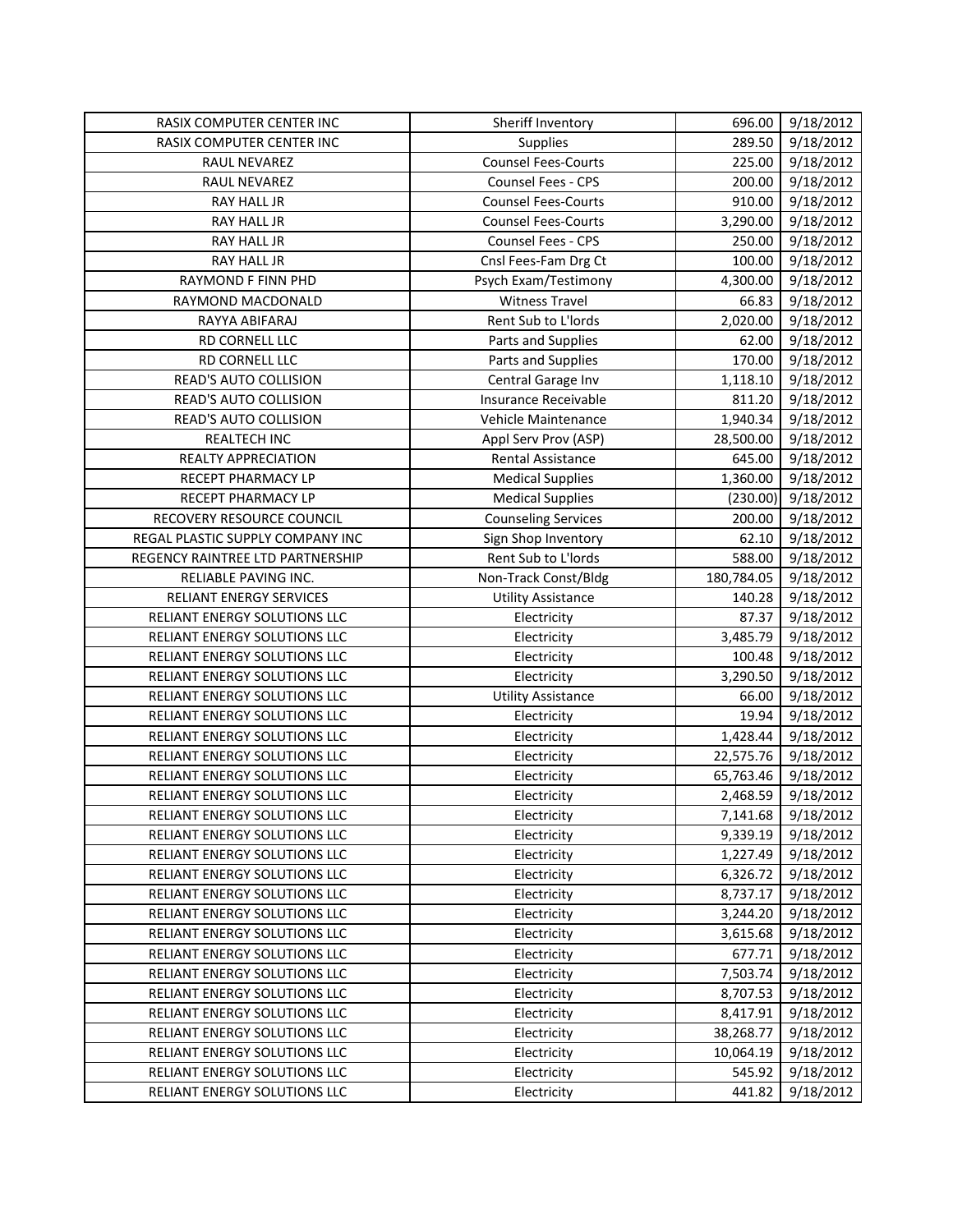| RELIANT ENERGY SOLUTIONS LLC   | Electricity                 | 8,149.56  | 9/18/2012 |
|--------------------------------|-----------------------------|-----------|-----------|
| RELIANT ENERGY SOLUTIONS LLC   | Electricity                 | 98,676.75 | 9/18/2012 |
| RELIANT ENERGY SOLUTIONS LLC   | Electricity                 | 28,104.46 | 9/18/2012 |
| RELIANT ENERGY SOLUTIONS LLC   | Electricity                 | 20,790.90 | 9/18/2012 |
| RELIANT ENERGY SOLUTIONS LLC   | Electricity                 | 38,056.51 | 9/18/2012 |
| RELIANT ENERGY SOLUTIONS LLC   | Electricity                 | 2,223.37  | 9/18/2012 |
| RELIANT ENERGY SOLUTIONS LLC   | Electricity                 | 14,709.81 | 9/18/2012 |
| RELIANT ENERGY SOLUTIONS LLC   | Electricity                 | 10,930.11 | 9/18/2012 |
| RELIANT ENERGY SOLUTIONS LLC   | Electricity                 | 54,941.71 | 9/18/2012 |
| RELIANT ENERGY SOLUTIONS LLC   | Electricity                 | 8,396.75  | 9/18/2012 |
| RELIANT ENERGY SOLUTIONS LLC   | Electricity                 | 28,079.10 | 9/18/2012 |
| RELIANT ENERGY SOLUTIONS LLC   | Electricity                 | 57.16     | 9/18/2012 |
| RELIANT ENERGY SOLUTIONS LLC   | Electricity                 | 4,337.41  | 9/18/2012 |
| RELIANT ENERGY SOLUTIONS LLC   | Electricity                 | 1,158.56  | 9/18/2012 |
| RELIANT ENERGY SOLUTIONS LLC   | Electricity                 | 2,197.80  | 9/18/2012 |
| RELIANT ENERGY SOLUTIONS LLC   | Electricity                 | 5,717.69  | 9/18/2012 |
| RELIANT ENERGY SOLUTIONS LLC   | Electricity                 | 3,220.52  | 9/18/2012 |
| RELIANT ENERGY SOLUTIONS LLC   | Electricity                 | 5,438.24  | 9/18/2012 |
| RELIANT ENERGY SOLUTIONS LLC   | Electricity                 | 5,546.06  | 9/18/2012 |
| RELIANT ENERGY SOLUTIONS LLC   | Electricity                 | 49.81     | 9/18/2012 |
| RELIANT ENERGY SOLUTIONS LLC   | Electricity                 | 1,248.13  | 9/18/2012 |
| RELIANT ENERGY SOLUTIONS LLC   | Electricity                 | 3,496.89  | 9/18/2012 |
| RELIANT ENERGY SOLUTIONS LLC   | Electricity                 | 2,494.48  | 9/18/2012 |
| RELIANT ENERGY SOLUTIONS LLC   | Electricity                 | 1,890.71  | 9/18/2012 |
| RELIANT ENERGY SOLUTIONS LLC   | Electricity                 | 1,991.15  | 9/18/2012 |
| RELIANT ENERGY SOLUTIONS LLC   | <b>Professional Service</b> | 399.53    | 9/18/2012 |
| RELIANT ENERGY SOLUTIONS LLC   | Electricity                 | 57,594.10 | 9/18/2012 |
| RELIANT ENERGY SOLUTIONS LLC   | Electricity                 | 10,339.41 | 9/18/2012 |
| RELIANT ENERGY SOLUTIONS LLC   | Electricity                 | 502.38    | 9/18/2012 |
| RELIANT ENERGY SOLUTIONS LLC   | Electricity                 | 1,264.89  | 9/18/2012 |
| REPUBLIC SERVICES OF TEXAS LTD | <b>Building Maintenance</b> | 61.62     | 9/18/2012 |
| REPUBLIC SERVICES OF TEXAS LTD | <b>Disposal Service</b>     | 100.28    | 9/18/2012 |
| REPUBLIC SERVICES OF TEXAS LTD | <b>Disposal Service</b>     | 170.58    | 9/18/2012 |
| REPUBLIC SERVICES OF TEXAS LTD | <b>Building Maintenance</b> | 127.21    | 9/18/2012 |
| REPUBLIC TITLE OF TEXAS INC    | <b>County Projects</b>      | 46,120.00 | 9/18/2012 |
| RESIDENTIAL REALTY GROUP       | Rental Assistance           | 685.00    | 9/18/2012 |
| <b>REXEL SUMMERS</b>           | <b>Building Maintenance</b> | 1,112.51  | 9/18/2012 |
| <b>REXEL SUMMERS</b>           | <b>Building Maintenance</b> | 11.19     | 9/18/2012 |
| <b>REXEL SUMMERS</b>           | <b>Building Maintenance</b> | 508.00    | 9/18/2012 |
| <b>REXEL SUMMERS</b>           | <b>Building Maintenance</b> | 154.22    | 9/18/2012 |
| <b>REXEL SUMMERS</b>           | Non-Track Const/Bldg        | 1,786.52  | 9/18/2012 |
| REYNOLDS ASPHALT               | Asphalt-Rock/Hot Mix        | 696.70    | 9/18/2012 |
| REYNOLDS ASPHALT               | Asphalt-Rock/Hot Mix        | 129.00    | 9/18/2012 |
| RICHARD A HENDERSON PC         | <b>Counsel Fees-Courts</b>  | 510.00    | 9/18/2012 |
| RICHARD A HENDERSON PC         | <b>Counsel Fees-Courts</b>  | 300.00    | 9/18/2012 |
| RICHARD A HENDERSON PC         | <b>Counsel Fees-Courts</b>  | 750.00    | 9/18/2012 |
| RICHARD A HENDERSON PC         | <b>Counsel Fees-Courts</b>  | 140.00    | 9/18/2012 |
| RICHARD E JOHNSON SR           | Rent Sub to L'Iords         | 96.00     | 9/18/2012 |
| RICHARD GLADSTONE              | Counsel Fees-Juv            | 200.00    | 9/18/2012 |
| RICHARD KLINE                  | <b>Counsel Fees-Courts</b>  | 800.00    | 9/18/2012 |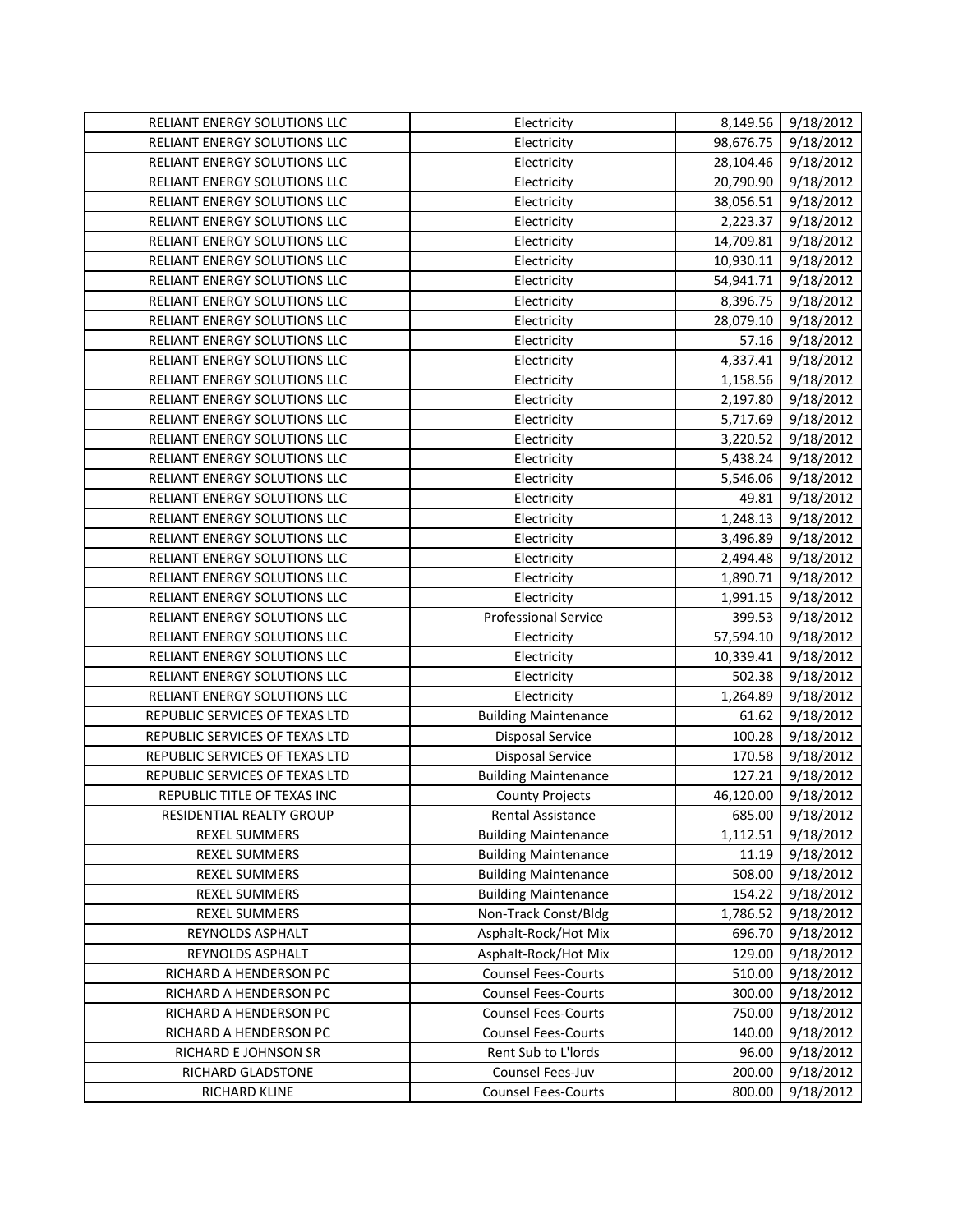| <b>RICHARD KLINE</b>            | <b>Counsel Fees-Courts</b>  | 250.00    | 9/18/2012 |
|---------------------------------|-----------------------------|-----------|-----------|
| RICHARD SCOTT WALKER            | <b>Counsel Fees-Courts</b>  | 675.00    | 9/18/2012 |
| RICHARD SCOTT WALKER            | <b>Counsel Fees-Courts</b>  | 250.00    | 9/18/2012 |
| RICHARD SCOTT WALKER            | <b>Counsel Fees-Courts</b>  | 330.00    | 9/18/2012 |
| RINKER MATERIAL                 | Culverts                    | 3,168.00  | 9/18/2012 |
| RITA UZOWIHE LAW FIRM           | Counsel Fees-Juv            | 400.00    | 9/18/2012 |
| RITE OF PASSAGE                 | <b>Residential Servc</b>    | 8,433.25  | 9/18/2012 |
| RLS SUPERMARKETS LLC            | Food/Hygiene Assist         | 238.62    | 9/18/2012 |
| <b>ROBERT B WALL</b>            | Investigative               | 413.00    | 9/18/2012 |
| <b>ROBERT HUGHES</b>            | <b>Court Visitor</b>        | 145.37    | 9/18/2012 |
| ROBERT JOHNSON                  | <b>Restitution Payable</b>  | 5.00      | 9/18/2012 |
| <b>ROBIN E WORLEY</b>           | Reporter's Records          | 316.00    | 9/18/2012 |
| ROCK PROPERTIES LLC             | Rent Sub to L'Iords         | 1,746.00  | 9/18/2012 |
| RONALD BRUCALE                  | Rent Sub to L'Iords         | 67.00     | 9/18/2012 |
| RONALD COUCH                    | <b>Counsel Fees-Courts</b>  | 780.00    | 9/18/2012 |
| RONALD COUCH                    | <b>Counsel Fees-Courts</b>  | 750.00    | 9/18/2012 |
| RONALD COUCH                    | <b>Litigation Expense</b>   | 29.00     | 9/18/2012 |
| Ronald J Wright                 | Travel                      | 220.35    | 9/18/2012 |
| ROSE ANNA SALINAS               | <b>Counsel Fees-Courts</b>  | 400.00    | 9/18/2012 |
| ROSE ANNA SALINAS               | <b>Counsel Fees-Courts</b>  | 300.00    | 9/18/2012 |
| ROSE ANNA SALINAS               | Counsel Fees-Juv            | 300.00    | 9/18/2012 |
| ROXANNE ROBINSON                | <b>Counsel Fees-Courts</b>  | 350.00    | 9/18/2012 |
| ROXANNE ROBINSON                | <b>Counsel Fees-Courts</b>  | 1,125.00  | 9/18/2012 |
| ROY MAAS YOUTH ALTERNATIVES INC | <b>Residential Servc</b>    | 8,571.50  | 9/18/2012 |
| RUSSELL SMITH                   | Rent Sub to L'Iords         | 973.00    | 9/18/2012 |
| RUTH GONZALEZ                   | <b>Restitution Payable</b>  | 10.00     | 9/18/2012 |
| RYAN W HARDY                    | Counsel Fees-Courts         | 400.00    | 9/18/2012 |
| RYAN W HARDY                    | Counsel Fees - CPS          | 100.00    | 9/18/2012 |
| <b>S A T TRUCKING INC</b>       | <b>Rock and Gravel</b>      | 3,058.03  | 9/18/2012 |
| SAFE CITY COMMISSION INC        | Safe City Crim Stop         | 12,936.15 | 9/18/2012 |
| SAFEHAVEN OF TARRANT COUNTY     | Safe Haven                  | 2,117.00  | 9/18/2012 |
| SAF-T-GLOVE INC                 | <b>Building Maintenance</b> | 501.64    | 9/18/2012 |
| SAF-T-GLOVE INC                 | Supplies                    | 438.72    | 9/18/2012 |
| SAF-T-GLOVE INC                 | Parts and Supplies          | 432.00    | 9/18/2012 |
| SAGINAW CROSSING LLC            | Rent Sub to L'Iords         | 28.00     | 9/18/2012 |
| SAINT LEGAL PLLC                | Counsel Fees-Juv            | 200.00    | 9/18/2012 |
| SAKURA FINETEK USA INC          | Lab Equip Mainten           | 4,200.00  | 9/18/2012 |
| <b>SAM BONIFIELD</b>            | <b>Counsel Fees-Courts</b>  | 600.00    | 9/18/2012 |
| <b>SAM BONIFIELD</b>            | <b>Counsel Fees-Courts</b>  | 400.00    | 9/18/2012 |
| <b>SAM BONIFIELD</b>            | <b>Counsel Fees-Courts</b>  | 200.00    | 9/18/2012 |
| SAMANTHA K HILL                 | <b>Counsel Fees-Courts</b>  | 500.00    | 9/18/2012 |
| SAMANTHA K HILL                 | <b>Counsel Fees-Courts</b>  | 2,000.00  | 9/18/2012 |
| SAMUEL M SANCHEZ                | Counsel Fees - CPS          | 2,375.00  | 9/18/2012 |
| SAMUEL R TERRY                  | <b>Counsel Fees-Courts</b>  | 350.00    | 9/18/2012 |
| SANTA FE ADOLESCENT SERVICES    | <b>Professional Service</b> | 3,200.00  | 9/18/2012 |
| SANTA FE ADOLESCENT SERVICES    | <b>Professional Service</b> | 3,333.70  | 9/18/2012 |
| SANTIAGO SALINAS                | <b>Counsel Fees-Courts</b>  | 450.00    | 9/18/2012 |
| SANTIAGO SALINAS                | <b>Counsel Fees-Courts</b>  | 2,600.00  | 9/18/2012 |
| SANTIAGO SALINAS                | <b>Counsel Fees-Courts</b>  | 3,300.00  | 9/18/2012 |
| SANTIAGO SALINAS                | <b>Counsel Fees-Courts</b>  | 900.00    | 9/18/2012 |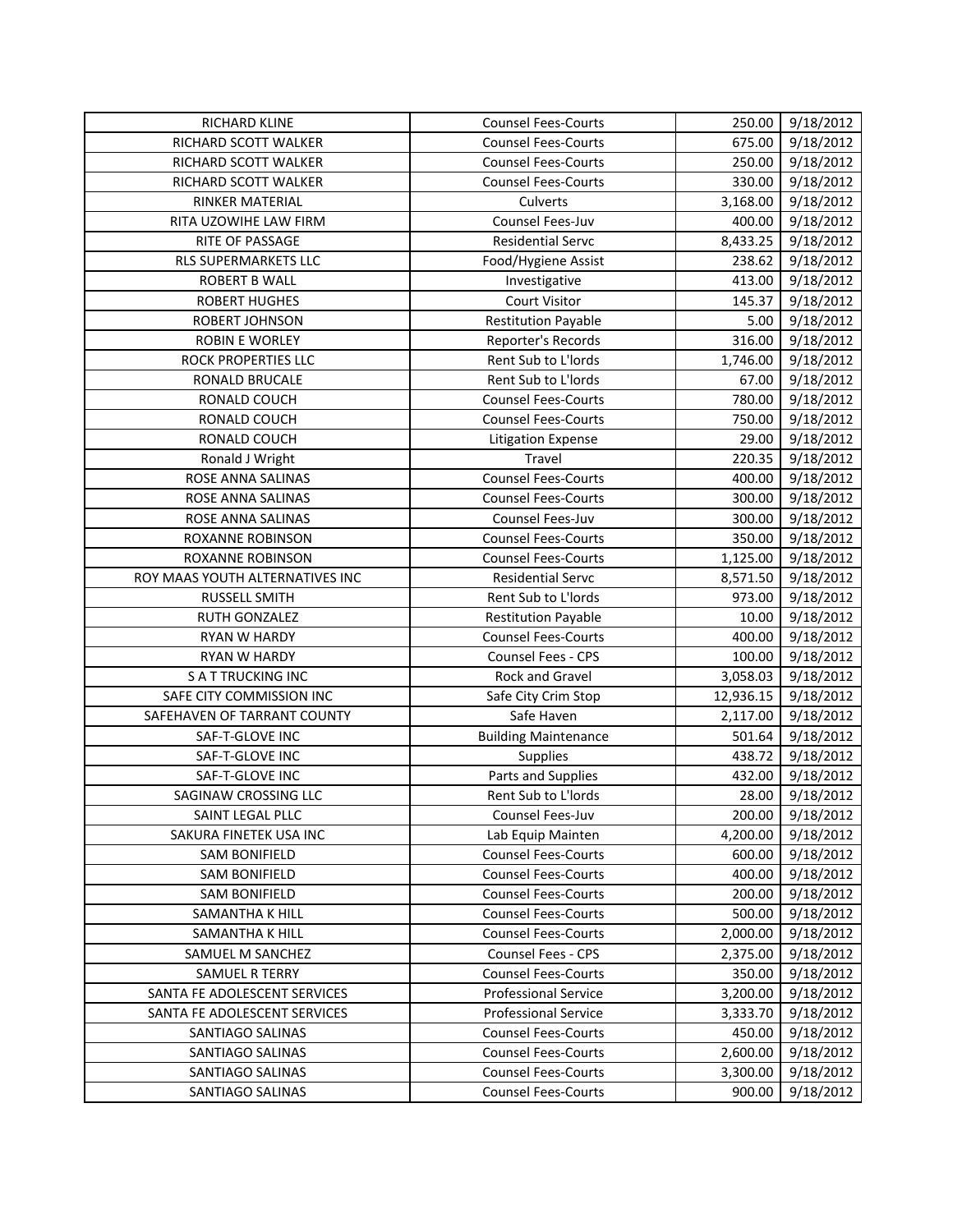| SANTIAGO SALINAS                   | <b>Counsel Fees-Courts</b>  | 700.00    | 9/18/2012 |
|------------------------------------|-----------------------------|-----------|-----------|
| SANTIAGO SALINAS                   | <b>Counsel Fees-Courts</b>  | 100.00    | 9/18/2012 |
| SCHOOL HEALTH CORPORATION          | <b>Medical Supplies</b>     | 172.75    | 9/18/2012 |
| SCHOOL HOUSE AUDIO VISUAL          | <b>Building Maintenance</b> | 1,600.00  | 9/18/2012 |
| SCHOOLER AUTOMOTIVE                | Parts and Supplies          | 6.38      | 9/18/2012 |
| SCHOOLER AUTOMOTIVE                | Parts and Supplies          | 285.56    | 9/18/2012 |
| SCHOOLER AUTOMOTIVE                | Parts and Supplies          | 22.00     | 9/18/2012 |
| <b>SCOTT BROWN</b>                 | <b>Counsel Fees-Courts</b>  | 600.00    | 9/18/2012 |
| <b>SCOTT BROWN</b>                 | <b>Counsel Fees-Courts</b>  | 675.00    | 9/18/2012 |
| <b>SCOTT BROWN PROPERTIES INC</b>  | Rent Sub to L'Iords         | 187.00    | 9/18/2012 |
| SENIOR CITIZEN SERVICES OF GREATER | <b>Meeting Expenses</b>     | 150.00    | 9/18/2012 |
| SENIOR HEALTHCARE CONSULTANTS      | Trust - Constable 1         | 337.67    | 9/18/2012 |
| SEQUEL OF KANSAS LLC               | <b>Residential Servc</b>    | 20,642.25 | 9/18/2012 |
| <b>SHAHAID KHAN</b>                | Hith Dept Immu Fees         | 25.00     | 9/18/2012 |
| SHARLEEN BRETT                     | <b>Restitution Payable</b>  | 18.24     | 9/18/2012 |
| <b>SHARON GABERT</b>               | <b>Counsel Fees-Probate</b> | 1,000.00  | 9/18/2012 |
| SHAWN PASCHALL                     | <b>Counsel Fees-Courts</b>  | 160.00    | 9/18/2012 |
| SHEILA RANDOLPH                    | <b>Counsel Fees-Courts</b>  | 100.00    | 9/18/2012 |
| SHEILA RANDOLPH                    | <b>Counsel Fees-Courts</b>  | 300.00    | 9/18/2012 |
| SHEILA WALKER                      | Reporter's Records          | 220.00    | 9/18/2012 |
| SHENANDOAH TOWNHOMES LTD           | Rent Sub to L'Iords         | 25.00     | 9/18/2012 |
| SHERWIN WILLIAMS PAINT             | <b>Building Maintenance</b> | 1,181.80  | 9/18/2012 |
| SHERWIN WILLIAMS PAINT             | <b>Building Maintenance</b> | 92.20     | 9/18/2012 |
| SHERWIN WILLIAMS PAINT             | <b>Building Maintenance</b> | 1,288.13  | 9/18/2012 |
| SHERWIN WILLIAMS PAINT             | <b>Building Maintenance</b> | 436.54    | 9/18/2012 |
| SHERWIN WILLIAMS PAINT             | Non-Track Const/Bldg        | 248.44    | 9/18/2012 |
| SHERWIN WILLIAMS PAINT             | Non-Track Const/Bldg        | 1,404.54  | 9/18/2012 |
| SHERWIN WILLIAMS PAINT             | <b>Building Maintenance</b> | 935.30    | 9/18/2012 |
| SHERWIN WILLIAMS PAINT             | Non-Track Const/Bldg        | 240.95    | 9/18/2012 |
| SHI GOVERNMENT SOLUTIONS           | <b>Supplies</b>             | 255.00    | 9/18/2012 |
| SHI GOVERNMENT SOLUTIONS           | <b>Computer Supplies</b>    | 627.00    | 9/18/2012 |
| SHI GOVERNMENT SOLUTIONS           | <b>Computer Supplies</b>    | 5,001.00  | 9/18/2012 |
| SHI GOVERNMENT SOLUTIONS           | <b>Computer Supplies</b>    | 1,180.00  | 9/18/2012 |
| SHI GOVERNMENT SOLUTIONS           | <b>Computer Supplies</b>    | 999.00    | 9/18/2012 |
| SHI GOVERNMENT SOLUTIONS           | <b>Computer Supplies</b>    | 1,850.40  | 9/18/2012 |
| SHI GOVERNMENT SOLUTIONS           | <b>Computer Supplies</b>    | 686.00    | 9/18/2012 |
| SHI GOVERNMENT SOLUTIONS           | <b>Computer Supplies</b>    | 2,853.60  | 9/18/2012 |
| SHI GOVERNMENT SOLUTIONS           | <b>Supplies</b>             | 3,766.00  | 9/18/2012 |
| SHI GOVERNMENT SOLUTIONS           | Supplies                    | 251.00    | 9/18/2012 |
| SHI GOVERNMENT SOLUTIONS           | Non-Track Equipment         | 849.00    | 9/18/2012 |
| SHI GOVERNMENT SOLUTIONS           | Non-Track Equipment         | 72.00     | 9/18/2012 |
| SHIRLEY A COOK-CATER               | <b>Court Visitor</b>        | 88.80     | 9/18/2012 |
| SID W SHAPIRO                      | Counsel Fees-Juv            | 200.00    | 9/18/2012 |
| SID W SHAPIRO                      | Counsel Fees - CPS          | 100.00    | 9/18/2012 |
| SID W SHAPIRO                      | Cnsl Fees-Fam Drg Ct        | 100.00    | 9/18/2012 |
| SIEMENS INDUSTRY INC               | Lab Equip Mainten           | 349.00    | 9/18/2012 |
| SIMBA INDUSTRIES                   | Clothing                    | 3,024.00  | 9/18/2012 |
| SIRCHIE FINGER PRINT LABORATORIES  | Lab Supplies                | 374.50    | 9/18/2012 |
| SKYVUE MEMORIAL GARDENS            | <b>County Burials</b>       | 1,350.00  | 9/18/2012 |
| SMITH TEMPORARIES INC              | Contract Labor              | 5,584.58  | 9/18/2012 |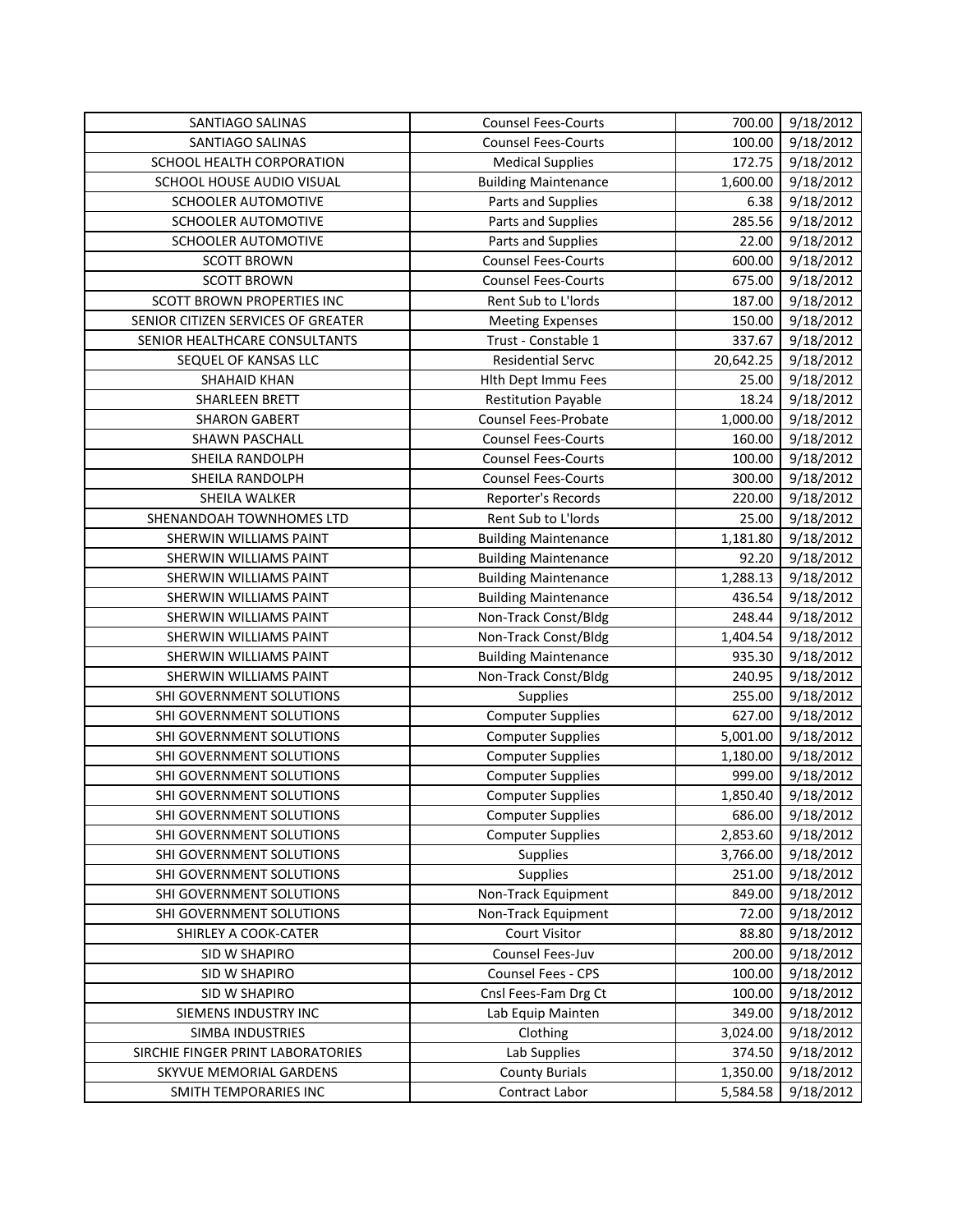| SMITH TEMPORARIES INC               | Contract Labor             | 26,018.92 | 9/18/2012 |
|-------------------------------------|----------------------------|-----------|-----------|
| SMITHS DETECTION INC                | Subscriptions              | 4,750.00  | 9/18/2012 |
| SMITHS DETECTION INC                | Furn&Office Eq (Mod)       | 28,501.00 | 9/18/2012 |
| SMITHS DETECTION INC                | Supplies                   | 165.00    | 9/18/2012 |
| SMITHS DETECTION INC                | Education                  | 3,500.00  | 9/18/2012 |
| SOBO FASHION LOUNGE                 | <b>Restitution Payable</b> | 338.83    | 9/18/2012 |
| SOCIETY FOR HUMAN RESOURCE          | Dues                       | 180.00    | 9/18/2012 |
| SOUTHEASTERN EMERGENCY EQUIPMENT IN | Lab Supplies               | 290.80    | 9/18/2012 |
| SOUTHERN TIRE MART LLC              | <b>Tires and Tubes</b>     | 48.00     | 9/18/2012 |
| SOUTHERN TIRE MART LLC              | <b>Tires and Tubes</b>     | 294.00    | 9/18/2012 |
| SOUTHERN TIRE MART LLC              | <b>Tires and Tubes</b>     | 505.76    | 9/18/2012 |
| SOUTHWASTE DISPOSAL LLC             | Kitchen Maintenance        | 5,250.00  | 9/18/2012 |
| SOUTHWASTE DISPOSAL LLC             | Kitchen Maintenance        | 400.00    | 9/18/2012 |
| SOUTHWEST ICE CREAM SPEC            | Food                       | 141.84    | 9/18/2012 |
| SOUTHWEST INTERNATIONAL TRUCKS INC  | Parts and Supplies         | 67.44     | 9/18/2012 |
| SOUTHWEST INTERNATIONAL TRUCKS INC  | Parts and Supplies         | 136.50    | 9/18/2012 |
| SOUTHWEST KEY PROGRAMS INC          | <b>Residential Servc</b>   | 5,668.25  | 9/18/2012 |
| SOUTHWEST X-RAY                     | Capital Outlay-Furni       | 86,478.00 | 9/18/2012 |
| SOUTHWEST X-RAY                     | Non-Track Equipment        | 5,000.00  | 9/18/2012 |
| SOUTHWESTERN ASSOC OF LAW LIBRARIES | <b>Dues</b>                | 30.00     | 9/18/2012 |
| ST FRANCIS VILLAGE, INC             | Rent Sub to L'Iords        | 85.00     | 9/18/2012 |
| STAPLES ADVANTAGE                   | Supplies                   | 259.40    | 9/18/2012 |
| STAPLES ADVANTAGE                   | <b>Supplies</b>            | 226.99    | 9/18/2012 |
| STAPLES ADVANTAGE                   | Supplies                   | 41.58     | 9/18/2012 |
| STAPLES ADVANTAGE                   | <b>Supplies</b>            | 37.10     | 9/18/2012 |
| STAPLES ADVANTAGE                   | <b>Supplies</b>            | 242.61    | 9/18/2012 |
| STAPLES ADVANTAGE                   | Supplies                   | 69.50     | 9/18/2012 |
| STAPLES ADVANTAGE                   | Supplies                   | 69.50     | 9/18/2012 |
| STAPLES ADVANTAGE                   | Supplies                   | 223.55    | 9/18/2012 |
| STAPLES ADVANTAGE                   | Supplies                   | 534.54    | 9/18/2012 |
| STAPLES ADVANTAGE                   | Supplies                   | 69.50     | 9/18/2012 |
| STAPLES ADVANTAGE                   | <b>Medical Supplies</b>    | 41.86     | 9/18/2012 |
| STAPLES ADVANTAGE                   | Supplies                   | 222.66    | 9/18/2012 |
| STAPLES ADVANTAGE                   | Supplies                   | 146.42    | 9/18/2012 |
| STAPLES ADVANTAGE                   | Supplies                   | 844.35    | 9/18/2012 |
| STAPLES ADVANTAGE                   | Supplies                   | 844.35    | 9/18/2012 |
| STAPLES ADVANTAGE                   | Supplies                   | 84.35     | 9/18/2012 |
| STAPLES ADVANTAGE                   | <b>Supplies</b>            | 12.78     | 9/18/2012 |
| STAPLES ADVANTAGE                   | Supplies                   | 58.66     | 9/18/2012 |
| STAPLES ADVANTAGE                   | <b>Supplies</b>            | 934.78    | 9/18/2012 |
| STAPLES ADVANTAGE                   | Supplies                   | 12.78     | 9/18/2012 |
| STAPLES ADVANTAGE                   | Supplies                   | 28.50     | 9/18/2012 |
| STAPLES ADVANTAGE                   | <b>Supplies</b>            | 363.09    | 9/18/2012 |
| STAPLES ADVANTAGE                   | <b>Supplies</b>            | 264.25    | 9/18/2012 |
| STAPLES ADVANTAGE                   | <b>Supplies</b>            | 69.20     | 9/18/2012 |
| STAPLES ADVANTAGE                   | <b>Supplies</b>            | 298.65    | 9/18/2012 |
| STAPLES ADVANTAGE                   | <b>Supplies</b>            | 49.14     | 9/18/2012 |
| <b>STAPLES ADVANTAGE</b>            | <b>Supplies</b>            |           | 9/18/2012 |
| STAPLES ADVANTAGE                   | Supplies                   | 79.98     | 9/18/2012 |
| STAPLES ADVANTAGE                   | <b>Supplies</b>            | 48.76     | 9/18/2012 |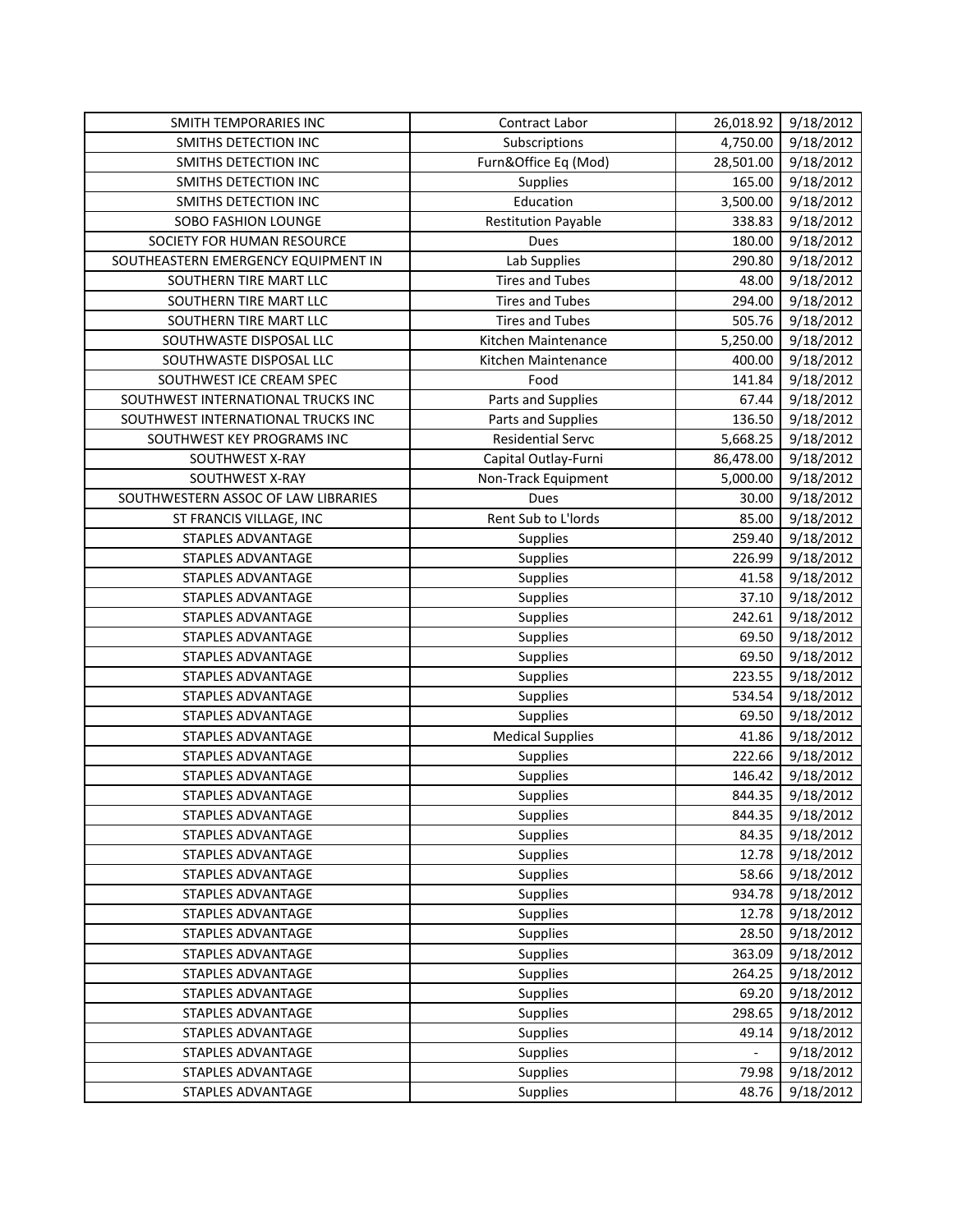| STAPLES ADVANTAGE        | Supplies | 35.21  | 9/18/2012 |
|--------------------------|----------|--------|-----------|
| STAPLES ADVANTAGE        | Supplies | 4.80   | 9/18/2012 |
| <b>STAPLES ADVANTAGE</b> | Supplies | 62.20  | 9/18/2012 |
| STAPLES ADVANTAGE        | Supplies | 35.58  | 9/18/2012 |
| STAPLES ADVANTAGE        | Supplies | 97.38  | 9/18/2012 |
| <b>STAPLES ADVANTAGE</b> | Supplies | 9.40   | 9/18/2012 |
| STAPLES ADVANTAGE        | Supplies | 6.70   | 9/18/2012 |
| STAPLES ADVANTAGE        | Supplies | 242.05 | 9/18/2012 |
| STAPLES ADVANTAGE        | Supplies | 300.95 | 9/18/2012 |
| STAPLES ADVANTAGE        | Supplies | 82.22  | 9/18/2012 |
| STAPLES ADVANTAGE        | Supplies | 174.99 | 9/18/2012 |
| STAPLES ADVANTAGE        | Supplies | 37.80  | 9/18/2012 |
| <b>STAPLES ADVANTAGE</b> | Supplies | 192.04 | 9/18/2012 |
| STAPLES ADVANTAGE        | Supplies | 61.00  | 9/18/2012 |
| STAPLES ADVANTAGE        | Supplies | 50.04  | 9/18/2012 |
| STAPLES ADVANTAGE        | Supplies | 24.00  | 9/18/2012 |
| STAPLES ADVANTAGE        | Supplies | 708.67 | 9/18/2012 |
| STAPLES ADVANTAGE        | Supplies | 299.52 | 9/18/2012 |
| STAPLES ADVANTAGE        | Supplies | 35.62  | 9/18/2012 |
| <b>STAPLES ADVANTAGE</b> | Supplies | 55.50  | 9/18/2012 |
| STAPLES ADVANTAGE        | Supplies | 94.80  | 9/18/2012 |
| STAPLES ADVANTAGE        | Supplies | 112.15 | 9/18/2012 |
| STAPLES ADVANTAGE        | Supplies | 280.93 | 9/18/2012 |
| STAPLES ADVANTAGE        | Supplies | 69.06  | 9/18/2012 |
| STAPLES ADVANTAGE        | Supplies | 115.00 | 9/18/2012 |
| STAPLES ADVANTAGE        | Supplies | 36.81  | 9/18/2012 |
| STAPLES ADVANTAGE        | Supplies | 45.30  | 9/18/2012 |
| STAPLES ADVANTAGE        | Supplies | 57.06  | 9/18/2012 |
| STAPLES ADVANTAGE        | Supplies | 35.99  | 9/18/2012 |
| <b>STAPLES ADVANTAGE</b> | Supplies | 34.58  | 9/18/2012 |
| STAPLES ADVANTAGE        | Supplies | 57.50  | 9/18/2012 |
| STAPLES ADVANTAGE        | Supplies | 67.70  | 9/18/2012 |
| STAPLES ADVANTAGE        | Supplies | 91.90  | 9/18/2012 |
| STAPLES ADVANTAGE        | Supplies | 14.20  | 9/18/2012 |
| STAPLES ADVANTAGE        | Supplies | 0.55   | 9/18/2012 |
| <b>STAPLES ADVANTAGE</b> | Supplies | 159.25 | 9/18/2012 |
| STAPLES ADVANTAGE        | Supplies | 624.95 | 9/18/2012 |
| STAPLES ADVANTAGE        | Supplies | 143.30 | 9/18/2012 |
| STAPLES ADVANTAGE        | Supplies | 516.34 | 9/18/2012 |
| STAPLES ADVANTAGE        | Supplies | 631.50 | 9/18/2012 |
| STAPLES ADVANTAGE        | Supplies | 49.08  | 9/18/2012 |
| STAPLES ADVANTAGE        | Supplies | 13.43  | 9/18/2012 |
| STAPLES ADVANTAGE        | Supplies | 285.16 | 9/18/2012 |
| STAPLES ADVANTAGE        | Supplies | 17.22  | 9/18/2012 |
| STAPLES ADVANTAGE        | Supplies | 24.25  | 9/18/2012 |
| STAPLES ADVANTAGE        | Supplies | 28.78  | 9/18/2012 |
| STAPLES ADVANTAGE        | Supplies | 31.85  | 9/18/2012 |
| STAPLES ADVANTAGE        | Supplies | 88.11  | 9/18/2012 |
| STAPLES ADVANTAGE        | Supplies | 186.20 | 9/18/2012 |
| STAPLES ADVANTAGE        | Supplies | 27.20  | 9/18/2012 |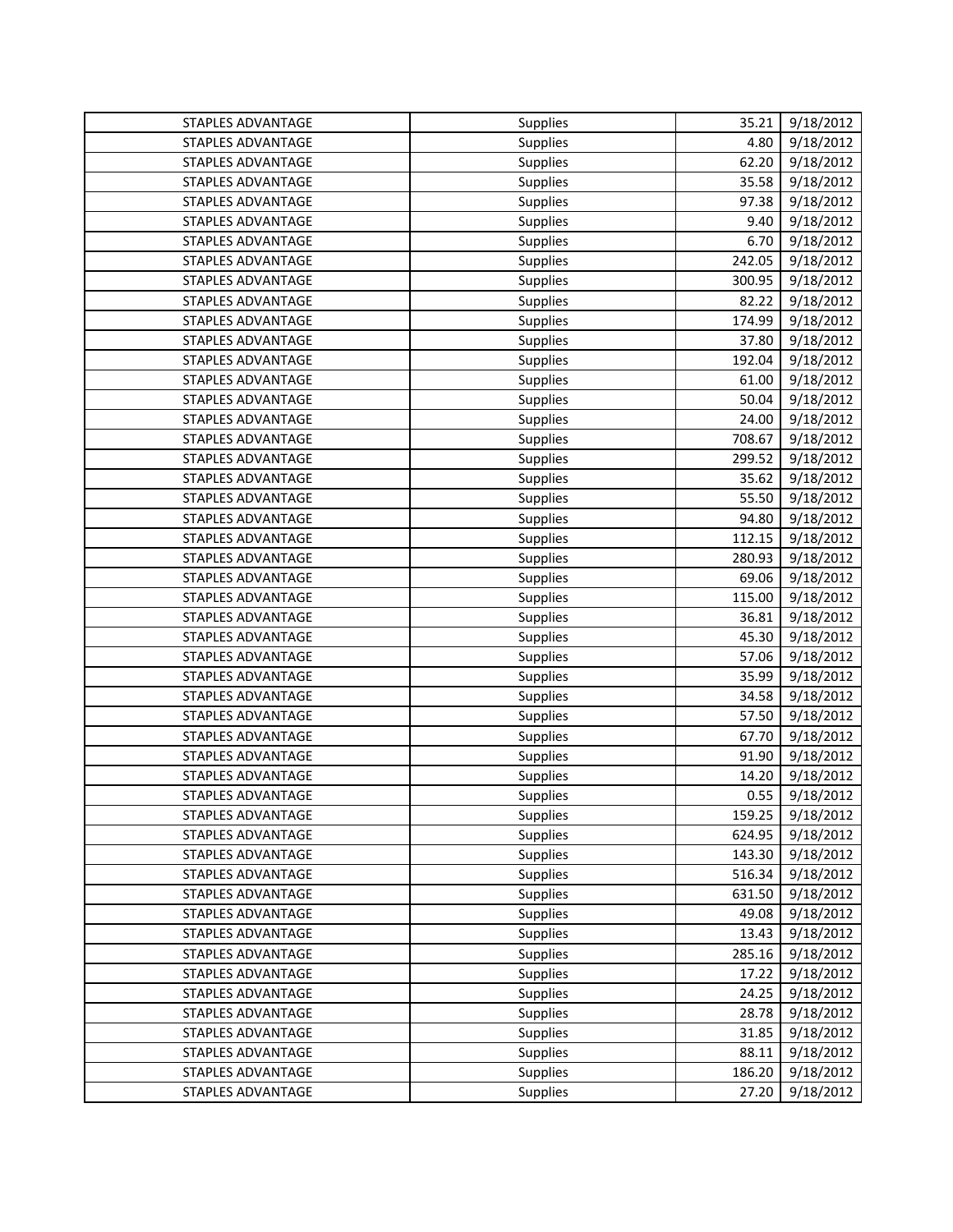| STAPLES ADVANTAGE                    | Supplies                    | 34.80     | 9/18/2012 |
|--------------------------------------|-----------------------------|-----------|-----------|
| STAPLES ADVANTAGE                    | Supplies                    | 98.30     | 9/18/2012 |
| STAPLES ADVANTAGE                    | Supplies                    | 34.49     | 9/18/2012 |
| STAPLES ADVANTAGE                    | Supplies                    | 746.53    | 9/18/2012 |
| STAPLES ADVANTAGE                    | <b>Supplies</b>             | 10.96     | 9/18/2012 |
| STAPLES ADVANTAGE                    | Supplies                    | 193.67    | 9/18/2012 |
| STAPLES ADVANTAGE                    | Supplies                    | 280.79    | 9/18/2012 |
| STAPLES ADVANTAGE                    | <b>Supplies</b>             | 268.53    | 9/18/2012 |
| STAPLES ADVANTAGE                    | Supplies                    | 373.56    | 9/18/2012 |
| <b>STAPLES ADVANTAGE</b>             | <b>Supplies</b>             | 20.88     | 9/18/2012 |
| <b>STAPLES ADVANTAGE</b>             | Supplies                    | 0.69      | 9/18/2012 |
| STAPLES ADVANTAGE                    | Supplies                    | 29.42     | 9/18/2012 |
| STAPLES ADVANTAGE                    | <b>Supplies</b>             | 244.72    | 9/18/2012 |
| STAPLES ADVANTAGE                    | Supplies                    | 29.54     | 9/18/2012 |
| STAPLES ADVANTAGE                    | Lab Supplies                | 258.43    | 9/18/2012 |
| STAPLES ADVANTAGE                    | Supplies                    | 270.34    | 9/18/2012 |
| STAPLES ADVANTAGE                    | Supplies                    | 821.99    | 9/18/2012 |
| STAPLES ADVANTAGE                    | Supplies                    | 69.12     | 9/18/2012 |
| STEPHANIE GONZALEZ                   | <b>Counsel Fees-Courts</b>  | 650.00    | 9/18/2012 |
| STEPHANIE PATTEN                     | <b>Counsel Fees-Courts</b>  | 2,050.00  | 9/18/2012 |
| Stephen R Turner                     | Travel                      | 784.20    | 9/18/2012 |
| <b>STEVE GORDON &amp; ASSOCIATES</b> | <b>Counsel Fees-Courts</b>  | 125.00    | 9/18/2012 |
| <b>STEVE GORDON &amp; ASSOCIATES</b> | Cnsl Fees-Cap Murder        | 31,750.00 | 9/18/2012 |
| <b>STREAM ENERGY</b>                 | <b>Utility Assistance</b>   | 138.60    | 9/18/2012 |
| <b>STREAM ENERGY</b>                 | <b>Utility Allowance</b>    | 106.00    | 9/18/2012 |
| <b>STREAM ENERGY</b>                 | HAP Reimb Port-in           | 29.00     | 9/18/2012 |
| STRIPLING MIDDLE SCHOOL              | <b>Restitution Payable</b>  | 572.00    | 9/18/2012 |
| STUART HOSE AND PIPE CO INC          | Parts and Supplies          | 153.21    | 9/18/2012 |
| <b>SUSAN WRIGHT</b>                  | <b>Restitution Payable</b>  | 5.00      | 9/18/2012 |
| <b>SUZANNE BALDON</b>                | <b>Professional Service</b> | 150.00    | 9/18/2012 |
| <b>SYCAMORE CENTER VILLAS</b>        | Rent Sub to L'Iords         | 413.00    | 9/18/2012 |
| SYCAMORE POINTE TOWNHOMES            | Rent Sub to L'Iords         | 40.00     | 9/18/2012 |
| TU ELECTRIC                          | <b>Utility Allowance</b>    | 213.00    | 9/18/2012 |
| TABB TEXTILE CO INC                  | <b>Bedding and Clothing</b> | 3,535.00  | 9/18/2012 |
| <b>TACONY CORPORATION</b>            | <b>Custodian Supplies</b>   | 515.21    | 9/18/2012 |
| TALHFA-TEXAS ASSOC LOCAL HOUSING     | Travel                      | 375.00    | 9/18/2012 |
| <b>TARA V KERSH</b>                  | Counsel Fees - CPS          | 100.00    | 9/18/2012 |
| <b>TARGET BANK</b>                   | Supplies                    | 18.95     | 9/18/2012 |
| <b>TARGET BANK</b>                   | Household Supp Asst         | 147.40    | 9/18/2012 |
| <b>TARGET BANK</b>                   | Clothing                    | 190.00    | 9/18/2012 |
| <b>TARGET BANK</b>                   | Clothing                    | 195.58    | 9/18/2012 |
| <b>TARGET BANK</b>                   | Clothing                    | 86.41     | 9/18/2012 |
| <b>TARGET BANK</b>                   | Clothing                    | 202.33    | 9/18/2012 |
| <b>TARGET BANK</b>                   | Clothing                    | 148.05    | 9/18/2012 |
| <b>TARGET BANK</b>                   | Clothing                    | 199.45    | 9/18/2012 |
| <b>TARGET BANK</b>                   | Clothing                    | 151.98    | 9/18/2012 |
| <b>TARGET BANK</b>                   | Clothing                    | 190.94    | 9/18/2012 |
| <b>TARGET BANK</b>                   | Clothing                    | 94.50     | 9/18/2012 |
| <b>TARGET BANK</b>                   | Clothing                    | 193.18    | 9/18/2012 |
| <b>TARGET BANK</b>                   | Food/Hygiene Assist         | 18.20     | 9/18/2012 |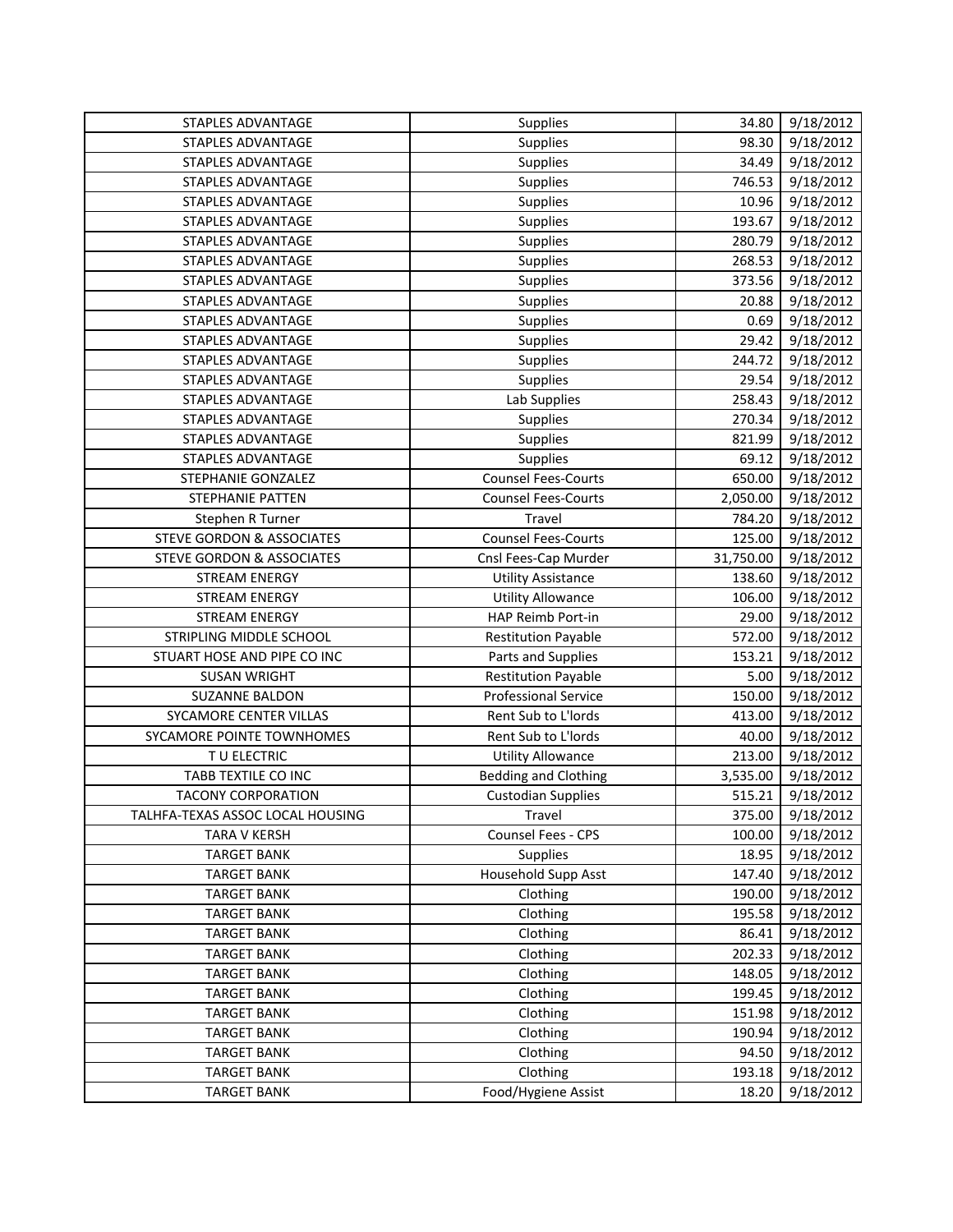| <b>TARRANT CO TAX ASSESSOR COLLECTOR</b> | Trust - Constable 7         | 102.75    | 9/18/2012 |
|------------------------------------------|-----------------------------|-----------|-----------|
| TARRANT COUNTY COUNTY CLERK              | Due to Other Govts          | 79.00     | 9/18/2012 |
| TARRANT COUNTY DISTRICT ATTORNEY         | <b>Counsel Fees-Courts</b>  | 500.00    | 9/18/2012 |
| TARRANT COUNTY DISTRICT CLERK            | Due to Other Govts          | 209.00    | 9/18/2012 |
| TARRANT COUNTY HOSPITAL DISTRICT         | <b>Subrecipient Service</b> | 9,348.57  | 9/18/2012 |
| TARRANT COUNTY HOSPITAL DISTRICT         | <b>Subrecipient Service</b> | 41,072.04 | 9/18/2012 |
| TARRANT COUNTY HOSPITAL DISTRICT         | <b>Subrecipient Service</b> | 23,096.69 | 9/18/2012 |
| TARRANT COUNTY HOSPITAL DISTRICT         | <b>Subrecipient Service</b> | 4,860.21  | 9/18/2012 |
| TARRANT COUNTY HOUSING PARTNERSHIP       | <b>Subrecipient Service</b> | 55,265.99 | 9/18/2012 |
| <b>TARRANT COUNTY SHERIFF</b>            | Travel                      | 1,077.55  | 9/18/2012 |
| TARRANT MANAGEMENT INC                   | <b>Rental Assistance</b>    | 595.00    | 9/18/2012 |
| TARRANT REGIONAL AUTO CRIMES TASK        | Supplies                    | 222.45    | 9/18/2012 |
| TARRANT REGIONAL AUTO CRIMES TASK        | Supplies                    | 52.85     | 9/18/2012 |
| TASHA GREENBERG MD                       | Education                   | 220.00    | 9/18/2012 |
| <b>TAYLOR SNOW</b>                       | <b>Witness Travel</b>       | 86.00     | 9/18/2012 |
| TCLEOSE- TX COMMISSION LAW ENFORCE-      | Education                   | 35.00     | 9/18/2012 |
| <b>TEACHER'S TOOLS</b>                   | Supplies                    | 134.87    | 9/18/2012 |
| TEAGUE NALL & PERKINS INC                | <b>Professional Service</b> | 260.98    | 9/18/2012 |
| TEAGUE NALL & PERKINS INC                | <b>Professional Service</b> | 3,082.97  | 9/18/2012 |
| TEJAS COMMERCIAL CONSTRUCTION            | Non-Track Const/Bldg        | 30,595.00 | 9/18/2012 |
| TELETOUCH COMMUNICATIONS INC             | Telephone - Mobile          | 52.38     | 9/18/2012 |
| TELETOUCH COMMUNICATIONS INC             | Pager / Blackberry          | 89.83     | 9/18/2012 |
| TELETOUCH COMMUNICATIONS INC             | Telephone - Mobile          | 212.70    | 9/18/2012 |
| TELLER LAW FIRM PC                       | Counsel Fees - CPS          | 100.00    | 9/18/2012 |
| TERRACON CONSULTANTS INC                 | <b>Professional Service</b> | 750.00    | 9/18/2012 |
| <b>TERRY BARLOW</b>                      | <b>Counsel Fees-Courts</b>  | 300.00    | 9/18/2012 |
| <b>TERRY BARLOW</b>                      | <b>Counsel Fees-Courts</b>  | 800.00    | 9/18/2012 |
| <b>TERRY GIBBONS</b>                     | Rent Sub to L'Iords         | 340.00    | 9/18/2012 |
| TEXAS ASSOC FOR COURT ADMINISTRAT        | Dues                        | 75.00     | 9/18/2012 |
| TEXAS ASSOCIATION OF COUNTY              | Education                   | 135.00    | 9/18/2012 |
| <b>TEXAS BANKERS ASSOCIATION</b>         | Supplies                    | 153.00    | 9/18/2012 |
| TEXAS COMMUNITY SERVICE ASSOC            | Education                   | 125.00    | 9/18/2012 |
| TEXAS DEPT OF STATE HEALTH LOCKBOX       | <b>Building Maintenance</b> | 588.00    | 9/18/2012 |
| TEXAS ECONOMIC DEVELOPMENT COUNCIL       | Dues                        | 450.00    | 9/18/2012 |
| TEXAS FIRE PROTECTION SPECL'ST           | <b>Building Maintenance</b> | 600.00    | 9/18/2012 |
| TEXAS FIRE PROTECTION SPECL'ST           | <b>Building Maintenance</b> | 600.00    | 9/18/2012 |
| TEXAS FIRE PROTECTION SPECL'ST           | <b>Building Maintenance</b> | 415.00    | 9/18/2012 |
| TEXAS FIRE PROTECTION SPECL'ST           | <b>Building Maintenance</b> | 510.00    | 9/18/2012 |
| TEXAS FIRE PROTECTION SPECL'ST           | <b>Building Maintenance</b> | 600.00    | 9/18/2012 |
| TEXAS FIRE PROTECTION SPECL'ST           | <b>Building Maintenance</b> | 600.00    | 9/18/2012 |
| TEXAS LEGISLATIVE SERVICE                | TX Legislative Serv         | 381.88    | 9/18/2012 |
| TEXAS STATE UNIVERSITY                   | Education                   | 100.00    | 9/18/2012 |
| TEXAS STATE UNIVERSITY                   | Education                   | 100.00    | 9/18/2012 |
| <b>TEXAS TOLLWAYS</b>                    | Travel                      | 4.75      | 9/18/2012 |
| TEXCAN VENTURES II LTD                   | Rent Sub to L'Iords         | 917.00    | 9/18/2012 |
| <b>TEXCAN VENTURES III</b>               | Rent Sub to L'Iords         | 105.00    | 9/18/2012 |
| THE CENTER FOR AMERICAN & INTL LAW       | Education                   | 595.00    | 9/18/2012 |
| THE CHANGE COMPANIES                     | Books/Pamphlets             | 266.06    | 9/18/2012 |
| THE FORTIS COMPANY LLC                   | Rent Sub to L'Iords         | 685.00    | 9/18/2012 |
| THE GLEN MILLS SCHOOL                    | <b>Residential Servc</b>    | 6,635.67  | 9/18/2012 |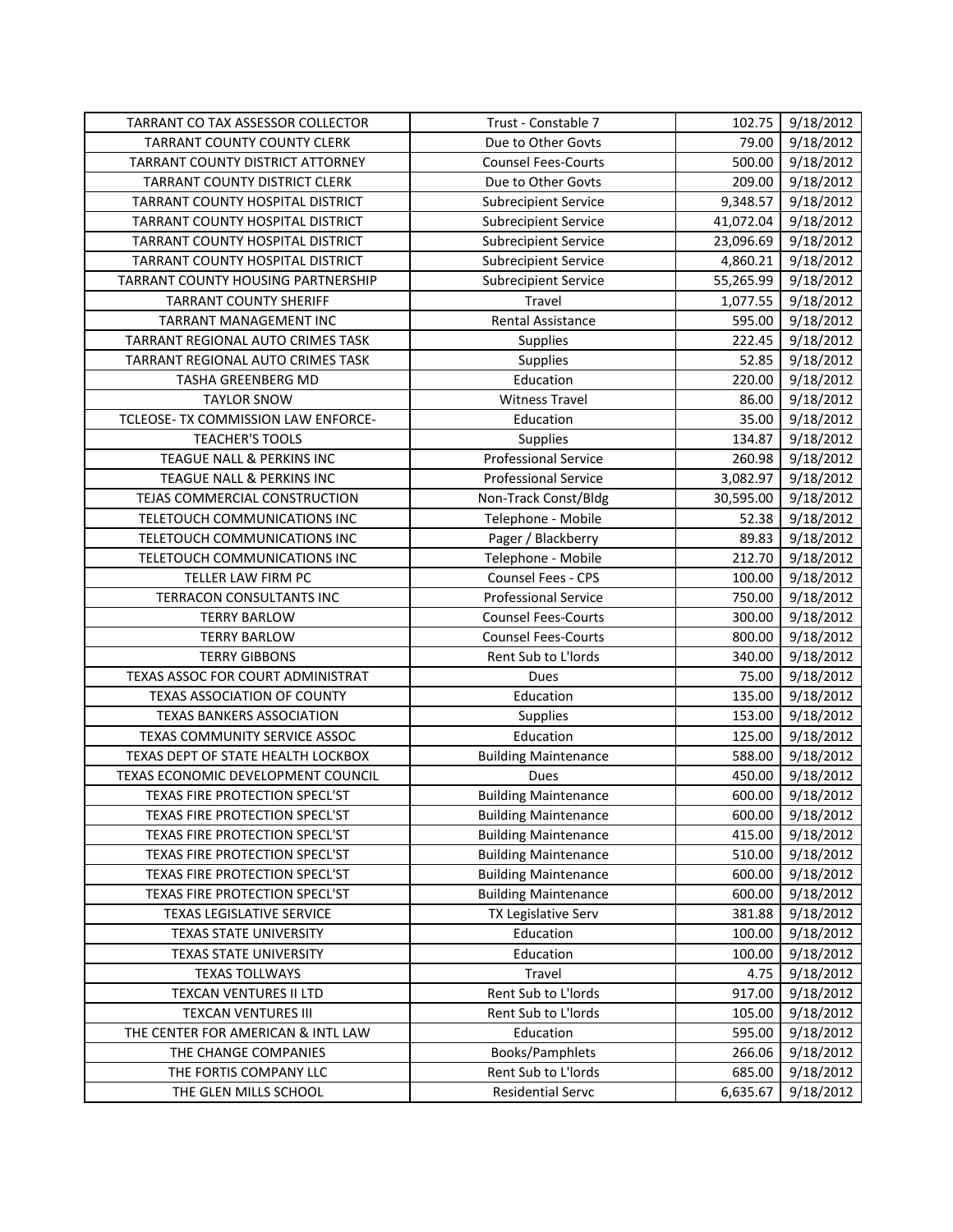| THE GREEN CHEMICAL STORE INC        | <b>Building Maintenance</b> | 648.00    | 9/18/2012 |
|-------------------------------------|-----------------------------|-----------|-----------|
| THE HAMPTON LAW FIRM PLLC           | <b>Counsel Fees-Courts</b>  | 500.00    | 9/18/2012 |
| THE HUSTON FIRM PC                  | Counsel Fees-Juv            | 100.00    | 9/18/2012 |
| THE LAKES OF WILLIAMSBERG           | Rent Sub to L'Iords         | 493.00    | 9/18/2012 |
| THE LAW FIRM OF DAVID C JONES       | <b>Counsel Fees-Courts</b>  | 600.00    | 9/18/2012 |
| THE LAW FIRM OF DAVID C JONES       | <b>Counsel Fees-Courts</b>  | 575.00    | 9/18/2012 |
| THE LAW FIRM OF DAVID C JONES       | <b>Counsel Fees-Courts</b>  | 100.00    | 9/18/2012 |
| THE LAW FIRM OF DAVID C JONES       | <b>Counsel Fees-Courts</b>  | 175.00    | 9/18/2012 |
| THE LAW OFFICES OF MICHAEL POOL PLL | <b>Counsel Fees-Courts</b>  | 900.00    | 9/18/2012 |
| THE LAW OFFICES OF MICHAEL POOL PLL | <b>Counsel Fees-Courts</b>  | 325.00    | 9/18/2012 |
| THE MULHOLLAND CO                   | Supplies                    | 22.50     | 9/18/2012 |
| THE MULHOLLAND CO                   | Supplies                    | 11.50     | 9/18/2012 |
| THE MULHOLLAND CO                   | Supplies                    | 8.00      | 9/18/2012 |
| THE PEAVEY CORPORATION              | Lab Supplies                | 48.00     | 9/18/2012 |
| THE S R DAVIDSON FAMILY LIMITED     | Rent Sub to L'Iords         | 545.00    | 9/18/2012 |
| THE SPOKEN WORD LLC                 | <b>Interpreter Fees</b>     | 240.00    | 9/18/2012 |
| THE SPOKEN WORD LLC                 | <b>Interpreter Fees</b>     | 60.00     | 9/18/2012 |
| THE SPOKEN WORD LLC                 | <b>Interpreter Fees</b>     | 270.00    | 9/18/2012 |
| THE SPOKEN WORD LLC                 | <b>Interpreter Fees</b>     | 120.00    | 9/18/2012 |
| THE SPOKEN WORD LLC                 | <b>Interpreter Fees</b>     | 1,200.00  | 9/18/2012 |
| THE VERDUN GROUP LP                 | Rent Sub to L'Iords         | 97.00     | 9/18/2012 |
| THOMPSONS HARVESON & COLE           | <b>County Burials</b>       | 495.00    | 9/18/2012 |
| THORNTON INDUSTRIES                 | Non-Track Const/Bldg        | 5,145.00  | 9/18/2012 |
| THORNTON INDUSTRIES                 | Non-Track Const/Bldg        | 568.00    | 9/18/2012 |
| THRESA A MEZA                       | <b>Counsel Fees-Probate</b> | 500.00    | 9/18/2012 |
| THYSSENKRUPP ELEVATOR               | <b>Elevator Maintenance</b> | 398.00    | 9/18/2012 |
| THYSSENKRUPP ELEVATOR               | <b>Elevator Maintenance</b> | 4,745.92  | 9/18/2012 |
| THYSSENKRUPP ELEVATOR               | <b>Elevator Maintenance</b> | 3,827.71  | 9/18/2012 |
| THYSSENKRUPP ELEVATOR               | <b>Elevator Maintenance</b> | 14,853.42 | 9/18/2012 |
| THYSSENKRUPP ELEVATOR               | <b>Elevator Maintenance</b> | 765.53    | 9/18/2012 |
| THYSSENKRUPP ELEVATOR               | <b>Elevator Maintenance</b> | 5,358.79  | 9/18/2012 |
| THYSSENKRUPP ELEVATOR               | <b>Elevator Maintenance</b> | 734.91    | 9/18/2012 |
| THYSSENKRUPP ELEVATOR               | <b>Elevator Maintenance</b> | 1,531.18  | 9/18/2012 |
| THYSSENKRUPP ELEVATOR               | <b>Elevator Maintenance</b> | 734.91    | 9/18/2012 |
| <b>TIM MOORE</b>                    | <b>Counsel Fees-Courts</b>  | 600.00    | 9/18/2012 |
| Timmie R White                      | Travel                      | 1,013.36  | 9/18/2012 |
| TOM WITTROCK                        | Rent Sub to L'Iords         | 890.00    | 9/18/2012 |
| <b>Tommy R Stallings</b>            | Education                   | 559.20    | 9/18/2012 |
| <b>TONI L KNOX</b>                  | Cap Murder-Othr Cost        | 972.17    | 9/18/2012 |
| TOSHIBA BUSINESS SOLUTIONS          | <b>Equipment Maint</b>      | 223.62    | 9/18/2012 |
| TOSHIBA BUSINESS SOLUTIONS          | <b>Equipment Maint</b>      | 504.34    | 9/18/2012 |
| TOSHIBA BUSINESS SOLUTIONS          | <b>Equipment Maint</b>      | 141.85    | 9/18/2012 |
| <b>TRACEY USHERWOOD</b>             | <b>Restitution Payable</b>  | 8.42      | 9/18/2012 |
| TRACI D WILKINSON PC                | Counsel Fees - CPS          | 1,137.50  | 9/18/2012 |
| <b>TRACIE KENAN</b>                 | <b>Counsel Fees-Courts</b>  | 700.00    | 9/18/2012 |
| <b>TRACIE KENAN</b>                 | <b>Counsel Fees-Courts</b>  | 800.00    | 9/18/2012 |
| <b>TRACIE KENAN</b>                 | <b>Counsel Fees-Courts</b>  | 1,750.00  | 9/18/2012 |
| <b>TRACIE KENAN</b>                 | <b>Counsel Fees-Courts</b>  | 1,400.00  | 9/18/2012 |
| <b>TRACIE KENAN</b>                 | <b>Counsel Fees-Courts</b>  | 750.00    | 9/18/2012 |
| TRAILS END TRUCK ACCESSORIES        | Central Garage Inv          | 139.77    | 9/18/2012 |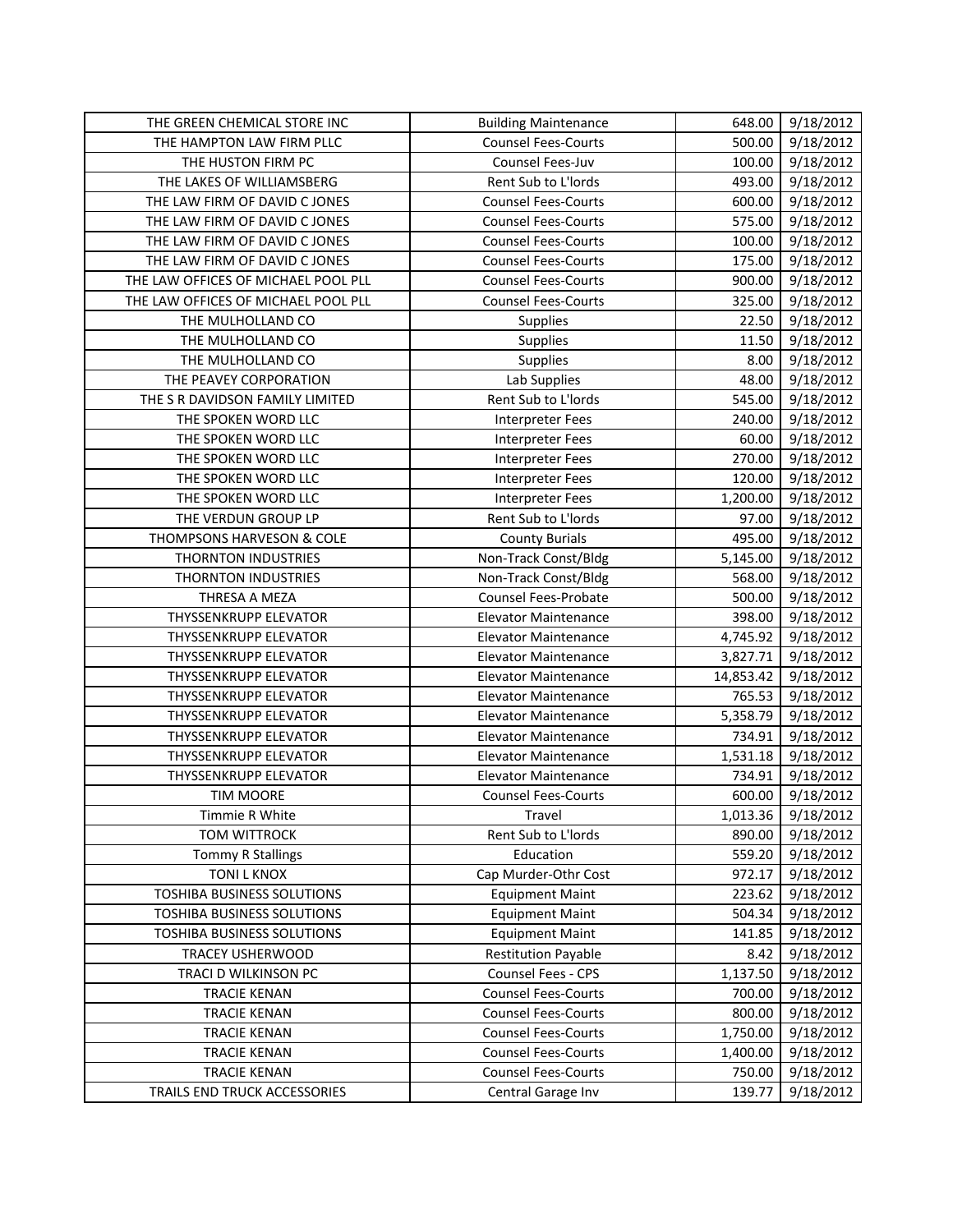| <b>TRUGREEN CHEMLAWN</b>            | Landscaping Expense         | 200.00     | 9/18/2012 |
|-------------------------------------|-----------------------------|------------|-----------|
| TRUGREEN CHEMLAWN                   | Landscaping Expense         | 115.00     | 9/18/2012 |
| TRUGREEN CHEMLAWN                   | Landscaping Expense         | 373.00     | 9/18/2012 |
| TRUGREEN CHEMLAWN                   | Landscaping Expense         | 250.00     | 9/18/2012 |
| TRUGREEN CHEMLAWN                   | Landscaping Expense         | 47.00      | 9/18/2012 |
| TRUGREEN CHEMLAWN                   | Landscaping Expense         | 89.00      | 9/18/2012 |
| TRUGREEN CHEMLAWN                   | Landscaping Expense         | 109.00     | 9/18/2012 |
| TRUGREEN LANDCARE LLC               | Landscaping Expense         | 4,596.26   | 9/18/2012 |
| TRUGREEN LANDCARE LLC               | Landscaping Expense         | 832.32     | 9/18/2012 |
| TRUGREEN LANDCARE LLC               | Landscaping Expense         | 195.00     | 9/18/2012 |
| TRUGREEN LANDCARE LLC               | Landscaping Expense         | 2,815.15   | 9/18/2012 |
| TRUGREEN LANDCARE LLC               | Landscaping Expense         | 158.00     | 9/18/2012 |
| TRUGREEN LANDCARE LLC               | Landscaping Expense         | 9,221.20   | 9/18/2012 |
| TX DEPT OF FAMILY & PROTECTIVE SRVS | TX Depart Reg Servc         | 405,089.00 | 9/18/2012 |
| <b>TXU ENERGY</b>                   | <b>Utility Assistance</b>   | 1,168.31   | 9/18/2012 |
| <b>TXU ENERGY</b>                   | <b>Utility Assistance</b>   | 380.35     | 9/18/2012 |
| <b>U S POSTMASTER</b>               | Postage                     | 183,000.00 | 9/18/2012 |
| U S POSTMASTER                      | Postage                     | 1,550.00   | 9/18/2012 |
| <b>U S POSTMASTER</b>               | Postage                     | 1,125.00   | 9/18/2012 |
| <b>ULINE INC</b>                    | Supplies                    | 41.37      | 9/18/2012 |
| ULINE INC                           | Supplies                    | 41.37      | 9/18/2012 |
| UNION GOSPEL MISSION                | Rental Assistance           | 643.50     | 9/18/2012 |
| UNITED AMERICAN REPORTING           | <b>Professional Service</b> | 1,532.52   | 9/18/2012 |
| UNITED HISPANIC COUNCIL OF          | <b>Professional Service</b> | 4,430.00   | 9/18/2012 |
| UNITED PROCUREMENT                  | <b>Building Maintenance</b> | 1,580.65   | 9/18/2012 |
| UNITED WAY NORTHEAST                | <b>Meeting Expenses</b>     | 28.00      | 9/18/2012 |
| UNITED WAY OF TARRANT COUNTY        | Education                   | 28.00      | 9/18/2012 |
| UNIVERSE TECHNICAL TRANSLATION INC  | <b>Professional Service</b> | 405.92     | 9/18/2012 |
| UNIVERSE TECHNICAL TRANSLATION INC  | <b>Professional Service</b> | 637.19     | 9/18/2012 |
| UNIVERSITY OF N TX HEALTH SCIENCE   | <b>Professional Service</b> | 514.37     | 9/18/2012 |
| UNIVERSITY OF N TX HEALTH SCIENCE   | <b>Professional Service</b> | 250.21     | 9/18/2012 |
| UPS/UNITED PARCEL SERVICE           | Postage                     | 198.63     | 9/18/2012 |
| UPS/UNITED PARCEL SERVICE           | Postage                     | 298.62     | 9/18/2012 |
| <b>USA DATAFAX</b>                  | Misc Receivable             | 499.00     | 9/18/2012 |
| V A DAVIS                           | HAP Reimb Port-in           | 505.00     | 9/18/2012 |
| <b>VALERIE ALLEN</b>                | Reporter's Records          | 3,130.30   | 9/18/2012 |
| VAN T NGUYEN                        | HAP Reimb Port-in           | 2,925.00   | 9/18/2012 |
| <b>VAUGHN BAILEY</b>                | <b>Counsel Fees-Juv</b>     | 200.00     | 9/18/2012 |
| <b>VENDING NUT COMPANY</b>          | Food                        | 175.00     | 9/18/2012 |
| <b>VERNON RUDD</b>                  | Electricity                 | 179.08     | 9/18/2012 |
| <b>VERNON RUDD</b>                  | Electricity                 | 140.70     | 9/18/2012 |
| <b>VERNON RUDD</b>                  | Water                       | 63.80      | 9/18/2012 |
| <b>VERNON RUDD</b>                  | Water                       | 50.12      | 9/18/2012 |
| <b>VICKI E WILEY</b>                | <b>Counsel Fees-Courts</b>  | 540.00     | 9/18/2012 |
| <b>VICKI E WILEY</b>                | Counsel Fees - CPS          | 2,616.50   | 9/18/2012 |
| <b>VICKI E WILEY</b>                | Cnsl Fees-Fam Drg Ct        | 150.00     | 9/18/2012 |
| <b>VIJAY K CHAWLA</b>               | Rent Sub to L'Iords         | 1,122.00   | 9/18/2012 |
| Vincent L Williams                  | Education                   | 37.74      | 9/18/2012 |
| <b>VIRGINIA CARTER</b>              | <b>Counsel Fees-Courts</b>  | 100.00     | 9/18/2012 |
| <b>VWR SCIENTIFIC PRODUCTS</b>      | Lab Supplies                | 68.83      | 9/18/2012 |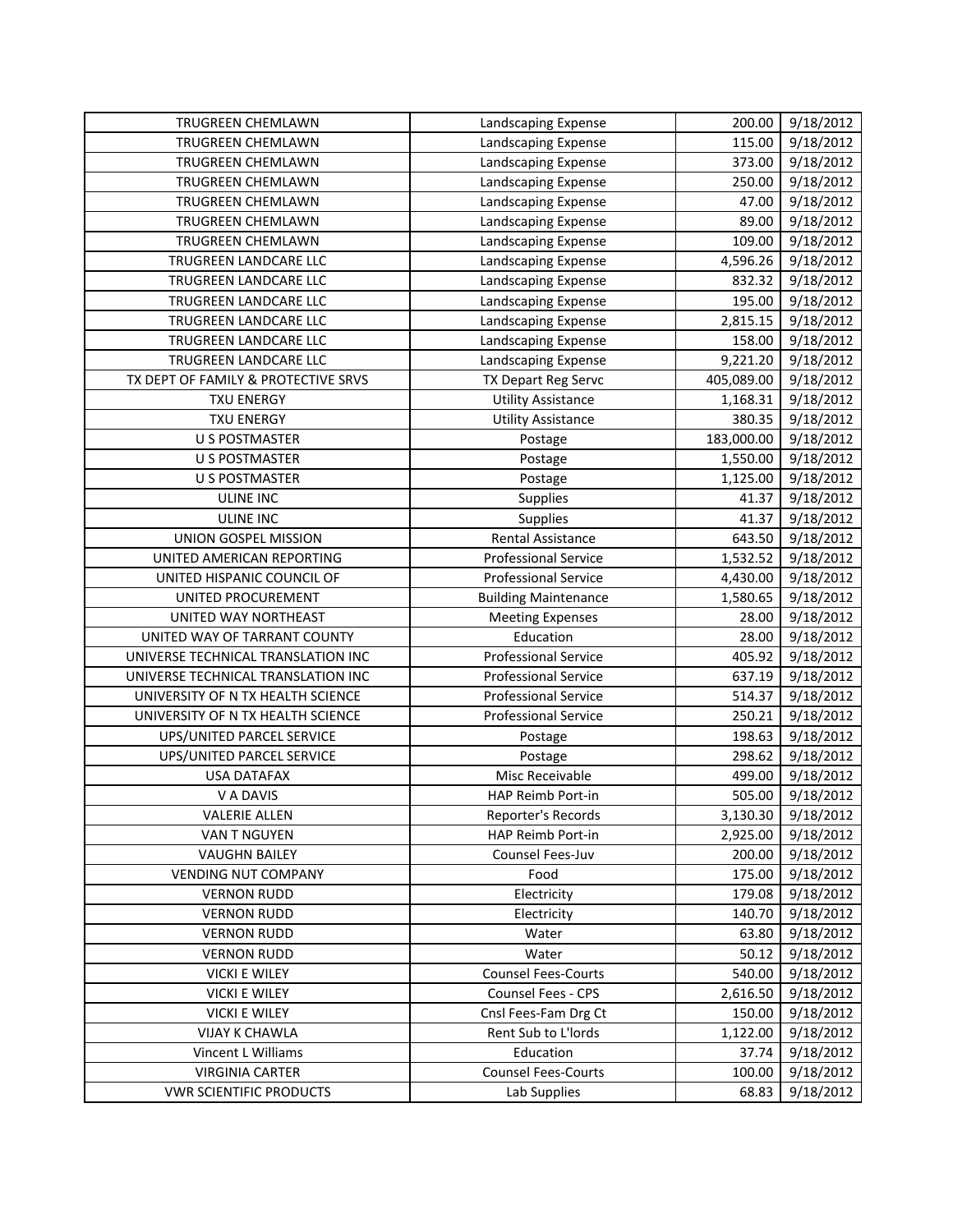| WALDEN'S                           | Non-Track Const/Bldg                       | 16.20    | 9/18/2012              |
|------------------------------------|--------------------------------------------|----------|------------------------|
| WALDEN'S                           | Non-Track Const/Bldg                       | 1,918.16 | 9/18/2012              |
| WALDEN'S                           | <b>Building Maintenance</b>                | 16.20    | 9/18/2012              |
| WALDEN'S                           | Non-Track Const/Bldg                       | 2,072.58 | 9/18/2012              |
| WALGREENS #05922                   | Food/Hygiene Assist                        | 20.00    | 9/18/2012              |
| WALMART #1801                      | Food/Hygiene Assist                        | 33.38    | 9/18/2012              |
| WALMART #284                       | Food/Hygiene Assist                        | 20.00    | 9/18/2012              |
| WALMART #2981                      | Food/Hygiene Assist                        | 20.00    | 9/18/2012              |
| WALMART #3274                      | Food/Hygiene Assist                        | 37.00    | 9/18/2012              |
| WALMART #3284                      | Food/Hygiene Assist                        | 95.73    | 9/18/2012              |
| WALMART #3773                      | Food/Hygiene Assist                        | 20.00    | 9/18/2012              |
| WALMART #5312                      | Food/Hygiene Assist                        | 96.42    | 9/18/2012              |
| WALMART #972                       | Food/Hygiene Assist                        | 21.80    | 9/18/2012              |
| WALMART STORE #3392                | Food/Hygiene Assist                        | 14.58    | 9/18/2012              |
| WALT A CLEVELAND                   | <b>Counsel Fees-Courts</b>                 | 1,100.00 | 9/18/2012              |
| WALT A CLEVELAND                   | <b>Counsel Fees-Courts</b>                 | 100.00   | 9/18/2012              |
| WALT A CLEVELAND                   | <b>Counsel Fees-Courts</b>                 | 200.00   | 9/18/2012              |
| WARES GIANT TIRE SERVICE LLC       | Parts and Supplies                         | 212.00   | 9/18/2012              |
| WARES GIANT TIRE SERVICE LLC       | <b>Disposal Service</b>                    | 97.00    | 9/18/2012              |
| WARES GIANT TIRE SERVICE LLC       | <b>Tires and Tubes</b>                     | 59.00    | 9/18/2012              |
| <b>WARREN ST JOHN</b>              | <b>Counsel Fees-Courts</b>                 | 450.00   | 9/18/2012              |
| <b>WARREN ST JOHN</b>              | <b>Counsel Fees-Courts</b>                 | 187.00   | 9/18/2012              |
| <b>WARREN ST JOHN</b>              | <b>Counsel Fees-Courts</b>                 | 1,500.00 | 9/18/2012              |
| WASTE PARTNERS OF TEXAS INC        | <b>Equipment Rentals</b>                   | 9.90     | 9/18/2012              |
| WASTE PARTNERS OF TEXAS INC        | <b>Building Maintenance</b>                | 113.60   | 9/18/2012              |
|                                    |                                            |          |                        |
| Wayne Pollard                      | Travel                                     | 496.60   | 9/18/2012              |
| WDOP SUB 1 LP                      | Rent Sub to L'Iords                        | 29.00    | 9/18/2012              |
| <b>WEBER SCIENTIFIC</b>            | Lab Supplies                               | 175.72   | 9/18/2012              |
| WELLS FARGO TRADE CAPITAL SERVICES | Clothing                                   | 3,858.00 | 9/18/2012              |
| <b>WENDY COVEY</b>                 | <b>Restitution Payable</b>                 | 8.29     | 9/18/2012              |
| <b>WEST GROUP</b>                  | Supplies                                   | 32.80    | 9/18/2012              |
| WEST SIDE LANDFILL WM              | <b>Disposal Service</b>                    | 163.53   | 9/18/2012              |
| WESTERN-BRW PAPER CO INC           | Sheriff Inventory                          | 626.93   | 9/18/2012              |
| WESTERN-BRW PAPER CO INC           | Supplies                                   | 134.00   | 9/18/2012              |
| WESTERN-BRW PAPER CO INC           | Supplies                                   | 268.00   | 9/18/2012              |
| WESTERN-BRW PAPER CO INC           | Supplies                                   | 174.30   | 9/18/2012              |
| WESTERN-BRW PAPER CO INC           | <b>Supplies</b>                            | 80.40    | 9/18/2012              |
| WESTERN-BRW PAPER CO INC           | <b>Supplies</b>                            | 1,112.30 | 9/18/2012              |
| WESTERN-BRW PAPER CO INC           | <b>Supplies</b>                            | 160.80   | 9/18/2012              |
| WESTERN-BRW PAPER CO INC           | Supplies                                   | 160.80   | 9/18/2012              |
| <b>WILBARGER COUNTY CLERK</b>      | Crim Crt Mental Comp                       | 685.00   | 9/18/2012              |
| <b>WILLBANKS METALS INC</b>        | Parts and Supplies                         | 96.60    | 9/18/2012              |
| WILLIAM BRIAN GOZA                 | <b>Counsel Fees-Courts</b>                 | 300.00   | 9/18/2012              |
| WILLIAM BRIAN GOZA                 | <b>Counsel Fees-Courts</b>                 | 200.00   | 9/18/2012              |
| WILLIAM H BILL RAY PC              | <b>Counsel Fees-Courts</b>                 | 125.00   | 9/18/2012              |
| WILLIAM H BILL RAY PC              | <b>Counsel Fees-Courts</b>                 | 1,050.00 | 9/18/2012              |
| WILLIAM MICHAEL HARBER JR          | <b>Counsel Fees-Courts</b>                 | 330.00   | 9/18/2012              |
| <b>WILLIAM S HARRIS</b>            | <b>Counsel Fees-Courts</b>                 | 425.00   | 9/18/2012              |
| <b>WILLIAM S HARRIS</b>            | Cnsl Fees-Crim Appls<br>Reporter's Records | 250.00   | 9/18/2012<br>9/18/2012 |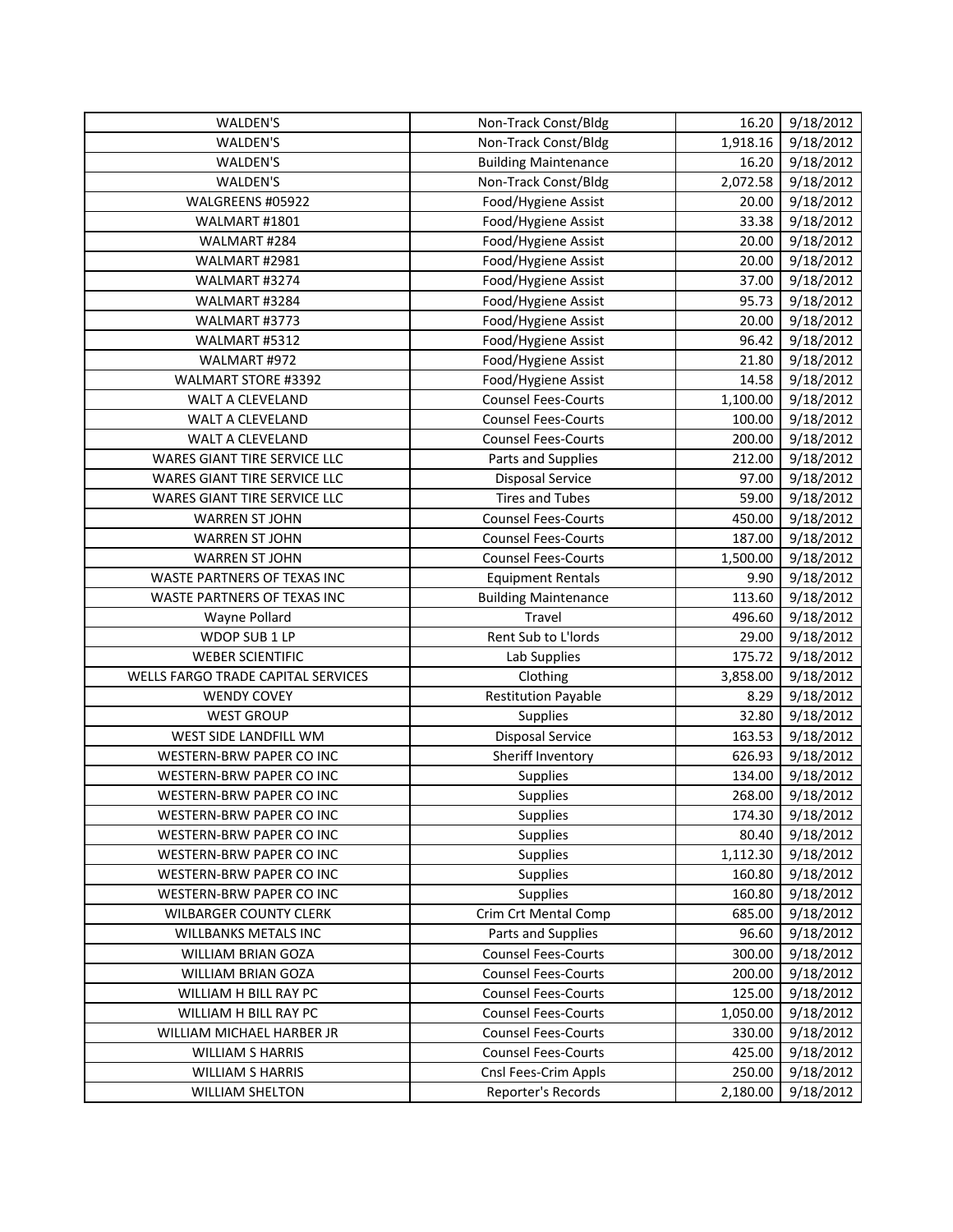| <b>WILLIAM THOMAS</b>                    | Rent Sub to L'Iords                               | 1,114.00    | 9/18/2012              |  |
|------------------------------------------|---------------------------------------------------|-------------|------------------------|--|
| <b>WINIFRED HANEY</b>                    | Rent Sub to L'Iords                               | 650.00      | 9/18/2012              |  |
| WM BARRY NORMAN                          | Psych Exam/Testimony                              | 400.00      | 9/18/2012              |  |
| WM BARRY NORMAN                          | Psych Exam/Testimony                              | 400.00      | 9/18/2012              |  |
| WM BARRY NORMAN                          | Psych Exam/Testimony                              | 400.00      | 9/18/2012              |  |
| WM S HEIN & CO INC                       | Law Books                                         | 363.01      | 9/18/2012              |  |
| WOMEN'S CENTER OF TARR CO INC            | Education                                         | 75.00       | 9/18/2012              |  |
| WOMEN'S CENTER OF TARR CO INC            | Education                                         | 75.00       | 9/18/2012              |  |
| WOMEN'S CENTER OF TARR CO INC            | Education                                         | 75.00       | 9/18/2012              |  |
| WOOD & ASSOCIATES POLYGRAPH SERVICE      | <b>Professional Service</b>                       | 1,120.00    | 9/18/2012              |  |
| WOOD & ASSOCIATES POLYGRAPH SERVICE      | Polygraph                                         | 1,150.00    | 9/18/2012              |  |
| WOODMONT APARTMENTS LTD                  | Rent Sub to L'Iords                               | 1,539.00    | 9/18/2012              |  |
| WOODMONT APARTMENTS LTD                  | Rent Sub/Dep L'Iords                              | 250.00      | 9/18/2012              |  |
| WOODRIDGE ASSOCIATES LTD                 | Rental Assistance                                 | 455.00      | 9/18/2012              |  |
| WOODWARD YOUTH CORPORATION               | <b>Residential Servc</b>                          | 13,963.25   | 9/18/2012              |  |
| WORLD WIDE INTERPRETERS INC              | <b>Interpreter Fees</b>                           | 7.54        | 9/18/2012              |  |
| <b>WRBD LP</b>                           | Rent Sub to L'Iords                               | 1,372.00    | 9/18/2012              |  |
| WS NRB INCORPORATED 80                   | Rent Sub to L'Iords                               | 1,050.00    | 9/18/2012              |  |
| XEROX CORPORATION SERVICE                | <b>Equipment Maint</b>                            | 404.53      | 9/18/2012              |  |
| YOUNG ENERGY LLC                         | <b>Utility Allowance</b>                          | 269.00      | 9/18/2012              |  |
| YOUTH CENTER OF THE HIGH PLAINS          | <b>Residential Servc</b>                          | 967.30      | 9/18/2012              |  |
| YOUTH CENTER OF THE HIGH PLAINS          | <b>Residential Servc</b>                          | 859.93      | 9/18/2012              |  |
| YOUTH CENTER OF THE HIGH PLAINS          | <b>InterCounty Svcs Juv</b>                       | 7,750.00    | 9/18/2012              |  |
|                                          | <b>COMMISSIONERS' REPORT OF CLAIMS - Addendum</b> |             |                        |  |
| FOR THE WEEK ENDING - September 18, 2012 |                                                   |             |                        |  |
|                                          |                                                   |             |                        |  |
|                                          |                                                   |             |                        |  |
| Vendor Name                              | Item Description                                  | Paid Amount | <b>Check Date</b>      |  |
| AK Child Support Services Division       | Child Support                                     | 240.15      | 9/18/2012              |  |
| Alice Whitten                            | 5006 Chapter 13 Levy                              | 5,252.48    | 9/18/2012              |  |
| Arizona Sup Pay Clear                    | Child Support                                     | 200.18      | 9/18/2012              |  |
| Arkansas Office of Child Support         | Child Support                                     | 201.23      | 9/18/2012              |  |
| CLEAT                                    | <b>Union Dues</b>                                 | 6,264.00    | 9/18/2012              |  |
| California Sdu                           | Child Support                                     | 163.72      | 9/18/2012              |  |
| Chapter 13 Trustee                       | 5006 Chapter 13 Levy                              | 534.25      | 9/18/2012              |  |
| <b>Collection Technology Inc</b>         | 5002 Student Loan Levy                            | 155.50      | 9/18/2012              |  |
| <b>Cornell Corrections of Texas</b>      | Residential Servc                                 | 24,671.35   | 9/18/2012              |  |
| Delta Dental                             | <b>Dental Claims</b>                              | 12,953.00   | 9/18/2012              |  |
| Delta Dental                             | <b>Dental Claims</b>                              | 1,460.60    | 9/18/2012              |  |
| Delta Management Associates Inc          | 5002 Student Loan Levy                            | 139.30      | 9/18/2012              |  |
| <b>Express Scripts</b>                   | <b>Prescription Claims</b>                        | 563,897.92  | 9/18/2012              |  |
| <b>Express Scripts</b>                   | <b>Prescription Claims</b>                        | 94,026.62   | 9/18/2012              |  |
| Fraternal Order of Police                | <b>Union Dues</b>                                 | 1,675.00    | 9/18/2012              |  |
| <b>GC Services LP</b>                    | 5002 Student Loan Levy                            | 213.78      | 9/18/2012              |  |
| <b>General Revenue Corporation</b>       | 5002 Student Loan Levy                            | 199.97      | 9/18/2012              |  |
| HUD, US Dept of                          | HUD 5007 Garnishment                              | 75.00       | 9/18/2012              |  |
| Internal Revenue Service                 | 5001 Tax Levy                                     | 1,538.80    | 9/18/2012              |  |
| IRS FICA EE                              | FICA-Employee                                     | 343,349.17  | 9/18/2012              |  |
| <b>IRS FICA ER</b>                       | FICA-Employer                                     | 506,849.16  | 9/18/2012              |  |
| <b>IRS FIT</b><br>IRS MED EE             | FIT Withholding<br>Medicare-Employee              | 928,120.52  | 9/18/2012<br>9/18/2012 |  |